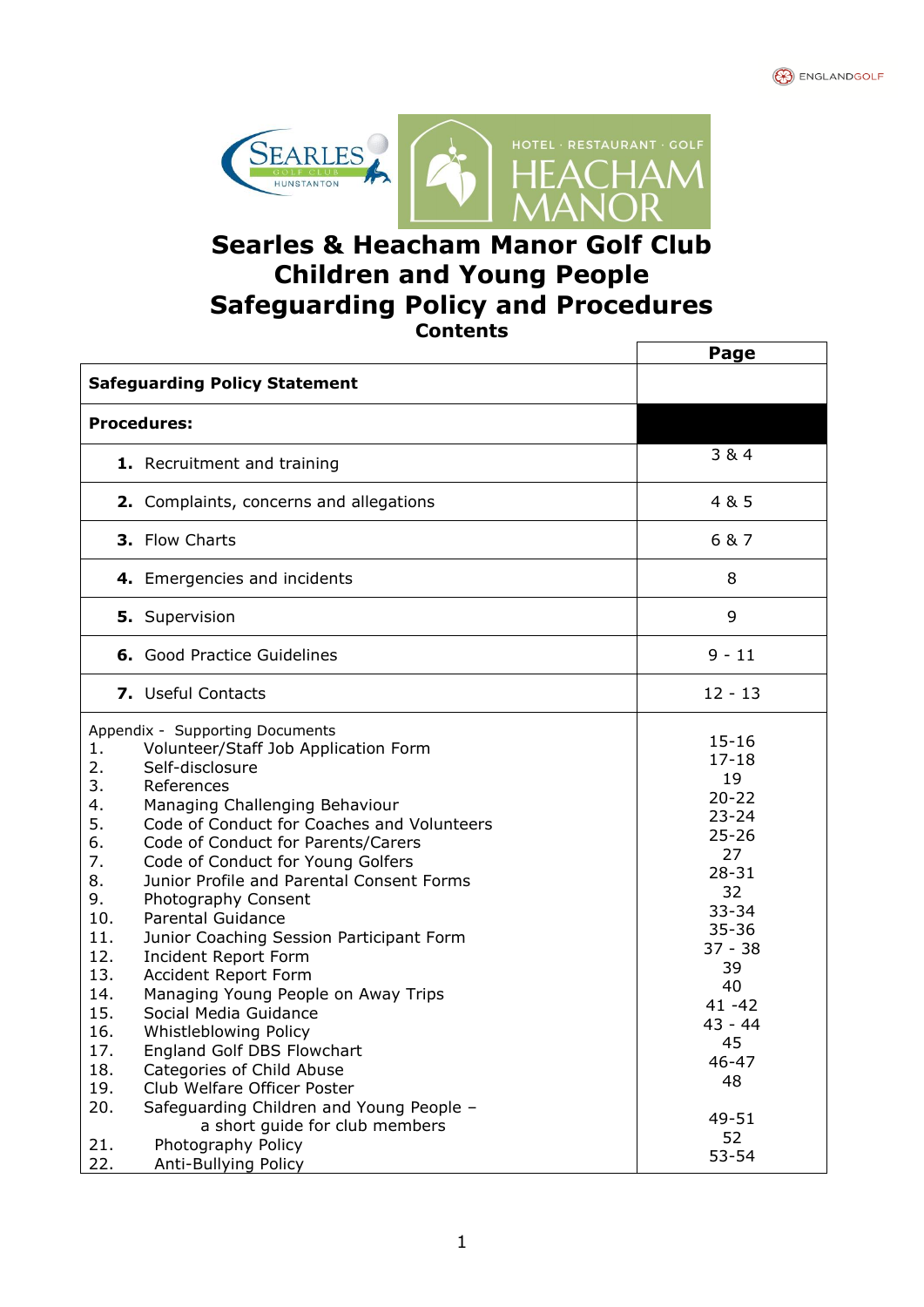# **Children and Young People Safeguarding Policy**

# **INTRODUCTION**

Whilst children and young people are participating in golf activities in our care, Searles & Heacham Manor Golf Club have a responsibility to ensure their safety and wellbeing.

Searles & Heacham Manor Golf Club recognises the policies of the National Governing bodies, as set out in the "England Golf Safeguarding Children and Young People Policy and Procedures".

The policy and supporting procedures set out a framework to fulfil our commitment to good practice and the protection of children in our care.

#### **KEY PRINCIPLES**

- The welfare of children is paramount.
- A child is defined by law in England and Wales as a person under the age of 18 years.
- All children, regardless of their Age, Race, Religion or Belief, Disability, Gender identity or Sexual Orientation, have the right to protection from abuse.
- All concerns and allegations of abuse and poor practice will be taken seriously and responded to swiftly and appropriately.
- All children have the right to be safe.
- All children have the right to be treated with dignity and respect.
- Searles & Heacham Manor Golf Club will work with children, their parents/carers and external organisations to safeguard the welfare of children participating in golf.
- We recognise the authority of the statutory agencies and are committed to complying with Local Safeguarding Children Board Guidelines (LSCB), Working Together under the Children Act 2004, and any legislation and statutory guidance that supersedes these.
- Searles & Heacham Manor Golf Club are committed to working in partnership with other key UK Golf Bodies to continually improve and to promote safeguarding initiatives across the sport.
- Searles & Heacham Manor Golf Club owe a legal duty of care to children on their premises or engaged in their activities. That duty is to take reasonable care to ensure their reasonable safety and the duty is higher than it would be for adults.

# **OBJECTIVES**

Searles & Heacham Manor Golf Club aims to:

- Provide a safe environment for children and young people participating in golfing activities and try to ensure that they enjoy the experience.
- Ensure robust systems are in place to manage any concerns or allegations.
- Support adults (staff, volunteers, PGA Professionals, coaches, members and visitors) to understand their roles and responsibilities with regard to their duty of care and protection of children.
- Provide appropriate level training, support and resources for staff, volunteers & coaches to make informed and confident responses to specific safeguarding issues and fulfill their role effectively.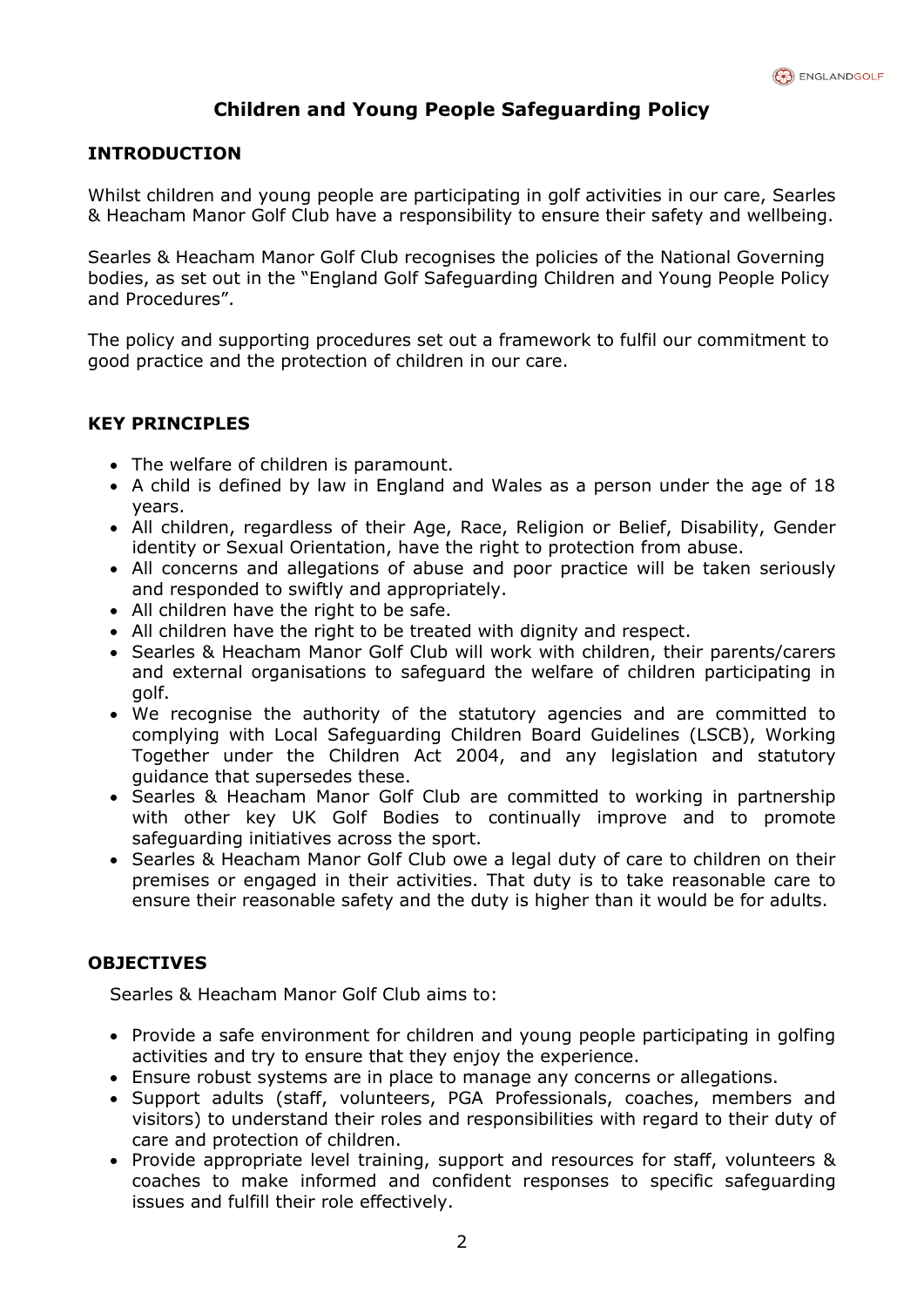- Ensure that children and their parents/carers are informed and consulted and, where appropriate, fully involved in decisions that affect them.
- Reassure parents and carers that all children and young people will receive the best care possible whilst participating in club activities and communicate Policy and Procedure to them through website/letter/consents.

# **RESPONSIBILITIES AND IMPLEMENTATION**

Searles & Heacham Manor Golf Club will seek to promote the principles of safeguarding children by:

- Reviewing their policy and procedures every three years or whenever there is a major change in legislation. Guidance from England Golf will be sought as part of the review process.
- Conducting a risk assessment of club activities with regard to safeguarding and take appropriate action to address the identified issues within suitable timescales.
- Using appropriate recruitment procedures to assess the suitability of volunteers and staff working with children and young people in line with guidance from England Golf.
- Following National Governing Body (NGB) procedures to report concerns and allegations about the behaviour of adults and ensuring that all staff, volunteers, parents and children are aware of these procedures.
- Directing staff, volunteers & coaches to appropriate safeguarding training and learning opportunities, where this is appropriate to their role.

# **1. RECRUITMENT AND TRAINING**

Searles & Heacham Manor Golf Club will endeavour to ensure that all volunteers and staff working with children and young people are appropriate and suitable to do so, and that they have all the information they require to undertake their job effectively and appropriately.

Each role which involves an element of responsibility with regard to children, particularly those involving the regular supervision of children, whether voluntary or paid, should be assessed by the recruiting body to establish which qualifications, checks and other requirements are necessary. These will include the following:

- An application form **(Appendix 1)**
- A self-disclosure form **(Appendix 2)**
- References from 2 people **(Appendix 3)**
- A signed Code of Conduct **(Appendix 5)**
- A Disclosure & Barring Service (DBS) check on people involved in 'regulated activity' with children **(Guidance on Regulated Activity & DBS- Appendix 17)**

Details of the requirements and the qualifications and checks of individuals will be recorded by the Club Welfare Officer who will also hold copies of the necessary Safeguarding and Protecting Children (SPC) certificates. The nominated person will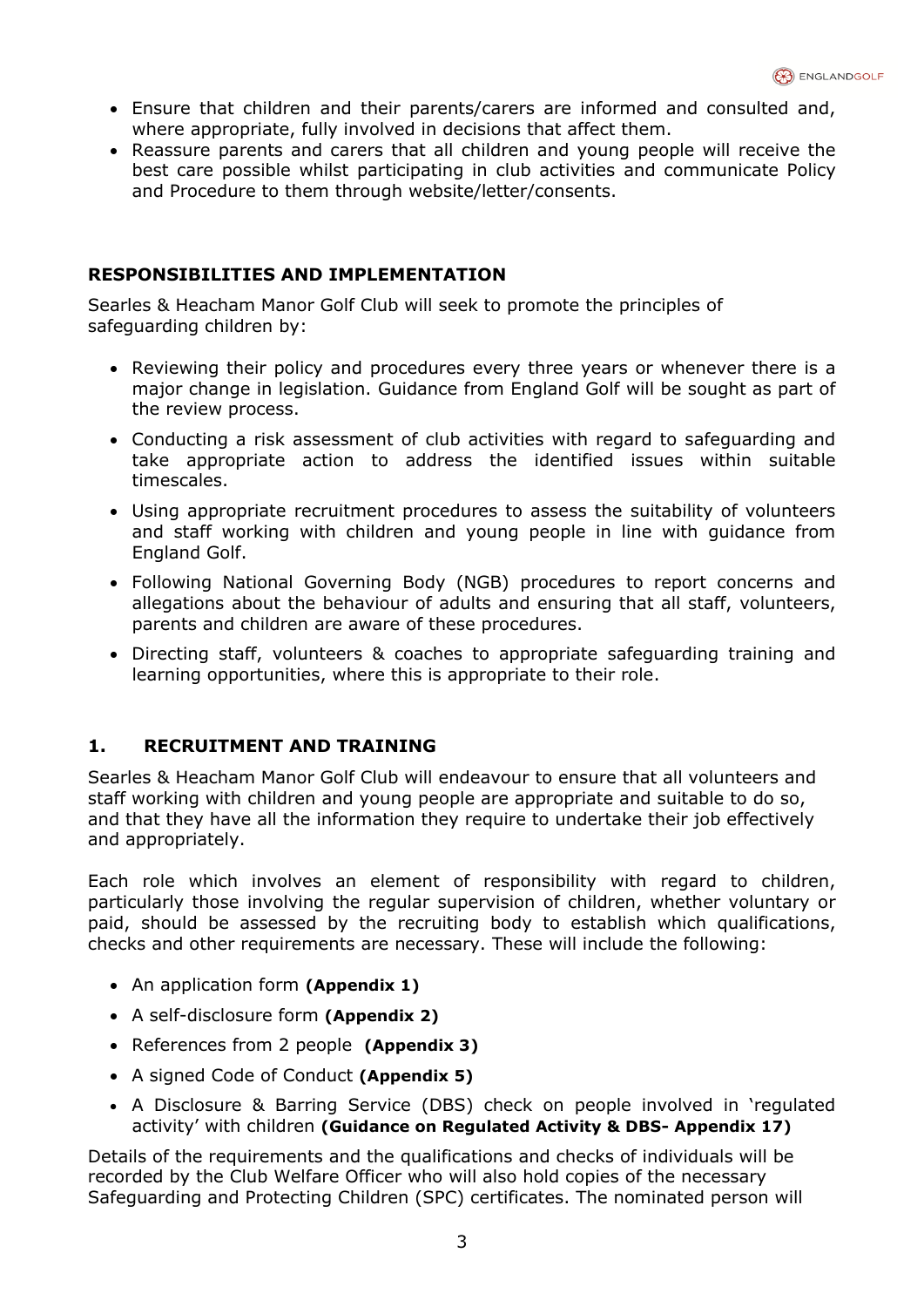possess all relevant and appropriate contact details of all staff / volunteers and other relevant bodies.

All staff, volunteers & coaches will be offered access to appropriate child protection training. Searles & Heacham Manor Golf Club recommends attendance at the UK Coaching Safeguarding and Protecting Children (SPC) workshop and will ensure that all volunteers and staff who have significant contact with children attend. An online UK Coaching refresher course should be completed and repeated every three years for those involved in "Regulated Activity."

All staff, volunteers & coaches working with children and young people will be asked to read and become familiar with Searles & Heacham Manor Golf Club Safeguarding Policy and Procedures.

All staff, volunteers & coaches involved with children and young people will be asked to read Searles & Heacham Manor Golf Club Code of Conduct relevant to their role, and sign to indicate their understanding and agreement to act in accordance with the code. The code is linked to Searles & Heacham Manor Golf Club Disciplinary Procedures. **(Codes of Conduct-Appendix 5,6,7)**

Searles & Heacham Manor Golf Club are committed to the fact that every child and participant in golf should be afforded the right to thrive through being involved in sporting activity for life, in an enjoyable, safe environment, and be protected from harm. Searles & Heacham Manor Golf Club acknowledge the additional vulnerability of some groups of children (e.g. disabled, looked after children, those with communication differences). Searles & Heacham Manor Golf Club will ensure that the environment is appropriate for the child, and tailored to their needs so that they have a positive experience of their sport without risk of harm.

# **2. COMPLAINTS, CONCERNS AND ALLEGATIONS**

- **2.1** If a player, parent/carer, member of staff or volunteer has a concern about the welfare of a child, or the conduct of another child/young person or an adult (whether they are a parent, coach, member, or otherwise), these concerns should be brought to the attention of the Club Welfare Officer without delay. The person reporting the concern is not required to decide whether abuse has occurred, but simply has a duty to pass their concerns and any relevant information to the Welfare Officer. Please refer to Flowcharts 1 & 2 for further details (see below).
- **2.2** All concerns will be treated in confidence. Details should only be shared on a "need to know" basis with those who can help with the management of the concern.
- **2.3** Concerns will be recorded on an Incident Report Form and sent to the England Golf Lead Safeguarding Officer and retained confidentially within the club. *The England Golf Lead Safeguarding Officer will assist with completion of this form if required, tel: 01526 351851.* **(Incident Report Form-Appendix 12)**
- **2.4** Searles & Heacham Manor Golf Club will work with England Golf and other external agencies to take appropriate action where concerns relate to potential abuse or serious poor practice. Searles & Heacham Manor Golf Club disciplinary procedures will be applied and followed where possible.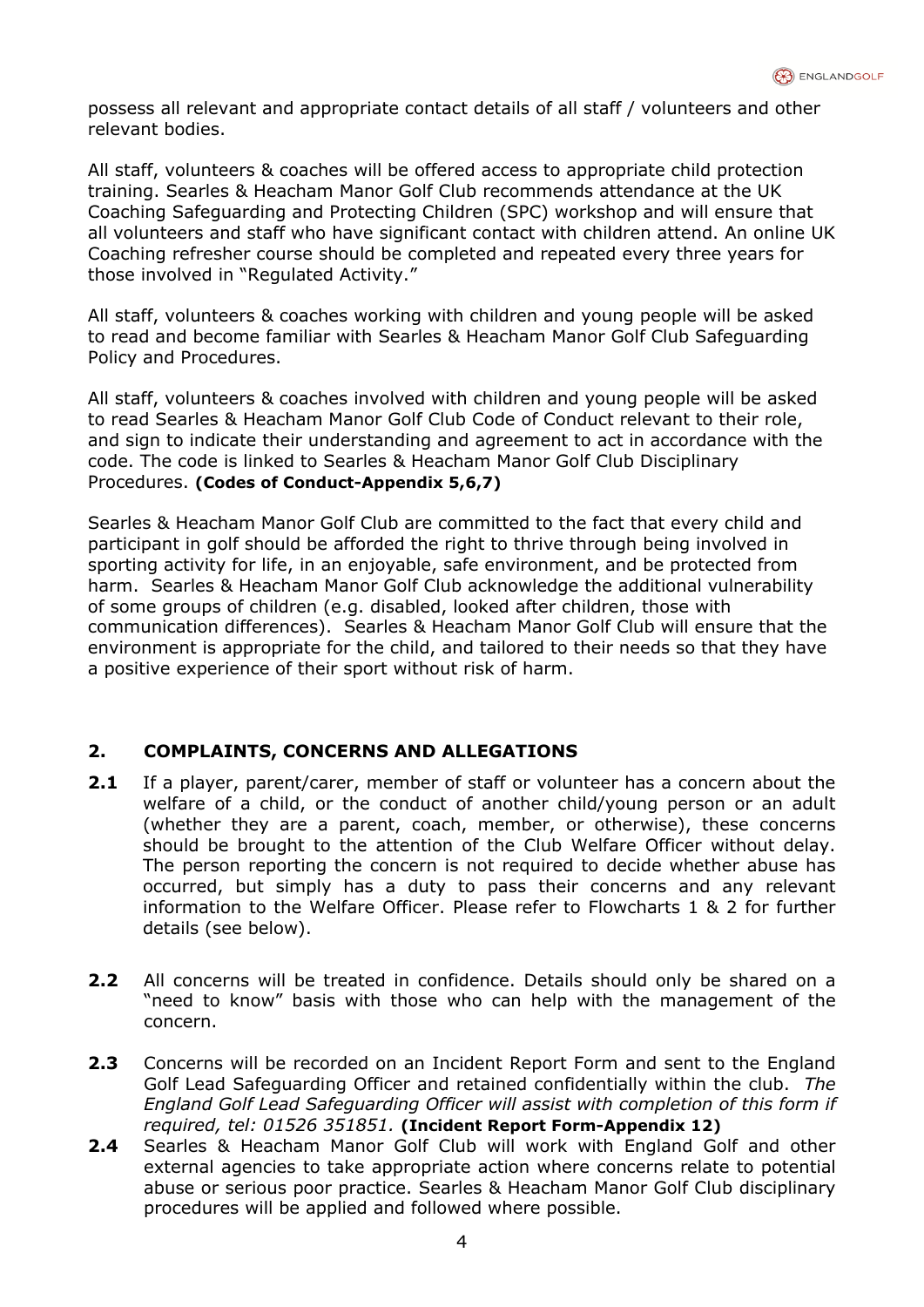- **2.5** In the event of a child making a disclosure of any type of abuse, the following guidance is given:
	- Reassure them that they have done the right thing to share the information
	- Listen carefully
	- Do not make promises that cannot be kept, such as promising not to tell anyone else
	- Do not seek to actively question the child or lead them in any way to disclose more information than they are comfortably able to: this may compromise any future action. Only ask to clarify your understanding where needed e.g. Can you tell me what you mean by the word xxxxx?
	- Record what the child has said as soon as possible on an incident report form.

Do not notify the parents or carers unless you have first sought advice from England Golf Lead Safeguarding Officer tel: 01526 351851.

If the England Golf Lead Safeguarding Officer is not available and a delay cannot be justified then seek advice from the local Children's Social Care department, the Police, the LADO (the Local Authority Designated Officer) or the NSPCC. **(Useful contacts page 12)**

- **2.6** The NSPCC Helpline is available to discuss concerns regarding poor practice and abuse in confidence with members of the public who need support. Those with concerns are encouraged to use this service. The Helpline number is 0808 800 5000.
- **2.7** Safeguarding children and young people requires everyone to be committed to the highest possible standards of openness, integrity and accountability. Searles & Heacham Manor Golf Club supports an environment where staff, volunteers, parents/carers and the public are encouraged to raise safeguarding and child protection concerns. Anyone who reported a legitimate concern to the organisation (even if their concerns subsequently appear to be unfounded) will be supported. All concerns will be taken seriously. **(Whistleblowing Policy-Appendix 16)**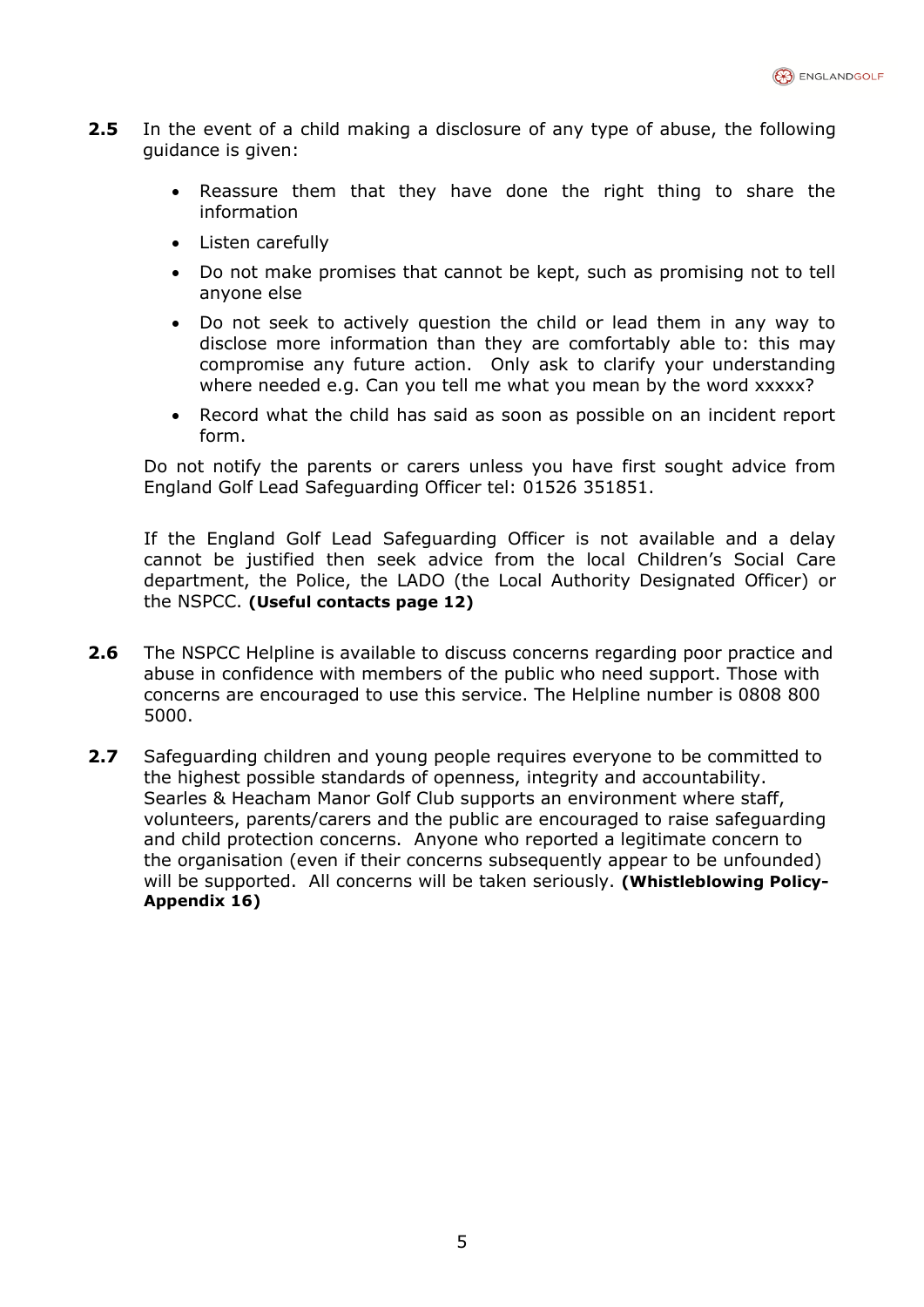# **FLOWCHART 1**

# **What to do if you are worried about what is happening to a child outside of the Club (but the concern is identified through the child's involvement in golf)**



\* If for any reason a Club Welfare Officer is not in post or is unavailable a principle of least delay is important. Please contact the England Golf Lead Safeguarding Officer 01526 351851 [compliance@englandgolf.org](mailto:compliance@englandgolf.org)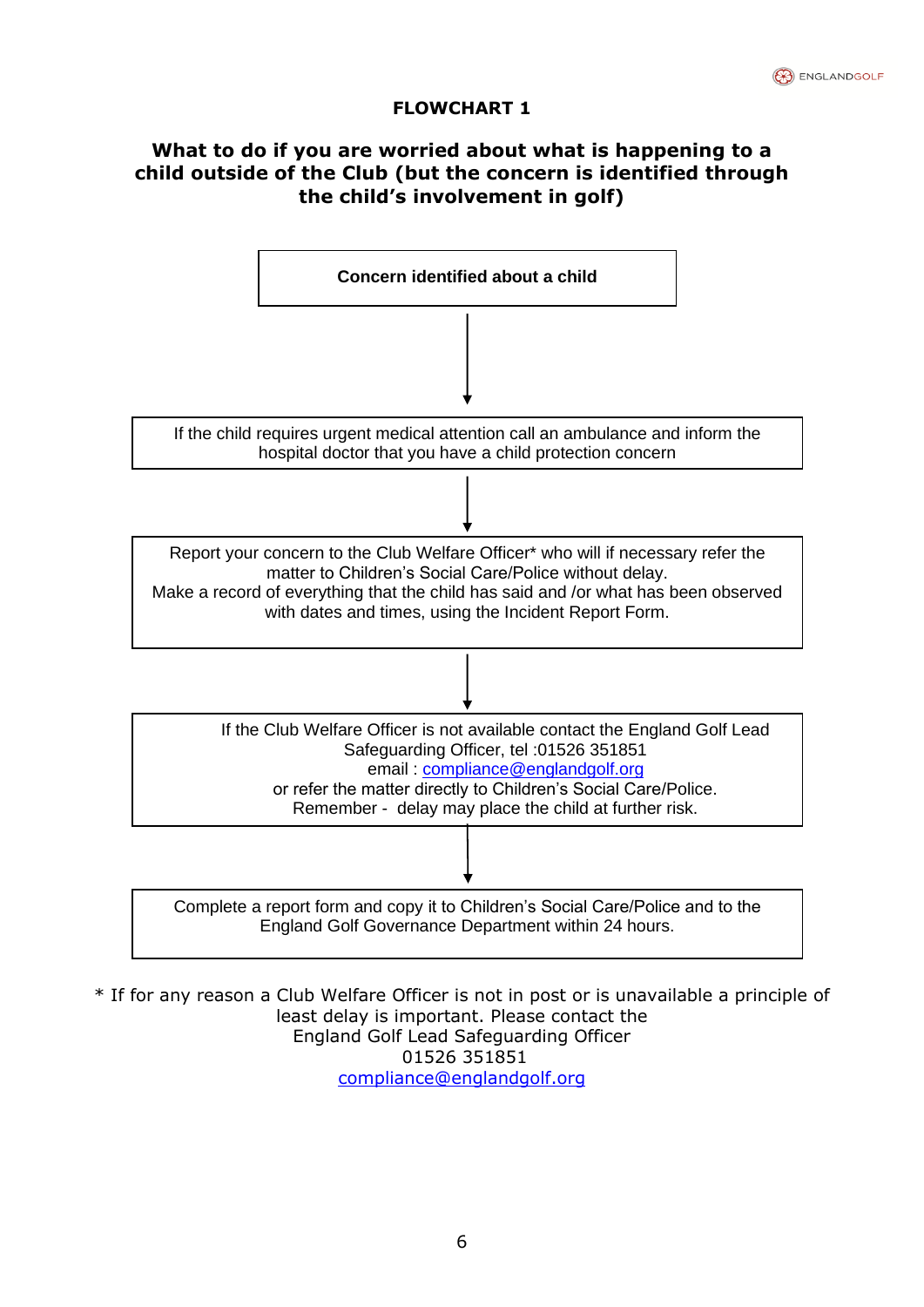# **FLOW CHART 2**

# **What to do if you are worried about the behaviour of any member, parent/carer, volunteer, staff, Professional, coach or official in golf or affiliated organisations**

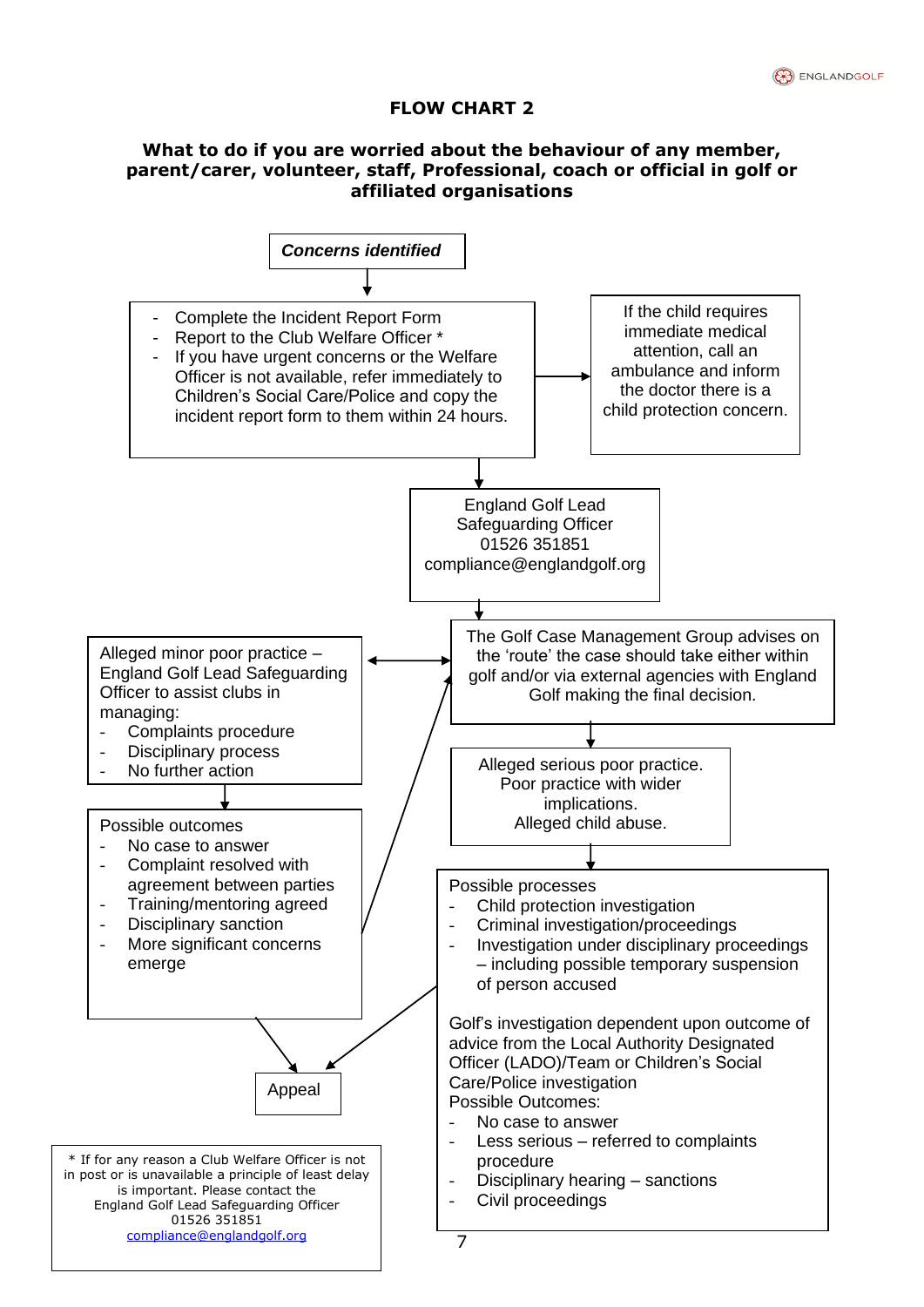

# **4. EMERGENCIES AND INCIDENTS**

- **4.1** Parental Consent Forms will be obtained and retained by Searles & Heacham Manor Golf Club for all children who are participating in events or activities, or attending coaching organised by the club. These forms will be treated in confidence and only shared with those who require the information they contain to perform their role effectively. **(Junior Profile and Parental Consent Forms-Appendix 8)**
- **4.2** In the event of a child requiring medical attention:
	- The parents will be contacted immediately.
	- In the event of failure to contact parents, the alternative emergency contacts will be used.
	- The consent form will be consulted to establish whether parents have given their consent for a club representative to act in loco parentis.
	- An adult club representative will accompany the child to seek medical attention, if appropriate, ensuring that they take the consent form with them.
	- A record of the action taken will be made and retained by a club representative.
- **4.3** Where a parent is late in collecting their child the following procedure will apply:
	- Attempt to contact the parent/carer using the contact details on the Parental Consent Form
	- Attempt to contact the first, then the second emergency contact nominated on the Consent Form
	- Wait with the young person(s) at the venue with, wherever possible, other staff/volunteers or parents.
	- If no one is reachable, contact the Club's Welfare Officer for advice.
	- If all attempts to make contact fail, consideration should be given to contacting the police for their advice.

Staff, volunteers and coaches should try to avoid:

- Taking the child home or to another location without consent.
- Asking the child to wait in a vehicle or the club with them alone.
- Sending the child home with another person without permission.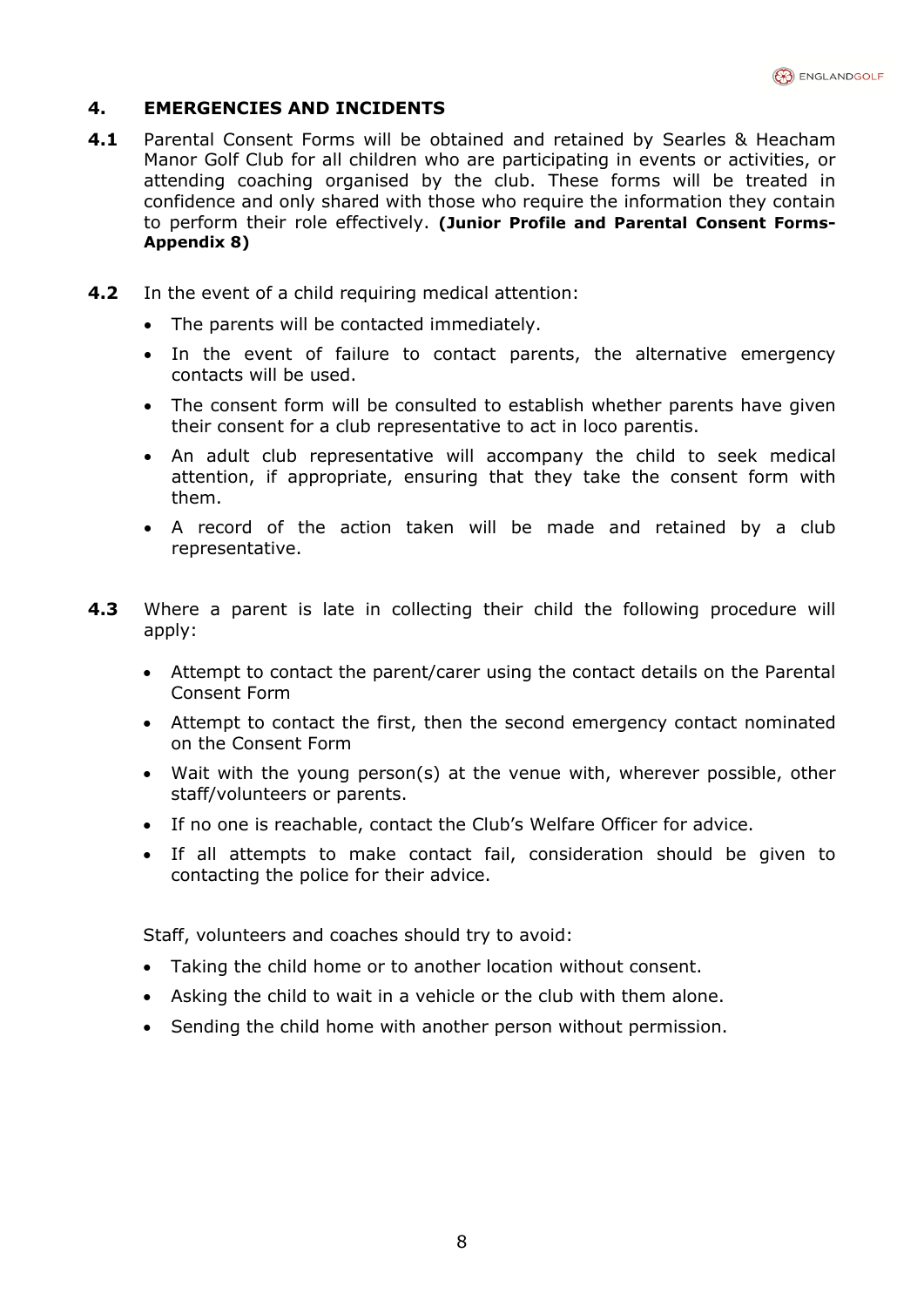

# **5. SUPERVISION**

- **5.1** During coaching sessions, coaches should conduct a risk assessment to inform decision making about appropriate supervision levels. Regardless of the recommended ratio of adults to participants, it is recommended that a minimum of two adults should be present. This ensures at least basic cover in the event of something impacting on the availability of one of the adults during the activity.
- **5.2** Parents may be encouraged to stay for coaching/competitions & other events where their children are of an age where greater levels of parental supervision are required.
- **5.3** Wherever possible adults will avoid changing or showering at the same time as children but parents will be made aware that with limited changing room space there will be occasions when adults and children may need to share the facilities.
- **5.4** Parents should be aware that if children are left at a venue unsupervised, other than to attend specific coaching sessions, competitions, or other organised events, the club cannot accept supervisory responsibility.
- **5.5** Special arrangements will be made for away trips. Parents will receive full information about arrangements for any such trip and will be required to provide their consent for their child's participation. **(Managing Young People on Away Trips-Appendix 14)**

# **6. GOOD PRACTICE GUIDELINES**

#### **6.1 Behaviour of adults and children**

- **6.1.1** Adults who work with children are placed in a position of trust in relation to children, and therefore it is important they behave appropriately and provide a strong positive role model for children, both to protect children and those working with children from false allegations of poor practice. Codes of conduct will be issued to junior members & adults working with them to promote good practice.
- **6.1.2** Searles & Heacham Manor Golf Club requires that all staff and volunteers working with children and young people adhere to the standards set out in the Code of Conduct relevant to their role. Similarly, children are expected to follow their own Code of Conduct to ensure the enjoyment of all participants and assist the club in ensuring their welfare is safeguarded.
- **6.1.3** Searles & Heacham Manor Golf Club requires that all staff and volunteers working with children adhere to the guidelines on Managing Challenging Behaviour. **(Managing Challenging Behaviour-Appendix 4)**
- **6.1.4** Parents and carers should also work together with the club to ensure that the welfare of all children is safeguarded. A sheet on "Parental Guidance" is provided to assist them in understanding how they can best assist the club **(Parental Guidance-Appendix 10)**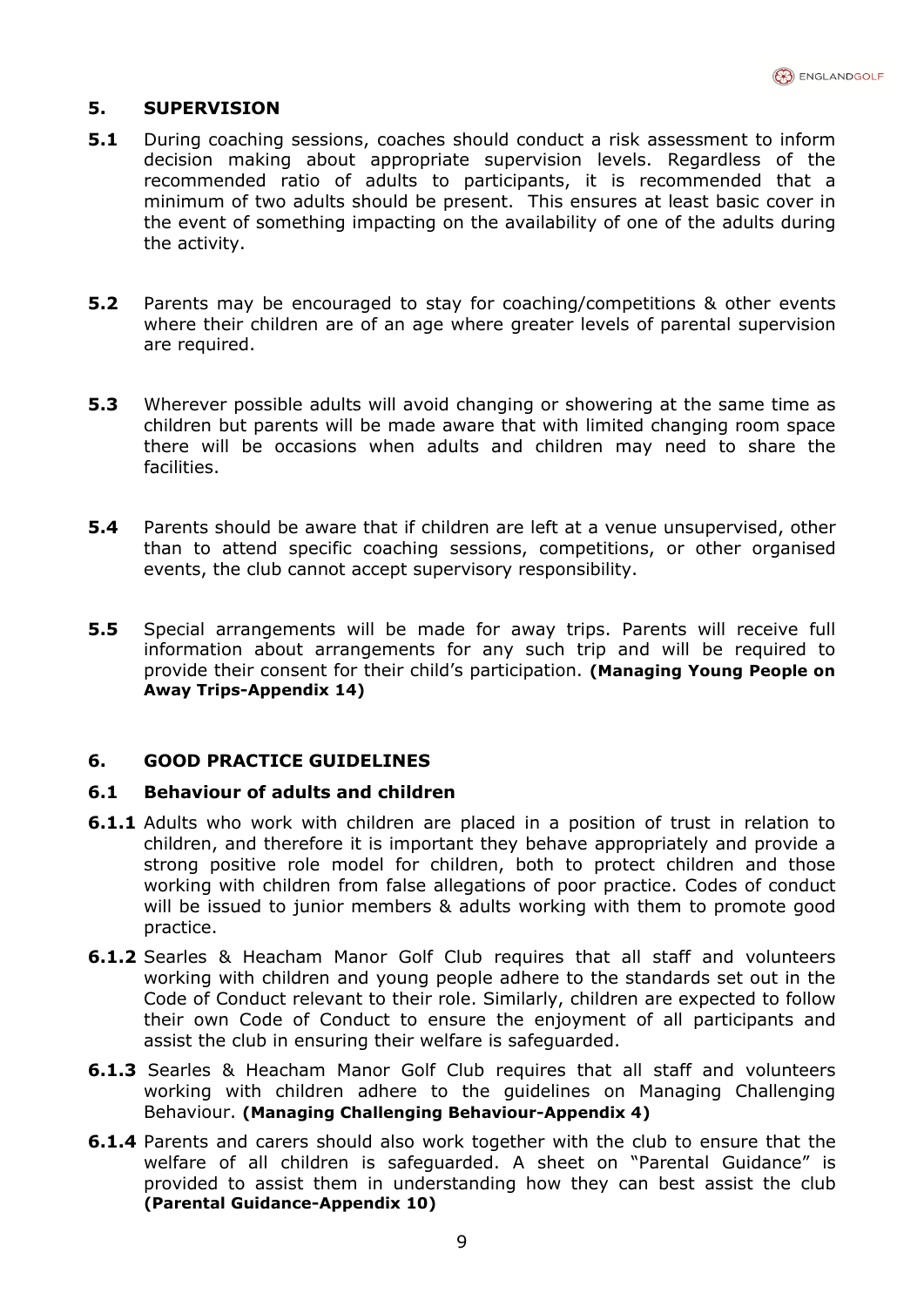

# **6.2 Adults and Children playing golf together**

One of the reasons for the popularity of golf is that the game is not restricted by ability, age or gender. Responsible interaction between adults and children helps bring mutual respect and understanding and will be encouraged as part of club activities. Adults should always be aware however that age related differences do exist and conduct themselves in a manner that both recognises this and prioritises the welfare of any children involved.

# **6.3 Physical Contact**

Physical contact with children by coaches or volunteers should always be intended to meet the needs of the child and the sport, not the adult. That is, to develop golf technique, to protect the child from injury, to provide first aid or treat an injury. It should always take place in an open environment, and should not, as a general principle, be made gratuitously or unnecessarily.

## **6.4 Transport**

- **6.4.1** The club believes it is primarily the responsibility of parents/carers to transport their child/children to and from events. It is not the responsibility of club volunteers or coaches to transport children and young people to and from events, activities, tournaments or matches.
- **6.4.2** Children and young people are often involved in competition. When taking young people away from their home club, consideration and planning needs to be paramount to ensure the duty of care for the young people within the team is fulfilled.

# **6.5 Photography/ Videoing**

- **6.5.1** Permission will be sought from parents prior to the publication or use of any video or photographic images of their child, for instance in newspapers, websites or for coaching purposes. The personal details of the child will not be used in any promotional material. **(Photography Consent-Appendix 9)**
- **6.5.2** Any press/official photographers attending events will be required to seek permission from the club before taking photographs and also permission of parents to use the images. **(Photography Policy – Appendix 21)**

#### **6.6 Social Media**

Social media provides unique opportunities for the club to engage and develop relationships with people in a creative and dynamic forum where users are active participants. It is important that all staff, volunteers, coaches, officials/referees, board members, or anyone working on behalf of the club are aware of the club Social Media policy **(Social Media Guidance–Appendix 15)**

# **6.7 Anti Bullying Procedures**

**6.7.1** We believe that every effort must be made to eradicate bullying in all its forms.

Bullying can be difficult to define and can take many forms which can be categorised as;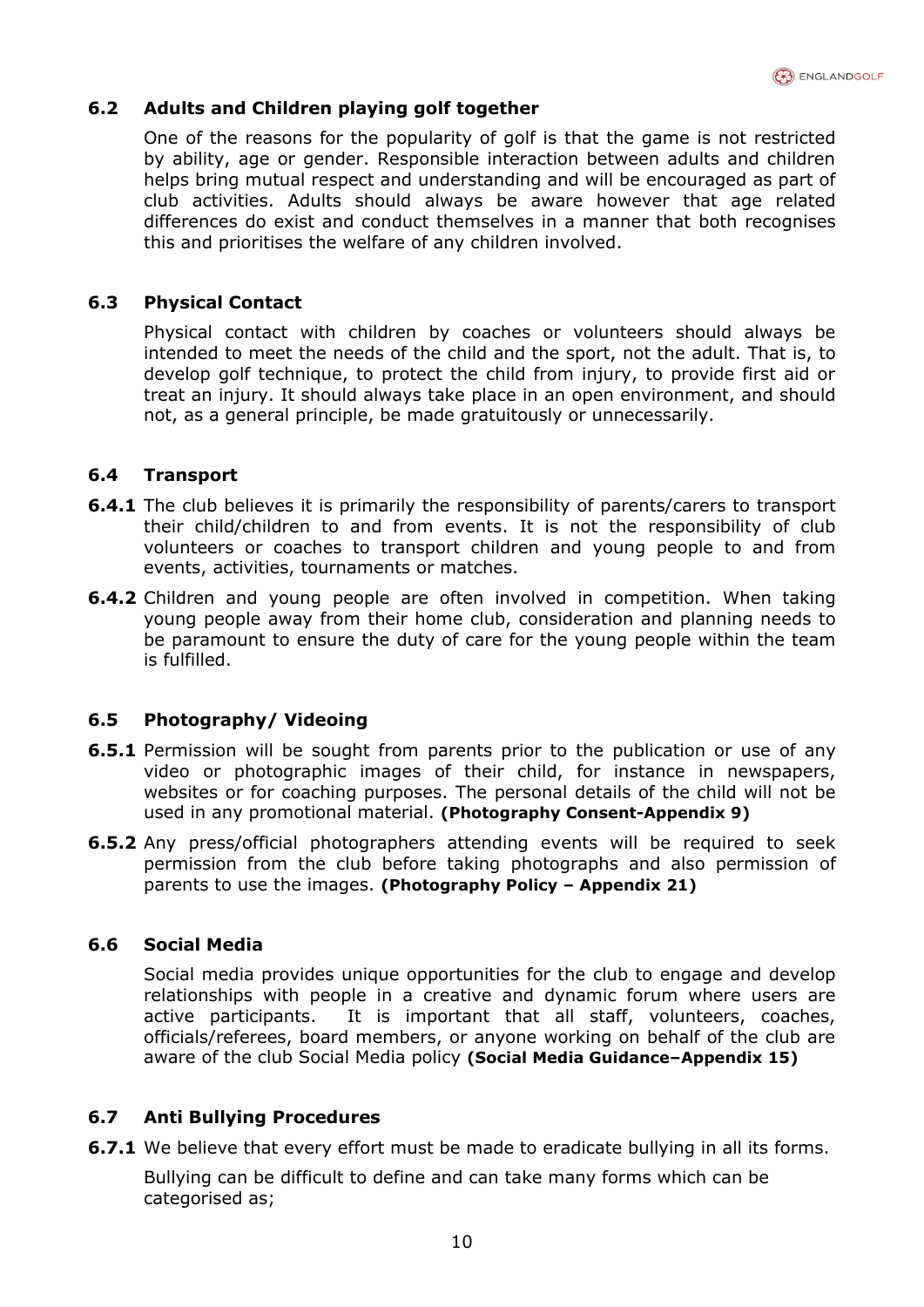

- Physical hitting, kicking, theft
- Verbal homophobic or racist remarks, threats, name calling
- Emotional isolating an individual from activities or a group

All forms of bullying include;

- Deliberate hostility & aggression towards an individual(s)
- A victim who is weaker and less powerful than the bully or bullies
- An outcome which is always painful & distressing for the victim

Bullying behaviour may also include;

- Other forms of violence
- Sarcasm, spreading rumours, persistent teasing
- Tormenting, ridiculing, humiliation
- Racial taunts, graffiti, gestures
- Unwanted physical contact or abusive or offensive comments of a sexual nature.

The Club and its Staff, Volunteers & Coaches will not tolerate bullying in any of its forms during club matches, competitions, coaching or at any other time while at the club. **(Anti-Bullying Policy -Appendix 22)**

- **6.7.2** We will:
	- Provide a point of contact where those being bullied can report their concerns in confidence – The Club Welfare Officer.
	- Take the problem seriously.
	- Investigate any and all incidents and accusations of bullying.
	- Talk to bullies and their victims separately along with their parents/carers.
	- Impose sanctions where appropriate
	- Keep a written record of all incidents referred to England Golf and the action taken.
	- Have discussions about bullying and why it matters.

# **6.8 Confidentiality**

- **6.8.1** Details of all juniors will be kept on file in the office and will not be shared with a third party without parent/carer consent.
- **6.8.2** All concerns/allegations will be dealt with confidentially by the club and information will only be shared on a need to know basis, either internally or externally depending on the nature/seriousness of the concern/allegation.

# **6.9 Changing rooms**

The changing rooms are used by all members & visitors. Juniors will only be supervised if needed at club organised events. Parents will be made aware that adults use the changing rooms throughout the day for changing & showering. Where a parent/carer does not consent to their child accessing the changing rooms, it is their responsibility to either supervise the child while in the changing rooms or ensure that they do not use them.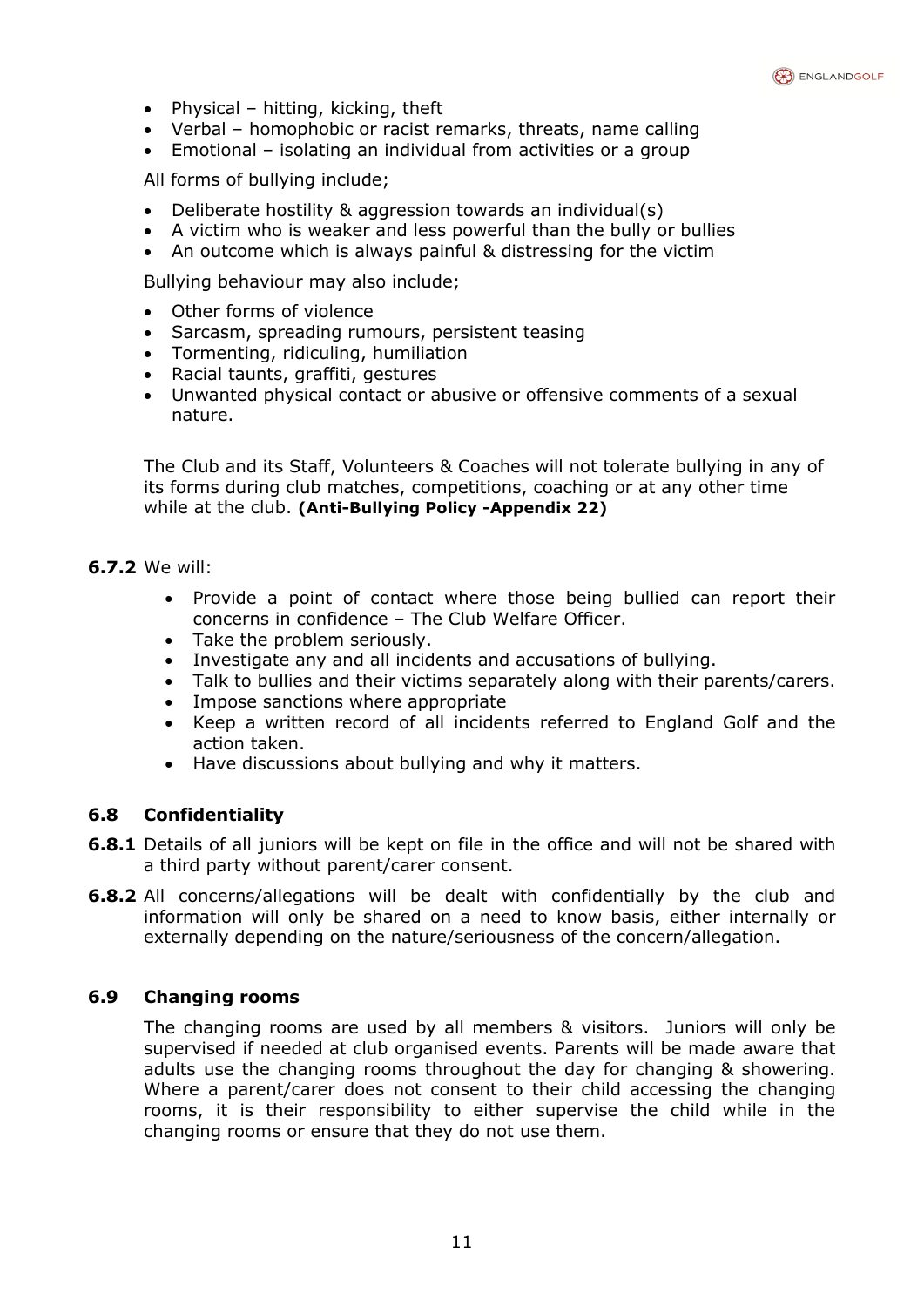

ś

# **7. Useful Contacts**

 $\blacksquare$ 

| <b>Golf Contacts</b>                                                                                                                                                                                                                                                                |                                                                                                                                                                                     |                                                                                                                          |                                                                                        |                                                                                                                                                                                   |  |
|-------------------------------------------------------------------------------------------------------------------------------------------------------------------------------------------------------------------------------------------------------------------------------------|-------------------------------------------------------------------------------------------------------------------------------------------------------------------------------------|--------------------------------------------------------------------------------------------------------------------------|----------------------------------------------------------------------------------------|-----------------------------------------------------------------------------------------------------------------------------------------------------------------------------------|--|
| <b>Name</b>                                                                                                                                                                                                                                                                         |                                                                                                                                                                                     | <b>Address</b>                                                                                                           |                                                                                        | <b>Number</b>                                                                                                                                                                     |  |
| Club Welfare Officer -<br><b>Searles Leisure Resort</b><br><b>Bev Edwards</b><br><b>South Beach Road</b><br><b>Hunstanton</b><br><b>PE36 5BB</b>                                                                                                                                    |                                                                                                                                                                                     |                                                                                                                          | Mob:07585952499<br>Email:bplayford@searles.co.uk                                       |                                                                                                                                                                                   |  |
| <b>England Golf Lead</b><br><b>England Golf</b><br><b>National Golf Centre</b><br><b>Safeguarding Officer</b><br><b>Ashley Wilson Lead</b><br><b>The Broadway</b><br><b>Safeguarding Officer</b><br><b>Woodhall Spa</b><br>Lincolnshire<br><b>LN10 6PU</b>                          |                                                                                                                                                                                     |                                                                                                                          | 01526 351851<br>compliance@englandgolf.org<br>a.wilson@englandgolf.org<br>01526 351824 |                                                                                                                                                                                   |  |
| Club Secretary -<br><b>Edward Howes</b><br><b>Karen Callow</b>                                                                                                                                                                                                                      |                                                                                                                                                                                     | <b>The Golf Club</b><br><b>Searles Leisure Resort</b><br><b>South Beach Road</b><br><b>Hunstanton</b><br><b>PE36 5BB</b> |                                                                                        | Mob:07799824120<br>Email:ehowes@searles.co.uk<br>Email: kcallow@searles.co.uk                                                                                                     |  |
| <b>Local Contacts</b>                                                                                                                                                                                                                                                               |                                                                                                                                                                                     |                                                                                                                          |                                                                                        |                                                                                                                                                                                   |  |
| Local Children's<br>Social Care<br>(including out of<br>office<br>hours contact)<br>NB. In an<br>emergency, the<br>Samaritans will<br>hold the Duty<br>Officer's contact<br>number<br><b>Samaritans</b><br>Local Police child<br>protection teams<br>In an emergency<br>contact 999 | <b>Norfolk</b><br>Child Desk MASH<br><b>DS Russell Brett</b><br><b>Norfolk</b><br>Constabulary<br>Operations and<br>Communications<br>Jubilee House<br>Wymondham<br><b>NR18 0WW</b> |                                                                                                                          | 0344 800 8021<br>holidays<br>08457 90 90 90<br>01603276098<br>Email:                   | 0344 800 8020 8pm to 8am + weekends and bank<br>After 5pm or at the weekends please contact<br>The Emergency Social Work Duty Team<br>mashchildsafeguarding@norfolk.pnn.police.uk |  |
| <b>NSPCC</b><br>Freephone                                                                                                                                                                                                                                                           |                                                                                                                                                                                     |                                                                                                                          | 0808 800 5000                                                                          |                                                                                                                                                                                   |  |
| 24 hour Helpline                                                                                                                                                                                                                                                                    |                                                                                                                                                                                     |                                                                                                                          |                                                                                        |                                                                                                                                                                                   |  |
| <b>NSPCC</b><br>Whistleblowing<br>Helpline for<br>Professionals                                                                                                                                                                                                                     |                                                                                                                                                                                     |                                                                                                                          | 0808 028 0285                                                                          |                                                                                                                                                                                   |  |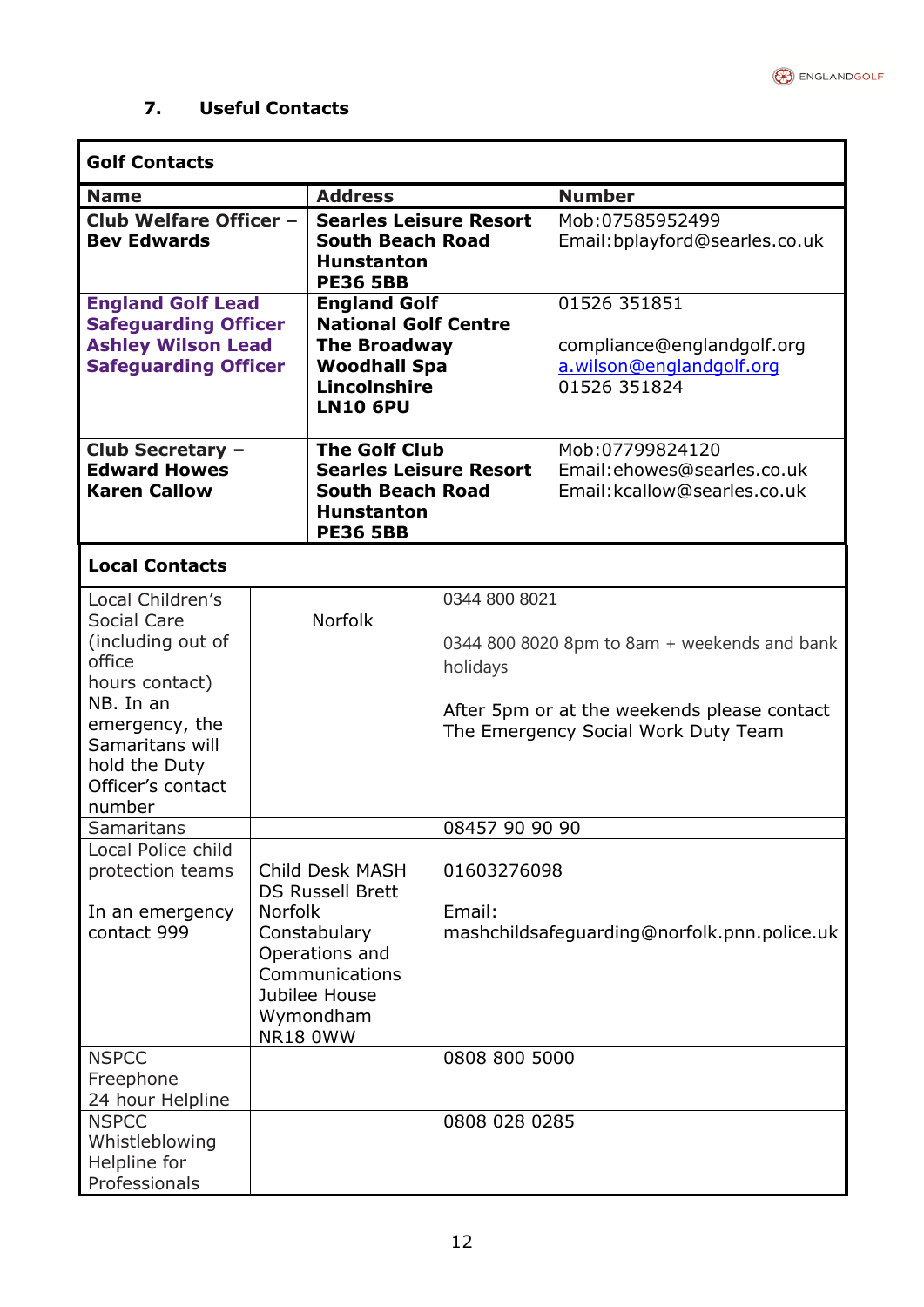

| <b>National Contacts</b> |                                           |                    |  |  |
|--------------------------|-------------------------------------------|--------------------|--|--|
| The NSPCC                | <b>National Centre</b><br>42 Curtain Road | Tel: 0808 800 5000 |  |  |
|                          | London<br>EC2A 3NH                        | help@nspcc.org.uk  |  |  |
| <b>Childline UK</b>      | Freepost 1111<br>London N1 OBR            | Tel: 0800 1111     |  |  |
| NI Childline             | 74 Duke Street<br>Londonderry             | Tel: 028 90 327773 |  |  |
| NSPCC Child Protection   | 3 Gilmour Close                           | Tel: 0116 234 7278 |  |  |
| in Sport Unit            | <b>Beaumont Leys</b>                      |                    |  |  |
|                          | Leicester                                 | cpsu@nspcc.org.uk  |  |  |
|                          | LE4 1EZ                                   |                    |  |  |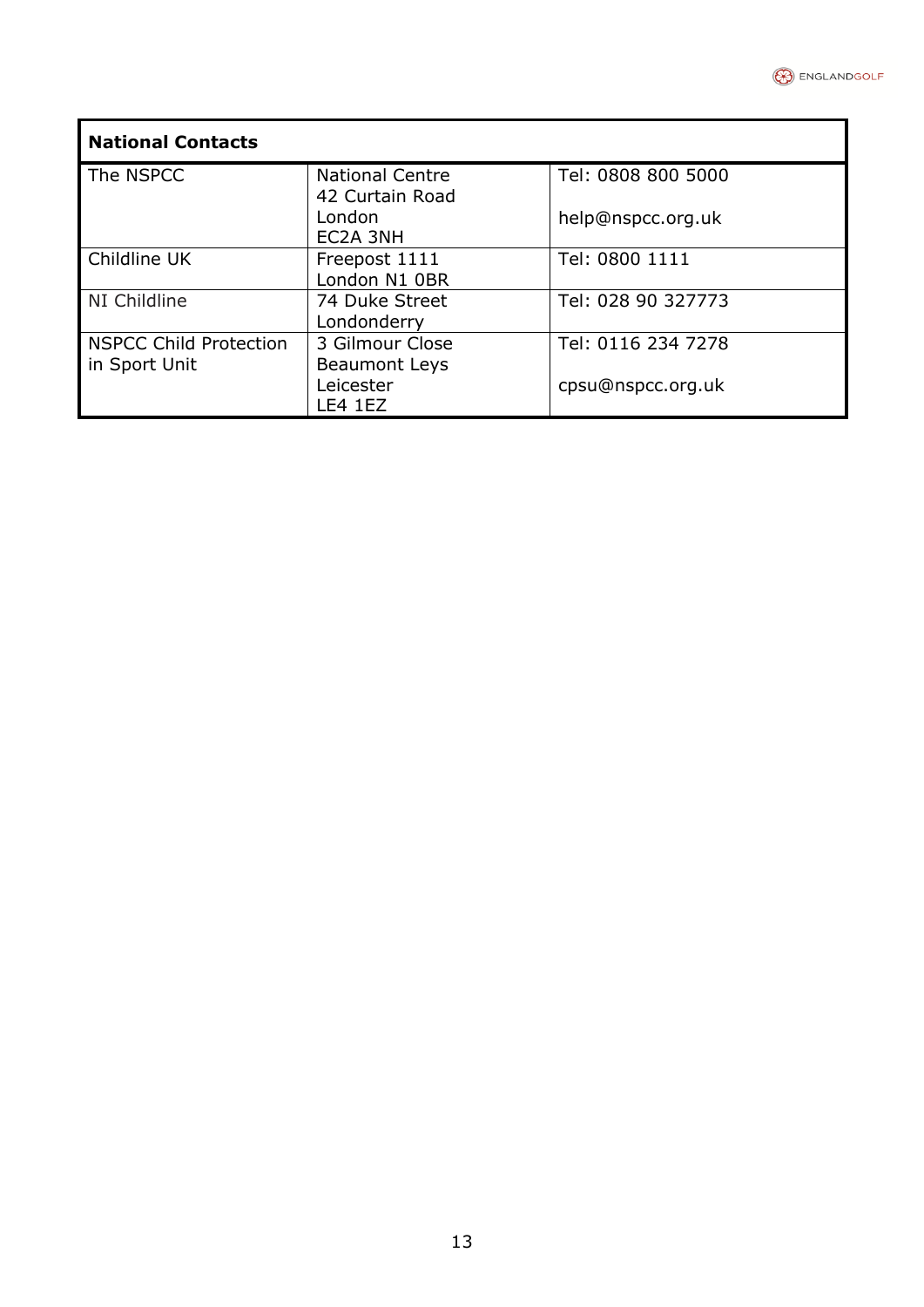

# **7. Appendix**

# **Supporting Documents:**

| 23. | Volunteer/Staff Job Application Form       | $-$ page 15-16  |
|-----|--------------------------------------------|-----------------|
| 24. | Self-disclosure                            | - page 17-18    |
| 25. | References                                 | - page 19       |
| 26. | Managing Challenging Behaviour             | - page 20-22    |
| 27. | Code of Conduct for Coaches and Volunteers | $-$ page 23-24  |
| 28. | Code of Conduct for Parents/Carers         | - page 25-26    |
| 29. | Code of Conduct for Young Golfers          | $-$ page 27     |
| 30. | Junior Profile and Parental Consent Forms  | - page 28-31    |
| 31. | Photography Consent                        | $-$ page 32     |
| 32. | <b>Parental Guidance</b>                   | $-$ page 33-34  |
| 33. | Junior Coaching Session Participant Form   | - page 35-36    |
| 34. | <b>Incident Report Form</b>                | - page 37 - 38  |
| 35. | <b>Accident Report Form</b>                | $-$ page 39     |
| 36. | Managing Young People on Away Trips        | $-$ page 40     |
| 37. | Social Media Guidance                      | $-$ page 41 -42 |
| 38. | <b>Whistleblowing Policy</b>               | - page 43 - 44  |
| 39. | <b>England Golf DBS Flowchart</b>          | - page 45       |
| 40. | Categories of Child Abuse                  | - page 46-47    |
| 41. | Club Welfare Officer Poster                | $-$ page 48     |
| 42. | Safeguarding Children and Young People -   |                 |
|     | a short quide for club members             | $-$ page 49-51  |
| 43. | Photography Policy                         | $-$ page 52     |
| 44. | Anti-Bullying Policy                       | $-$ page 53-54  |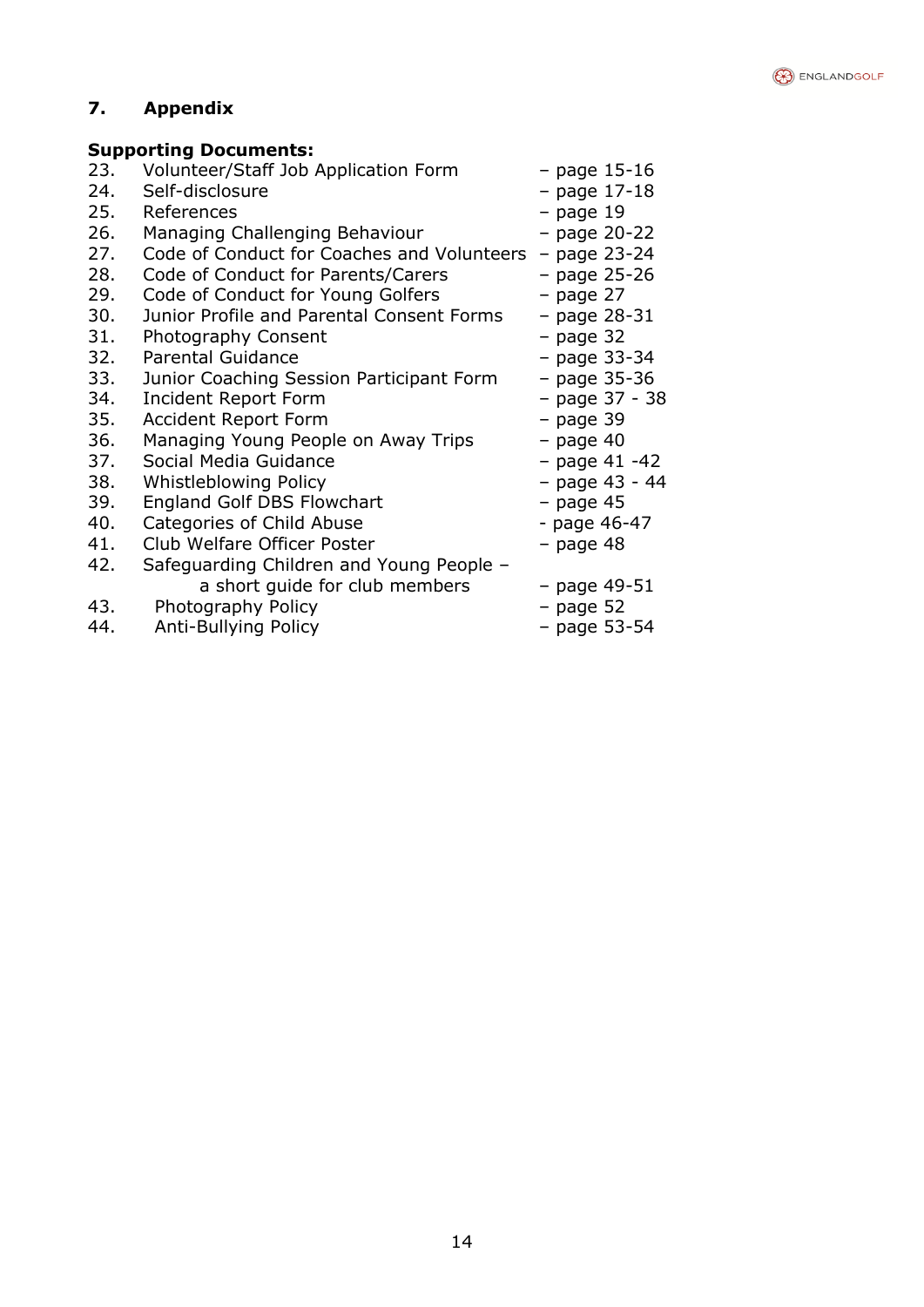

# **Volunteer / Staff Job Application Form -** Searles & Heacham Manor Golf Club

| <b>Position Applied for:</b>                                                                        |
|-----------------------------------------------------------------------------------------------------|
| <b>Personal Details</b>                                                                             |
| Title: Mr/Mrs/Miss/Dr/Other (please specify) ___________________________________                    |
|                                                                                                     |
|                                                                                                     |
|                                                                                                     |
|                                                                                                     |
| <u> 1980 - Johann Stoff, amerikansk politik (d. 1980)</u>                                           |
|                                                                                                     |
|                                                                                                     |
|                                                                                                     |
|                                                                                                     |
|                                                                                                     |
| Role:                                                                                               |
|                                                                                                     |
| Relevant Experience including any previous experience of working with<br>children and young people: |
|                                                                                                     |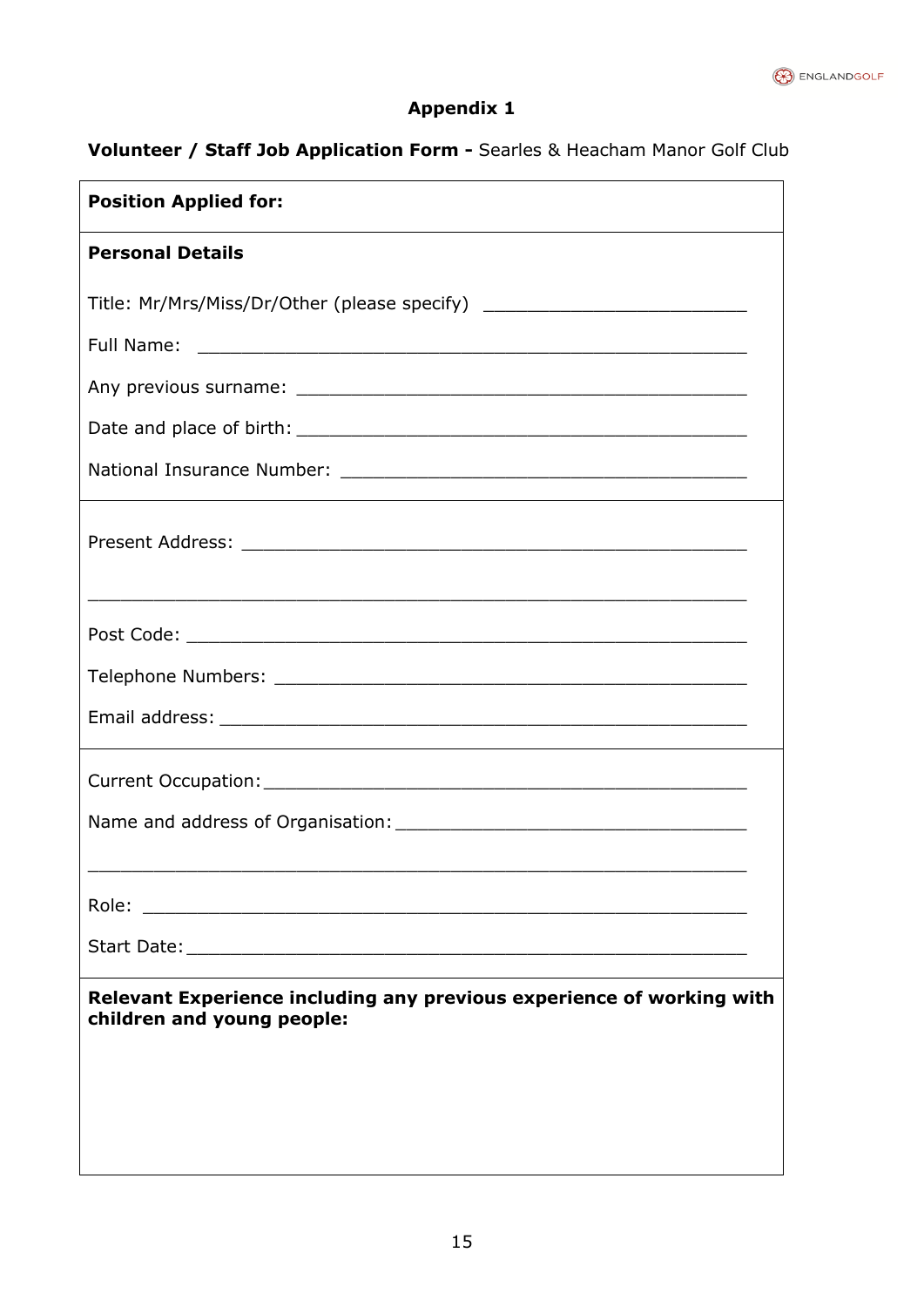#### **Reasons for applying:**

#### **References:**

Please provide the names and addresses of two people who know you well (one personal, one professional – current or previous employer, who are not related to you) whom we can contact to obtain a reference:

| Name:                    | Name:                    |
|--------------------------|--------------------------|
| <b>Address:</b>          | <b>Address:</b>          |
|                          |                          |
|                          |                          |
| <b>Telephone Number:</b> | <b>Telephone Number:</b> |

#### **Data Protection Notification:**

Information you have provided in completing this form will be used to process your application. Searles & Heacham Manor Golf Club will keep the information you have supplied confidential and will not divulge it to third parties, except where required by law, or where we have retained the services of a third party representative to act on yout/our behalf.

#### **Authorisation:**

I have read the Data Protection notification and understand and agree to the use of my personal data in accordance with the Data Protection Act 1998.

**Signed: Date:** 

#### **Declaration:**

I confirm that the information I have provided is correct and that any false or misleading information may lead to the termination of my appointment.

|  | ianed |
|--|-------|
|--|-------|

Date: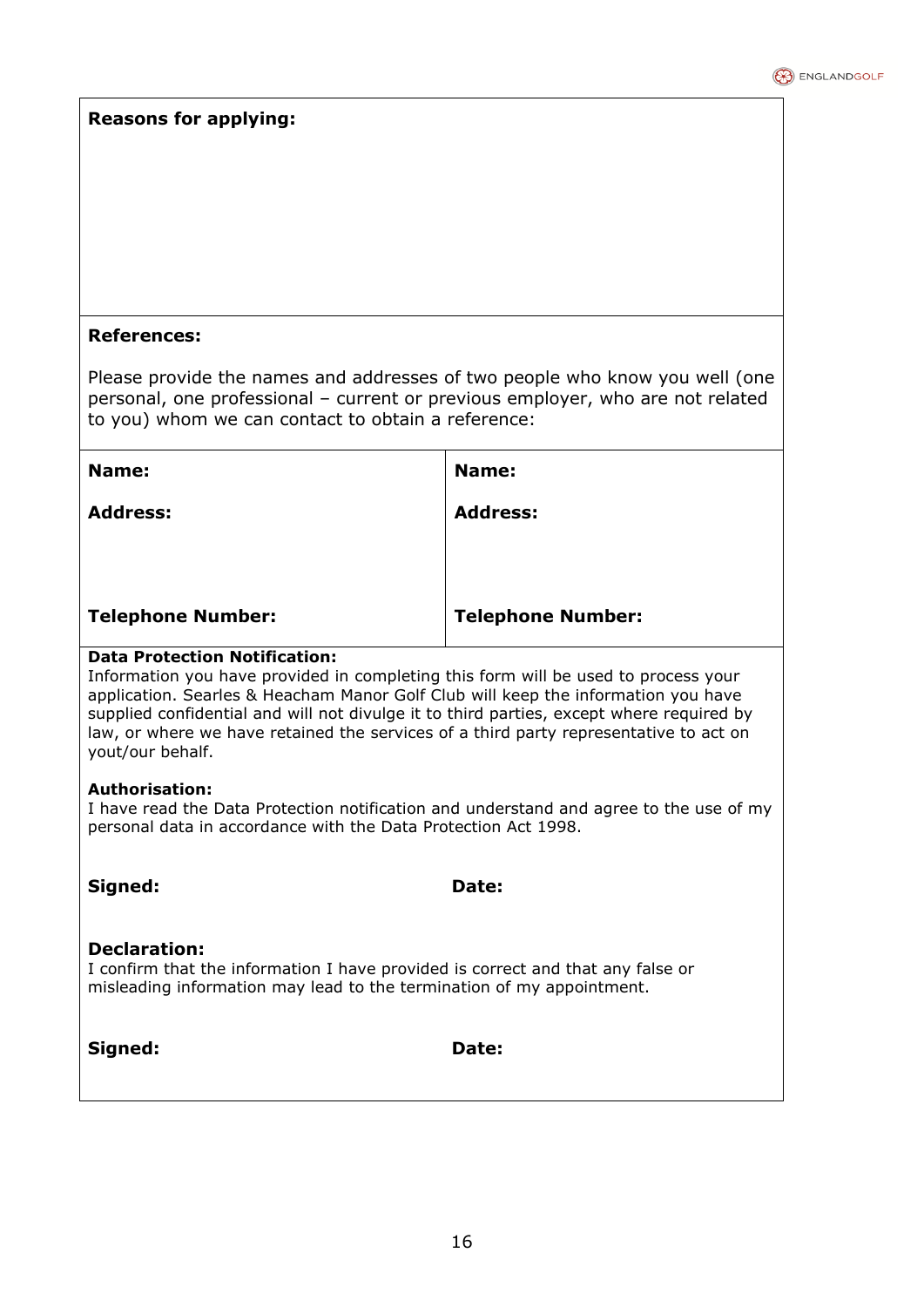

# **Self-Disclosure Form –** Searles & Heacham Manor Golf Club

To be completed at the same time as the application form:

# Private and Confidential

For roles involving contact with children (under 18 year olds).

All information will be treated as confidential and managed in accordance with relevant data protection legislation and guidance. You have a right of access to information held on you under the Data Protection Act 1998.

# Part One

| For completion by the organisation:                              |      |  |                                                                                    |
|------------------------------------------------------------------|------|--|------------------------------------------------------------------------------------|
| Name:                                                            |      |  |                                                                                    |
|                                                                  |      |  |                                                                                    |
| <b>Address and Postcode:</b>                                     |      |  |                                                                                    |
|                                                                  |      |  |                                                                                    |
|                                                                  |      |  |                                                                                    |
|                                                                  |      |  |                                                                                    |
| Telephone/Mobile No:                                             |      |  |                                                                                    |
|                                                                  |      |  |                                                                                    |
| Date of Birth:                                                   |      |  |                                                                                    |
| Gender:                                                          | Male |  | / Female                                                                           |
|                                                                  |      |  |                                                                                    |
| Identification (tick box below):                                 |      |  |                                                                                    |
|                                                                  |      |  | I confirm that I have seen identification documents relating to this person, and I |
| confirm to the best of my ability that these are accurate.       |      |  |                                                                                    |
| <b>Either</b>                                                    |      |  |                                                                                    |
| UK Passport Number and Issuing Office                            |      |  |                                                                                    |
|                                                                  |      |  |                                                                                    |
| UK Driving Licence Number (with picture)                         |      |  |                                                                                    |
|                                                                  |      |  |                                                                                    |
| <b>Plus</b>                                                      |      |  |                                                                                    |
| National Insurance Card or current Work                          |      |  |                                                                                    |
| <b>Permit Number</b><br><b>Signature of authorised Employing</b> |      |  |                                                                                    |
| Officer:                                                         |      |  |                                                                                    |
|                                                                  |      |  |                                                                                    |
| <b>Print name:</b>                                               |      |  |                                                                                    |
|                                                                  |      |  |                                                                                    |
| Date:                                                            |      |  |                                                                                    |
|                                                                  |      |  |                                                                                    |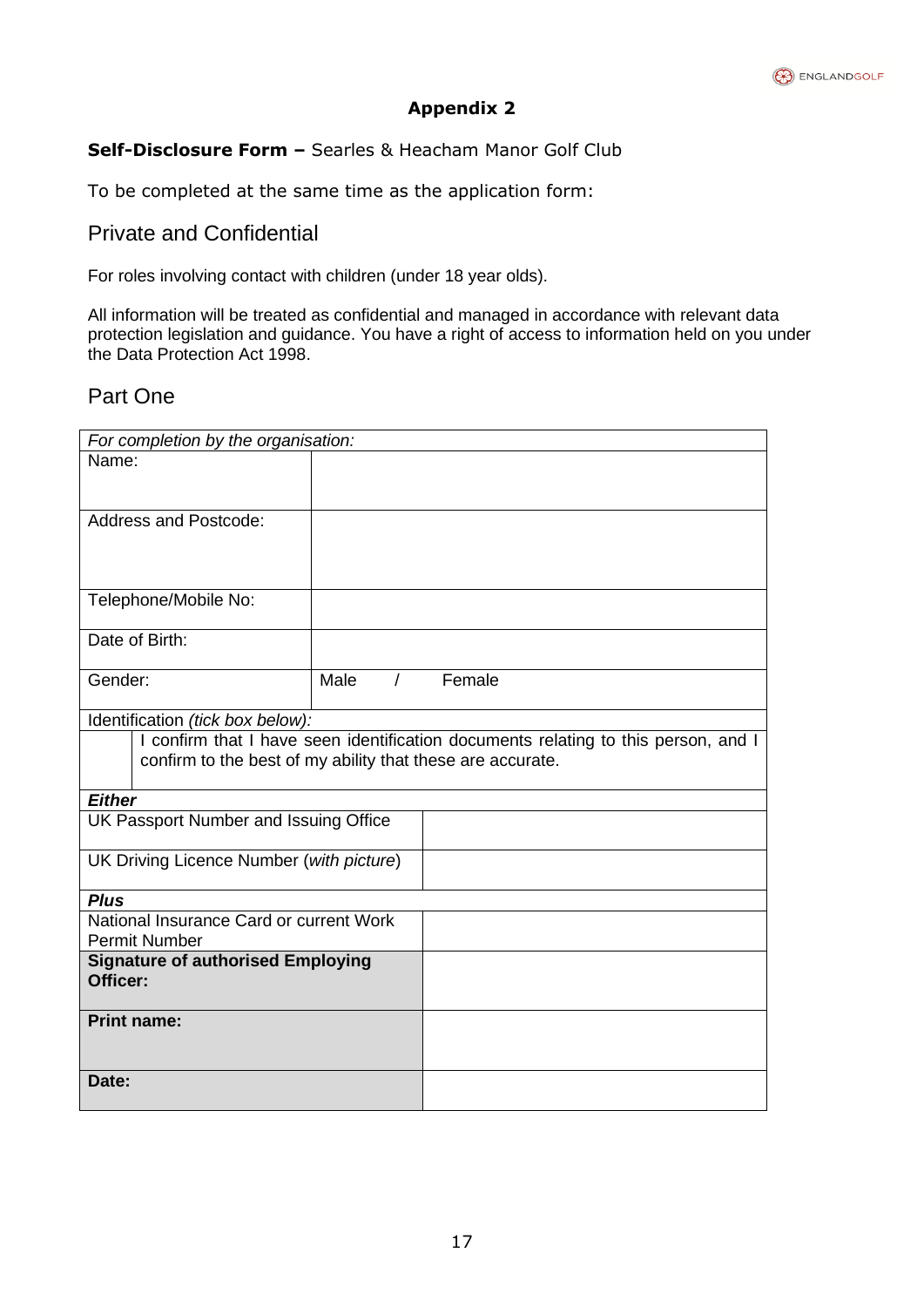# **Part Two**

#### **NOTE:**

If the role you have applied for involves frequent or regular contact with or responsibility for children you will also be required to provide a valid DBS (Disclosure and Barring Service) certificate which will provide details of criminal convictions; this may also include a Barring List check depending on the nature of the role (see organisational guidance about eligibility for DBS checks).

| For completion by the individual (named in Part one):                                                                                                                                                                                                                                            |                                                                                               |                                                                                    |  |  |
|--------------------------------------------------------------------------------------------------------------------------------------------------------------------------------------------------------------------------------------------------------------------------------------------------|-----------------------------------------------------------------------------------------------|------------------------------------------------------------------------------------|--|--|
| Have you ever been known to any Children's Services department<br>as being a risk or potential risk to children?                                                                                                                                                                                 | <b>YES</b><br><b>NO</b><br>$\prime$<br>(if Yes, please provide further<br>information below): |                                                                                    |  |  |
|                                                                                                                                                                                                                                                                                                  |                                                                                               |                                                                                    |  |  |
| Have you been the subject of any disciplinary investigation and/or<br>sanction by any organisation due to concerns about your behaviour<br>towards children?                                                                                                                                     |                                                                                               | <b>YES</b><br><b>NO</b><br>(if Yes, please provide further<br><i>information</i> ) |  |  |
|                                                                                                                                                                                                                                                                                                  |                                                                                               |                                                                                    |  |  |
| Confirmation of Declaration (tick box below)                                                                                                                                                                                                                                                     |                                                                                               |                                                                                    |  |  |
| I agree that the information provided here may be processed in connection with recruitment<br>purposes and I understand that an offer of employment may be withdrawn or dismissal may<br>result if information is not disclosed by me and subsequently come to the organisation's<br>attention.  |                                                                                               |                                                                                    |  |  |
| In accordance with the organisation's procedures if required I agree to provide a valid DBS<br>certificate and consent to the organisation clarifying any information provided on the disclosure<br>with the agencies providing it.                                                              |                                                                                               |                                                                                    |  |  |
| I agree to inform the organisation within 24 hours if I am subsequently investigated by any<br>agency or organisation in relation to concerns about my behaviour towards children or young<br>people.                                                                                            |                                                                                               |                                                                                    |  |  |
| I understand that the information contained on this form, the results of the DBS check and<br>information supplied by third parties may be supplied by the organisation to other persons or<br>organisations in circumstances where this is considered necessary to safeguard other<br>children. |                                                                                               |                                                                                    |  |  |
| Signature:                                                                                                                                                                                                                                                                                       |                                                                                               |                                                                                    |  |  |
| <b>Print name:</b>                                                                                                                                                                                                                                                                               |                                                                                               |                                                                                    |  |  |
| Date:                                                                                                                                                                                                                                                                                            |                                                                                               |                                                                                    |  |  |
|                                                                                                                                                                                                                                                                                                  |                                                                                               |                                                                                    |  |  |

**Club Welfare Officer …………………………………………..:** I have seen and checked the above responses, if any of the boxes above are ticked YES, I have referred this form to England Golf Governance Department for a risk assessment and advice.

Signed: **and a state: date: date: date:**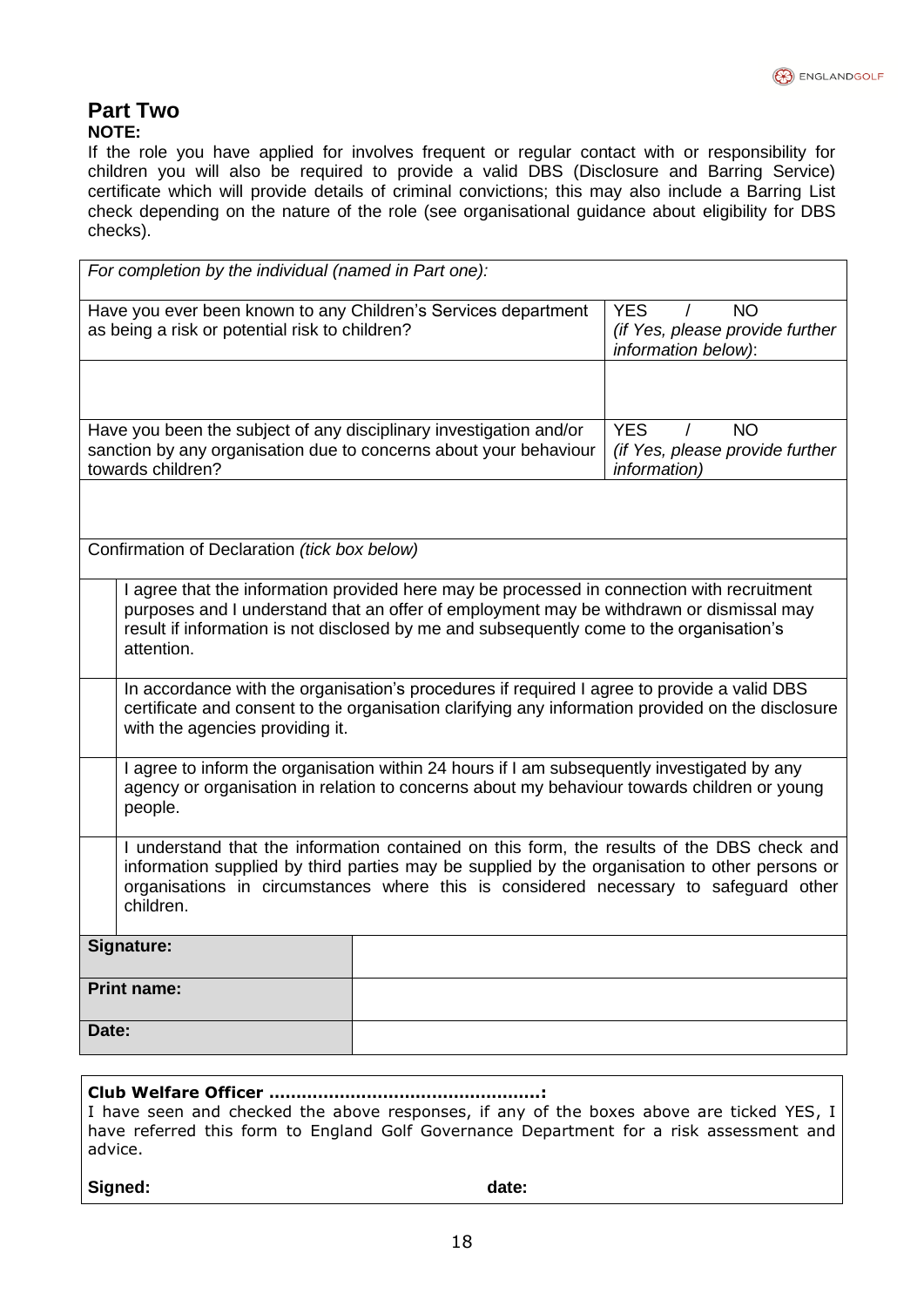

**Reference form -** Searles & Heacham Manor Golf Club

# **Reference form**

| (Name)                                                                                                                                                                                                                                                                                                    |  |  |  |  |
|-----------------------------------------------------------------------------------------------------------------------------------------------------------------------------------------------------------------------------------------------------------------------------------------------------------|--|--|--|--|
| has expressed an interest in becoming a club member of staff, volunteer / coach*<br>(*delete as appropriate) and has given your name as a referee.                                                                                                                                                        |  |  |  |  |
| As this post involves substantial access to children and as an organisation committed<br>to safeguarding children, it is important that if you have any reason to be concerned<br>about this applicant that you do not complete the following form, but please contact<br>me on:                          |  |  |  |  |
| Telephone:                                                                                                                                                                                                                                                                                                |  |  |  |  |
| Name:<br><u> 1980 - Johann Barn, amerikansk politiker (d. 1980)</u>                                                                                                                                                                                                                                       |  |  |  |  |
| Organisation:                                                                                                                                                                                                                                                                                             |  |  |  |  |
| Any information disclosed in this reference will be treated in confidence and in<br>accordance with relevant legislation and guidance, and will only be shared with the<br>person conducting the assessment of a candidate's suitability for a post, if he or she is<br>offered the position in question. |  |  |  |  |
| • How long have you known the person?                                                                                                                                                                                                                                                                     |  |  |  |  |
| • In what capacity?                                                                                                                                                                                                                                                                                       |  |  |  |  |
| • What attributes does this person have which would make him/her suited to<br>a role working with children?                                                                                                                                                                                               |  |  |  |  |
| • How would you describe his/her personality?                                                                                                                                                                                                                                                             |  |  |  |  |
| Signed:                                                                                                                                                                                                                                                                                                   |  |  |  |  |
| Date:                                                                                                                                                                                                                                                                                                     |  |  |  |  |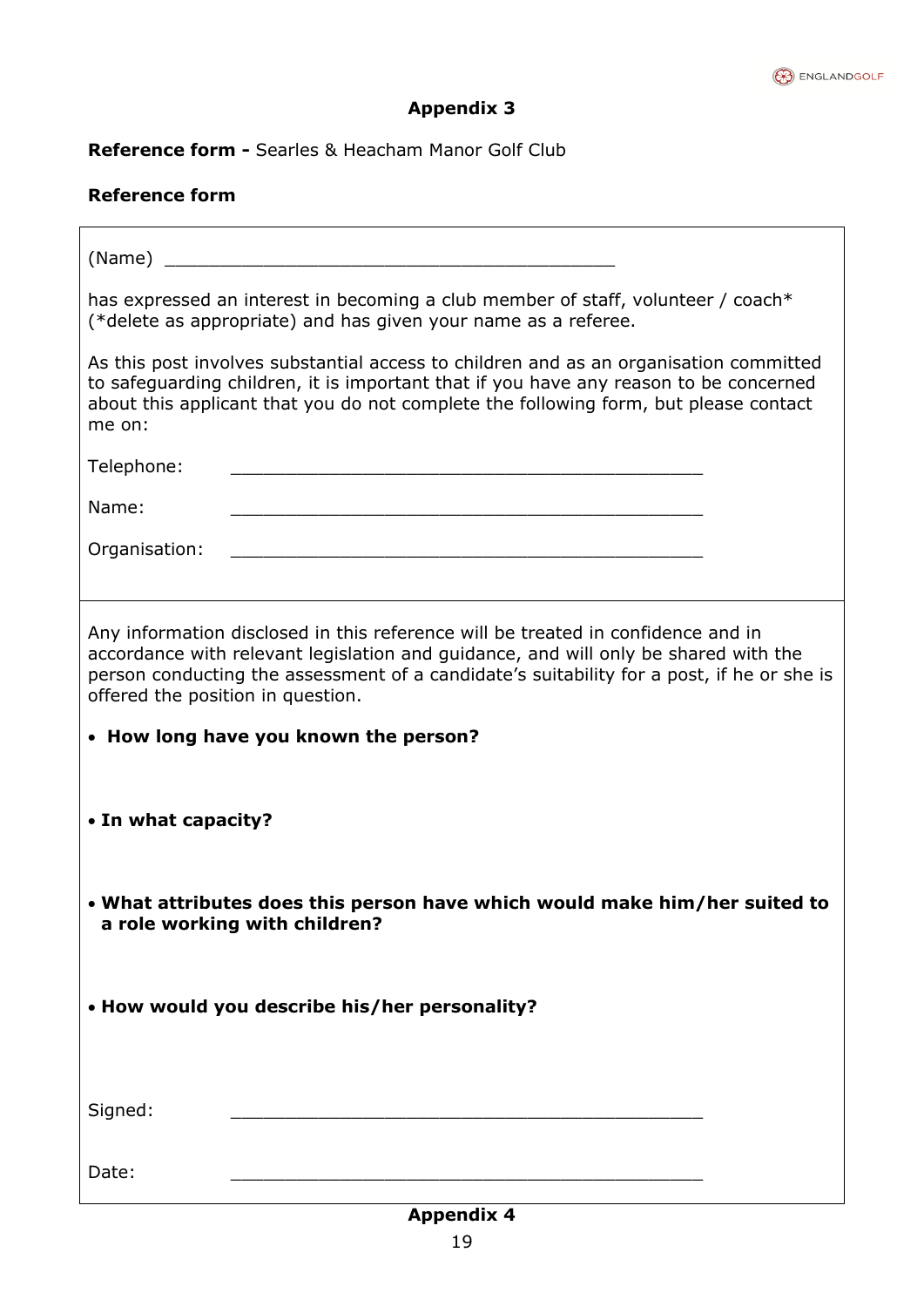



# $\mathbf{r}$ **Searles & Heacham Manor Golf Club**

# **Managing Challenging Behaviour**

Staff/volunteers who deliver sports activities to children may, on occasions, be required to deal with a child's challenging behaviour.

These guidelines aim to promote good practice and are based on the following principles:

- The welfare of the child is the paramount consideration.
- Children must never be subject to any form of treatment that is harmful, abusive, humiliating or degrading.
- The specific needs a child may have (e.g. communication, behaviour management, comprehension and so on) should be discussed with their parent/carer and where appropriate the child, before activities start. Where appropriate it may be helpful to record the details of any agreed plan or approach and provide copies to all parties.
- Every child should be supported to participate. Consideration to exclude a child from activities should apply only as a last resort and after all efforts to address any challenge have been exhausted, in exceptional circumstances where the safety of that child or of other children cannot be maintained.

# **Planning Activities**

Planning for activities should include consideration of whether any child involved may need additional support or supervision to participate safely. This should address:

- Assessment of additional risk associated with the child's behaviour
- Appropriate supervision ratios and whether numbers of adults should be increased
- Information sharing for all/volunteers on managing any challenging behaviour to ensure a consistent approach
- Specialist expertise or support that may be needed from carers or outside agencies. This is particularly relevant where it is identified that a child may need a level of physical intervention to participate safely. (see below)

# **Agreeing Acceptable and Unacceptable Behaviours**

Staff, volunteers, children, young people and parents/carers should be involved in developing an agreement about:

- what constitutes acceptable and unacceptable behaviour (code of conduct)
- the range of sanctions which may be applied in response to unacceptable behaviour.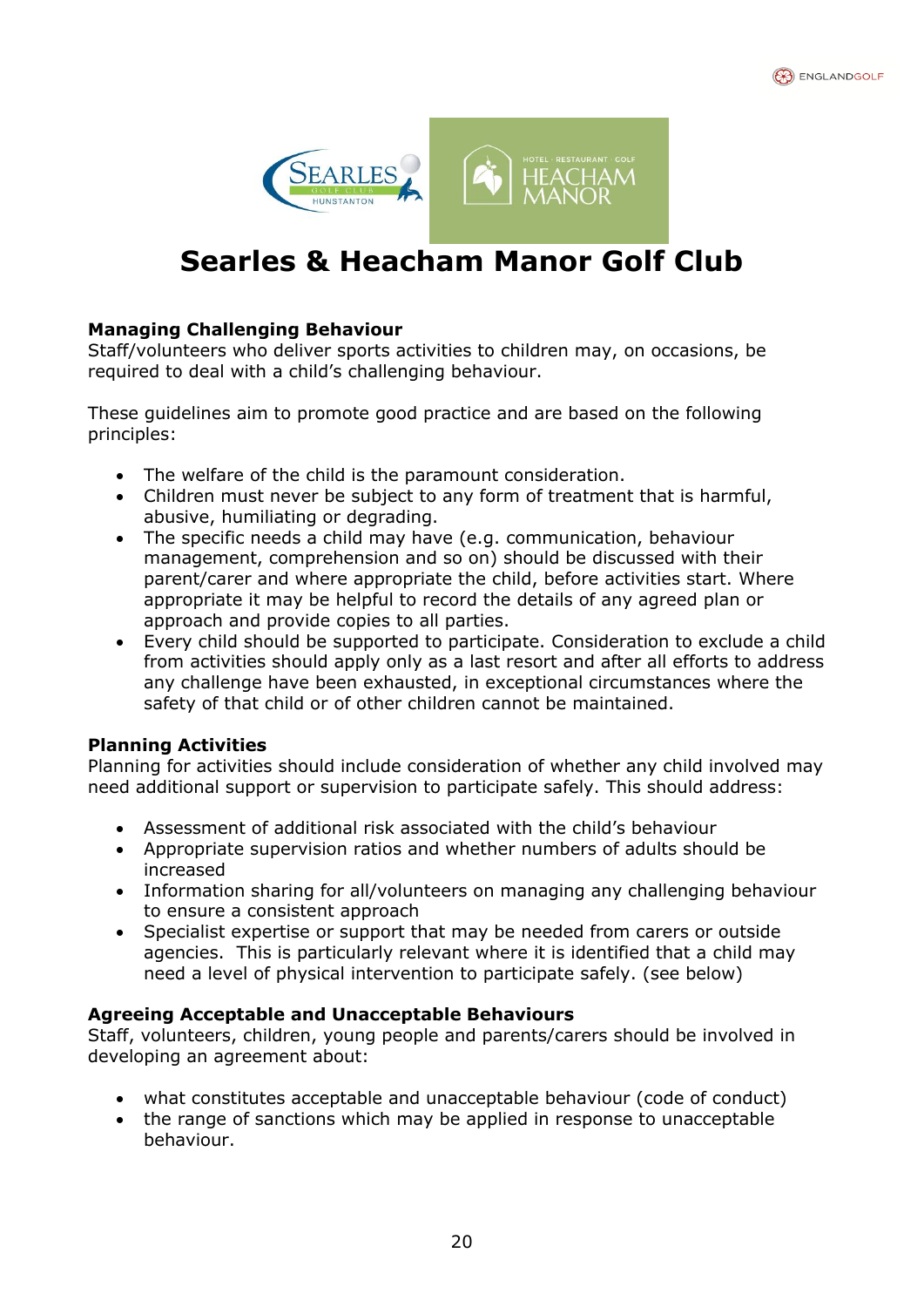This can be done at the start of the season, in advance of a trip away from home or as part of a welcome session at a residential camp. It should involve the views of children and young people to encourage better buy in and understanding.

Where challenges are anticipated in light, for example of a child's impairment or other medical condition, a clear plan/agreement should be established and written down. Ensure that parents/carers understand the expectations on their children, and ask them to reinforce this ahead of any trip or activity.

### **Managing Challenging Behaviour**

In responding to challenging behaviour the response should always be:

- Proportionate to the actions you are managing.
- Imposed as soon as is practicable.
- Fully explained to the child and their parents/carers.

In dealing with children who display negative or challenging behaviours, staff and volunteers might consider the following options:

- Time out from the activity, group or individual work.
- Reparation the act or process of making amends.
- Restitution the act of giving something back.
- Behavioural reinforcement rewards for good behaviour, consequences for negative behaviour.
- De-escalation of the situation talking with the child and distracting them from challenging behaviour.
- Increased supervision by staff/volunteers.
- Use of individual 'contracts' or agreements for the child's future or continued participation.
- Sanctions or consequences e.g. missing an outing or match
- Seeking additional/specialist support through working in partnership with other agencies.
- Temporary or permanent exclusion.

The following should never be permitted as a means of managing a child's behaviour:

- Physical punishment or the threat of such.
- Refusal to speak to or interact with the child.
- Being deprived of food, water, access to changing facilities or toilets or other
- essential facilities.
- Verbal intimidation, ridicule or humiliation.

Staff/volunteers should consider the risks associated with employing physical intervention compared with the risks of not employing physical intervention.

The use of physical intervention should always:

- Be avoided unless it is absolutely necessary to prevent a child injuring themselves or others, or causing serious damage to property.
- Aim to achieve an outcome that is in the best interests of the child whose behaviour is of immediate concern
- Form part of a broader approach to the management of challenging behaviour.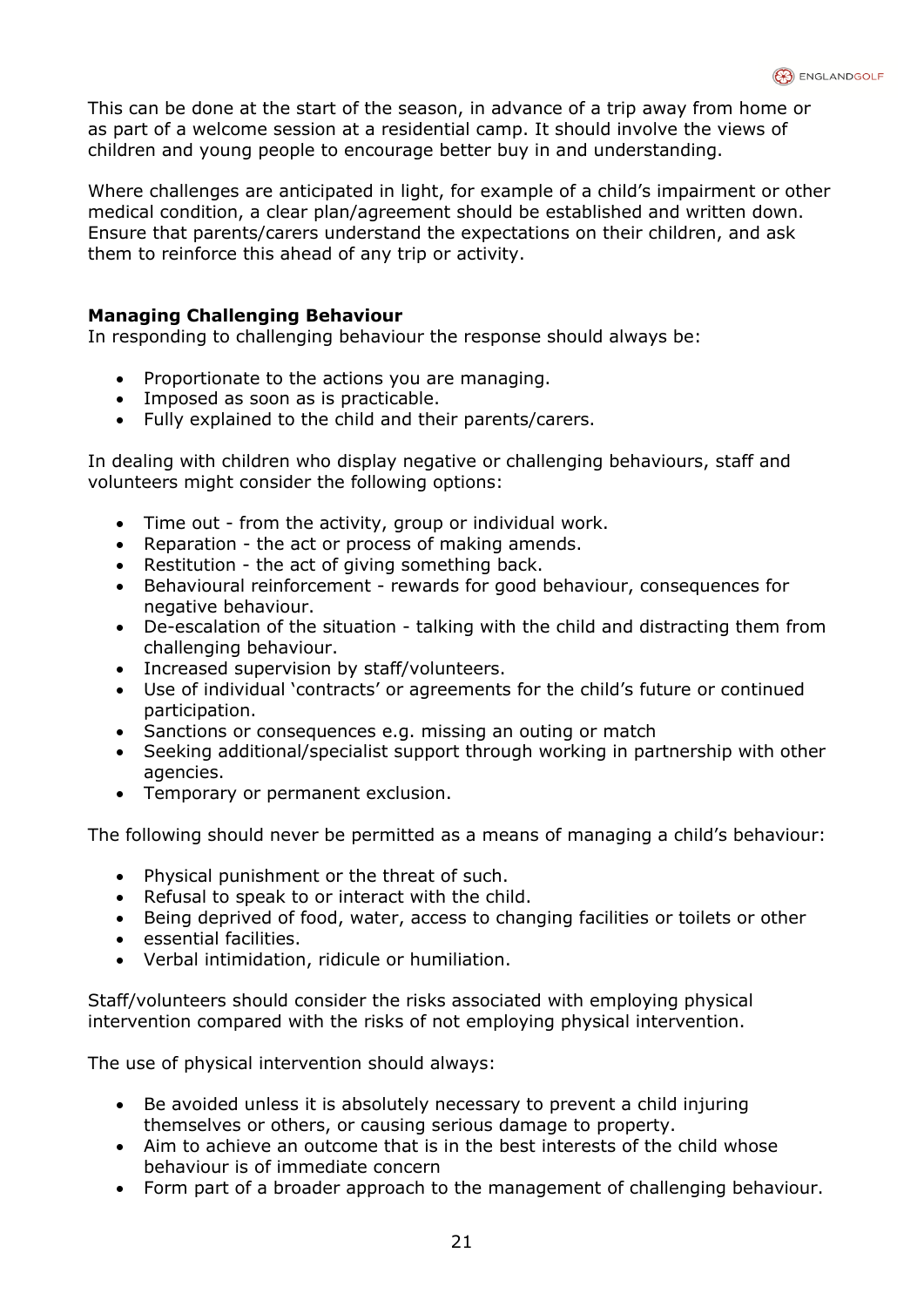- Be the result of conscious decision-making and not a reaction to an adult's frustration.
- Employ the minimum force needed to avert injury to a person or serious damage to property - applied for the shortest period of time
- Used only after all other strategies have been exhausted
- Be recorded as soon as possible using the appropriate organisational reporting form and procedure.

Parents should always be informed following an incident where a coach/volunteer has had to physically intervene with their particular child.

Physical intervention must not:

- Involve contact with buttocks, genitals and breasts.
- Be used as a form of punishment.
- Involve inflicting pain

## **Views of the child**

A timely de-brief for staff/volunteers, the child and parents should always take place in a calm environment following an incident where physical intervention has been used. Even children who haven't directly been involved in the situation may need to talk about what they have witnessed.

There should also be a discussion with the child and parents about the child's needs and continued safe participation in the group or activity.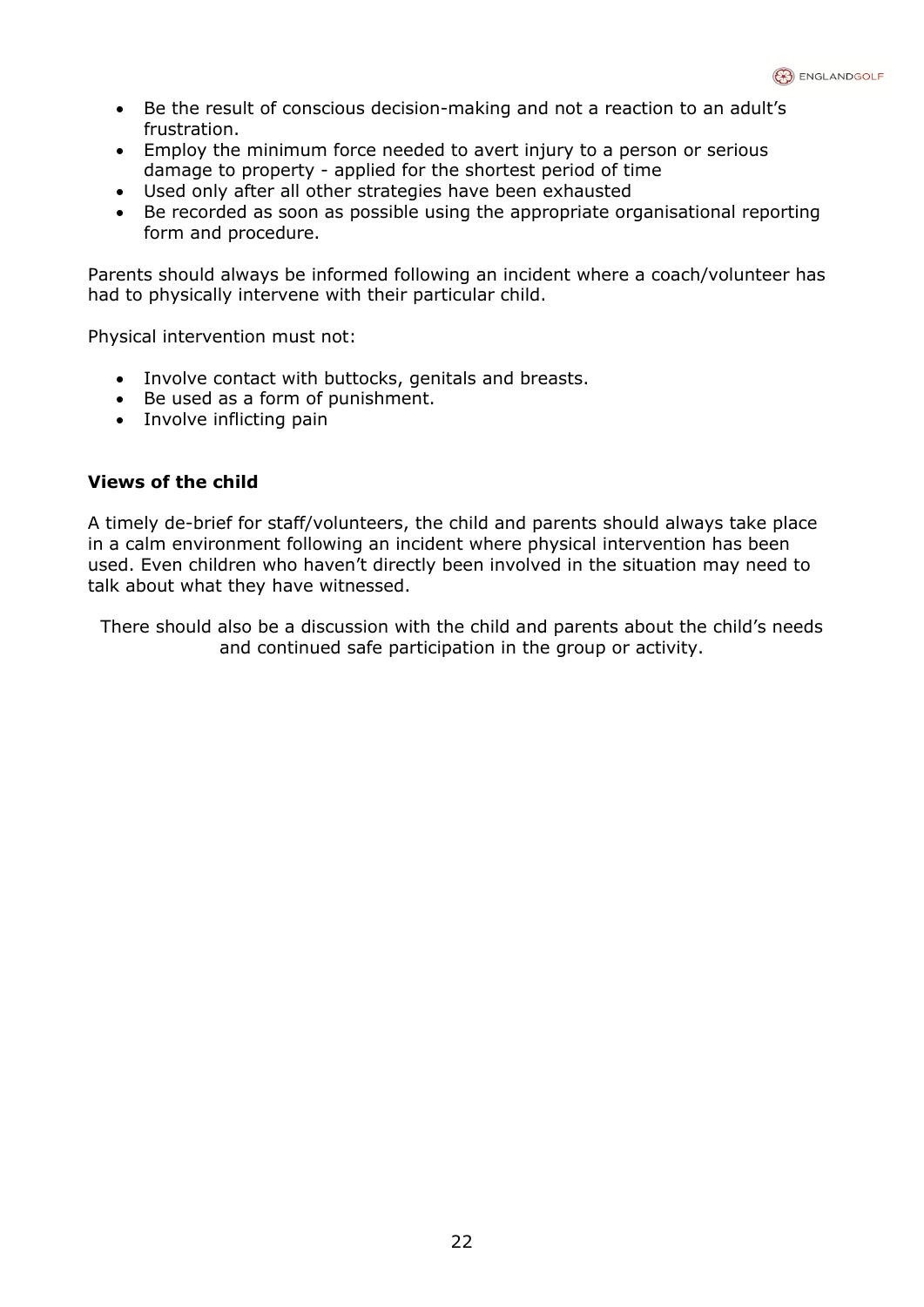



# **Searles & Heacham Manor Golf Club**

# **Code of Conduct for staff, coaches & volunteers**

- Respect the rights, dignity and worth of every person within the context of golf
- Treat everyone equally and do not discriminate on the grounds of age, gender, race, religion or belief, sexual orientation or disability
- If you see any form of discrimination, do not condone it or allow it to go unchallenged
- Place the well-being and safety of the young person above the development of performance
- Develop an appropriate working relationship with young people, based on mutual trust and respect
- Ensure that physical contact is appropriate and necessary and is carried out within recommended guidelines with the young person's full consent and approval
- Always work in an open environment (e.g. avoid private or unobserved situations and encourage an open environment)
- Do not engage in any form of sexually related contact with a young player. This is strictly forbidden as is sexual innuendo, flirting or inappropriate gestures and terms
- You should not have regular contact outside your club role with the juniors and should not engage in regular communication through text, email or social network sites
- Know and understand the Searles & Heacham Manor Golf Child Safeguarding Policies and Procedures
- Respect young people's opinions when making decisions about their participation in golf
- Inform players and parents of the requirements of golf
- Be aware of and report any conflict of interest as soon as it becomes apparent
- Display high standards of language, manner, punctuality, preparation and presentation
- Do not smoke, drink or use recreational drugs while actively working with young people in the club. This reflects a negative image and could compromise the safety of the young people
- Do not give young people alcohol when they are under the care of the club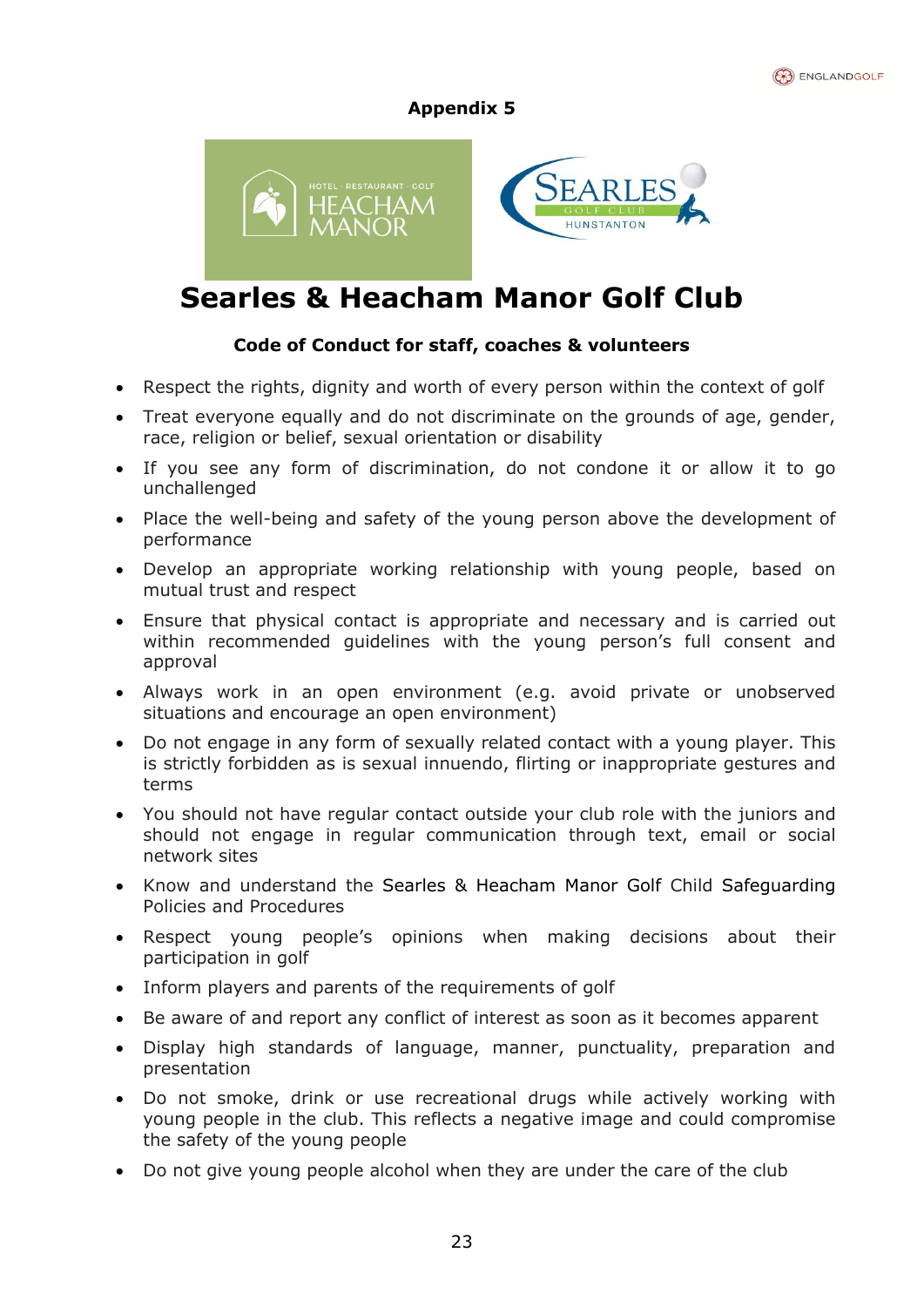- Hold relevant qualifications and insurance cover. All Staff, Volunteers & Coaches who work regularly with children must have current DBS clearance, approved by England Golf Governance Department
- Ensure the activities are appropriate for the age, maturity, experience and ability of the individual
- Promote the positive aspects of golf e.g. fair play
- Display high standards of behaviour and appearance
- Follow Club Procedures & good practice guidelines
- Ensure that you attend appropriate training to keep up-to-date with your role and the welfare of young people
- Report any concerns you may have in relation to a child or the behaviour of an adult, following reporting procedures laid down by Searles & Heacham Manor Golf

| Signed:            | Date: |
|--------------------|-------|
| <b>PRINT NAME:</b> |       |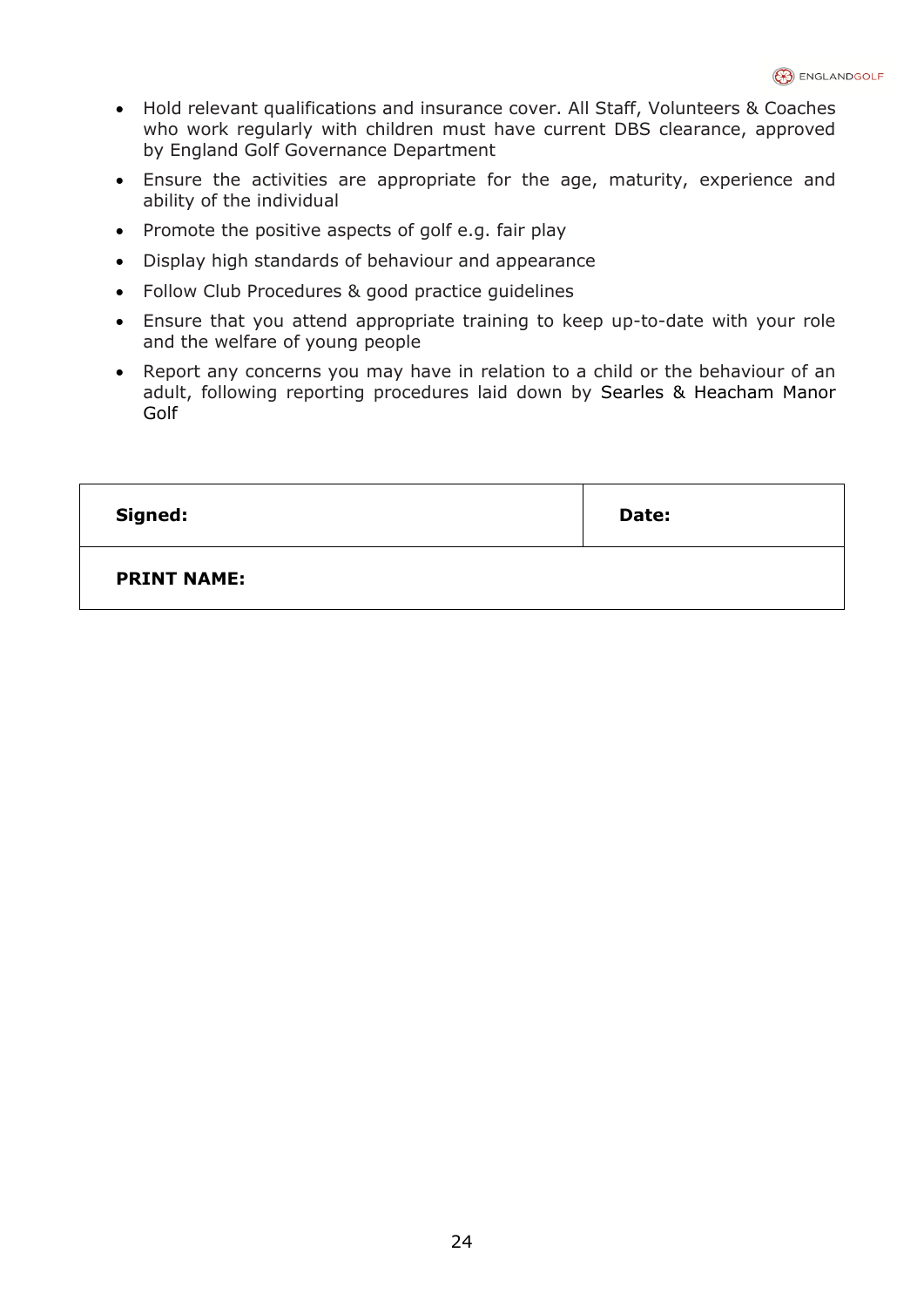



# $\mathbf{r}$ **Searles & Heacham Manor Golf Club**

# **Code of Conduct for Parents/Carers of Young Golfers**

As parents you are expected to:

- Positively reinforce your child and show an interest in their chosen activity
- Do not place your child under pressure or push them in to activities they do not want to do
- Be realistic and supportive
- Promote your child's participation in playing sport for fun
- Complete and return the Player Profile Form and Consents pertaining to your child's participation in activities at Searles & Heacham Manor Golf Club
- Report and update Searles & Heacham Manor Golf Club with any changes relevant to your child's health and wellbeing
- Deliver and collect your child punctually before and after coaching sessions/competitions
- Ensure your child has clothing and kit appropriate to the weather conditions
- Ensure you child has appropriate equipment, plus adequate food and drink
- Ensure that you child understands the rules of Golf
- Teach your child that they can only do their best
- Ensure that your child understands their Code of Conduct
- Behave responsibly at Searles & Heacham Manor Golf Club and on the golf course; do not embarrass your child
- Show appreciation and support the coaches, volunteers and staff at Searles & Heacham Manor Golf Club
- Accept the decision and judgement of the officials during events and competition

As a parents/carer you have the right to:

- Be assured that your child is safeguarded during their participation in the sport
- Be informed of problems or concerns relating to your child
- Be informed if your child is injured
- Have consent sought for issues such as trips and photography
- Contribute to the decisions of the club
- Have any concerns about any aspect of your child's welfare listened to and responded to

Any breaches of this code of conduct will be dealt with immediately by Bev Edwards at Searles & Heacham Manor Golf Club. Persistent concerns or breaches may result in you being asked not to attend games if your attendance is considered detrimental to the welfare of young participants.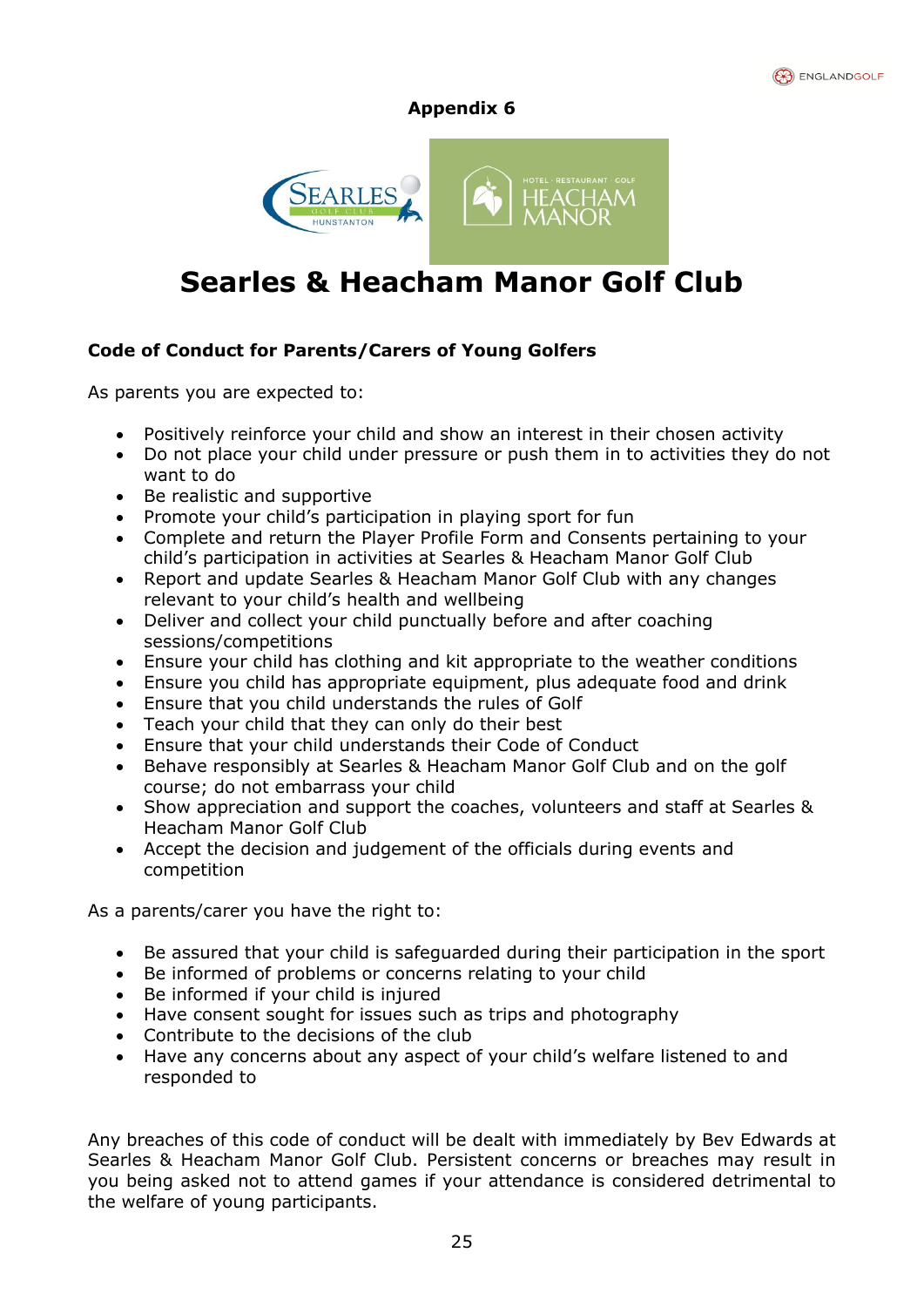The ultimate action should a parent/carer continue to breach the code of conduct may be the Searles & Heacham Manor Golf Club regrettably asking your child to leave the session, event or club.

| Signed:            | Date: |
|--------------------|-------|
| <b>PRINT NAME:</b> |       |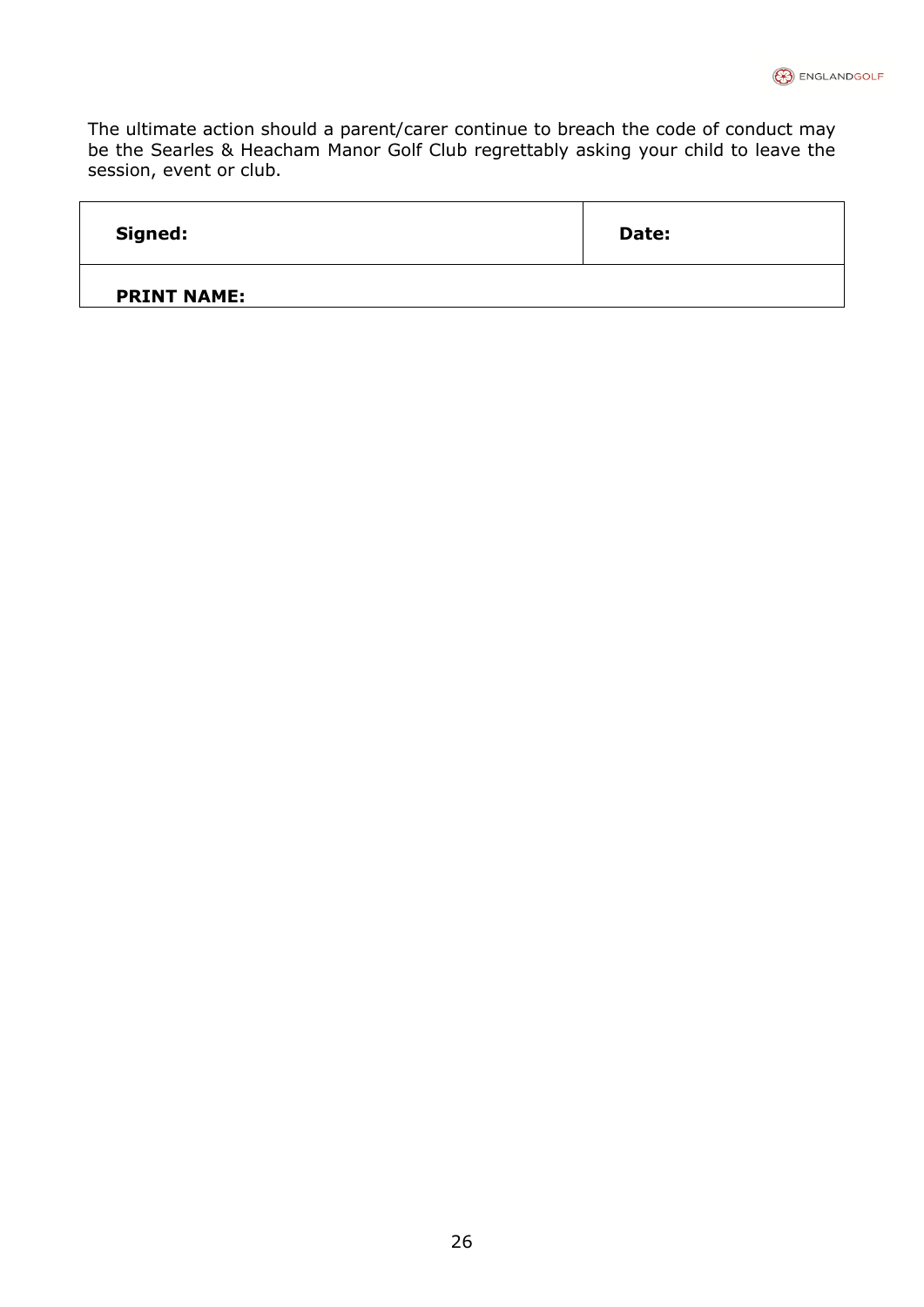



# $\mathbf{r}$ **Searles & Heacham Manor Golf Club**

# **Code of Conduct for Young Golfers**

As a young golfer taking part in a Searles & Heacham Manor Golf activity, you should:

- Help create and maintain an environment free of fear and harassment
- Demonstrate fair play and apply golf's standards both on and off the course
- Understand that you have the right to be treated as an individual
- Respect the advice that you receive
- Treat others as you would wish to be treated yourself
- Respect other people and their differences
- Look out for yourself and for the welfare of others
- Speak out (to your parents or a club representative) if you consider that you or others have been poorly treated
- Be organised and on time
- Tell someone in authority if you are leaving the venue
- Accept that these guidelines are in place for the well-being of all concerned
- Treat organisers and coaches with respect
- Observe instructions or restrictions requested by the adults looking after you

You should not take part in any irresponsible, abusive, inappropriate or illegal behaviour which includes:

- **Smoking**
- Using foul language
- Publicly using critical or disrespectful descriptions of others either in person or through text, email or social network sites
- Consuming alcohol, illegal performance-enhancing drugs or stimulants

| Child Signature        | <b>Print Name</b> |
|------------------------|-------------------|
| Parent/Carer Signature | <b>Print Name</b> |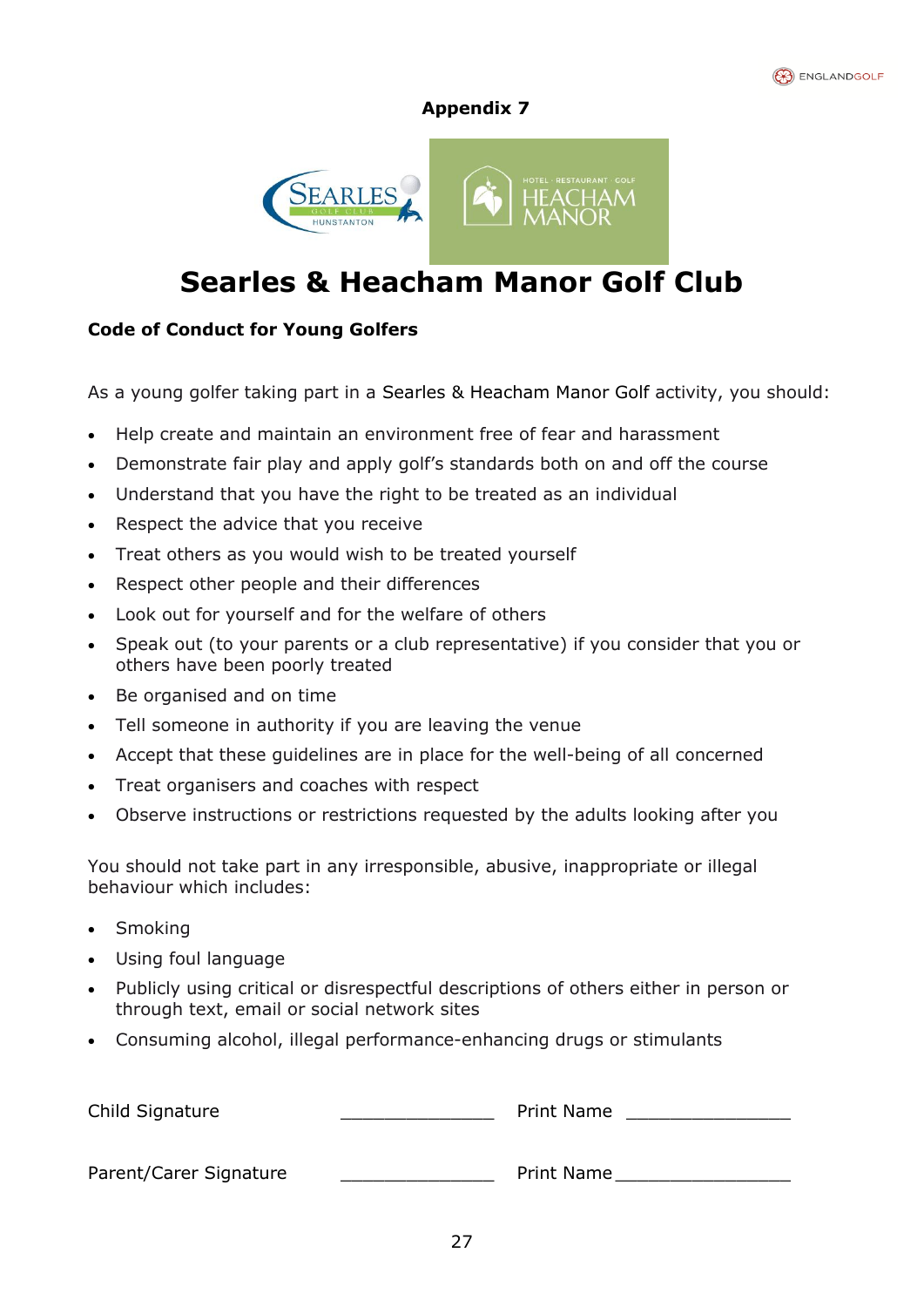

# **Junior Profile and Parental Consent Forms - Searles & Heacham Manor Golf Club (For Players Under the age of 18)**

The safety and welfare of juniors in our care is paramount, and it is therefore important that we are aware of any illness, medical condition and other relevant health details so that their best interests are addressed.

In compliance with the Data Protection Act 1998, all efforts will be made to ensure that information is accurate, kept up to date and secure and that it is used only in connection with the purpose and activities of the organisation. Information will not be kept once a person is no longer a member of the organisation. The information will be disclosed only to those members of the organisation for whom it is appropriate and relevant officers of England Golf where necessary.

It is the responsibility of the junior and their parent to notify the Club Welfare Officer (CWO) or Secretary if any of the details change at any time.

| <b>Junior Name</b>      |                |
|-------------------------|----------------|
| Date of Birth           |                |
| Address                 |                |
|                         |                |
| <b>Telephone Number</b> |                |
| <b>Parents' Names</b>   |                |
| <b>Address</b>          | (If different) |
|                         |                |
| Home Telephone No       |                |
| Mobile Telephone No     |                |
| Work Telephone No       |                |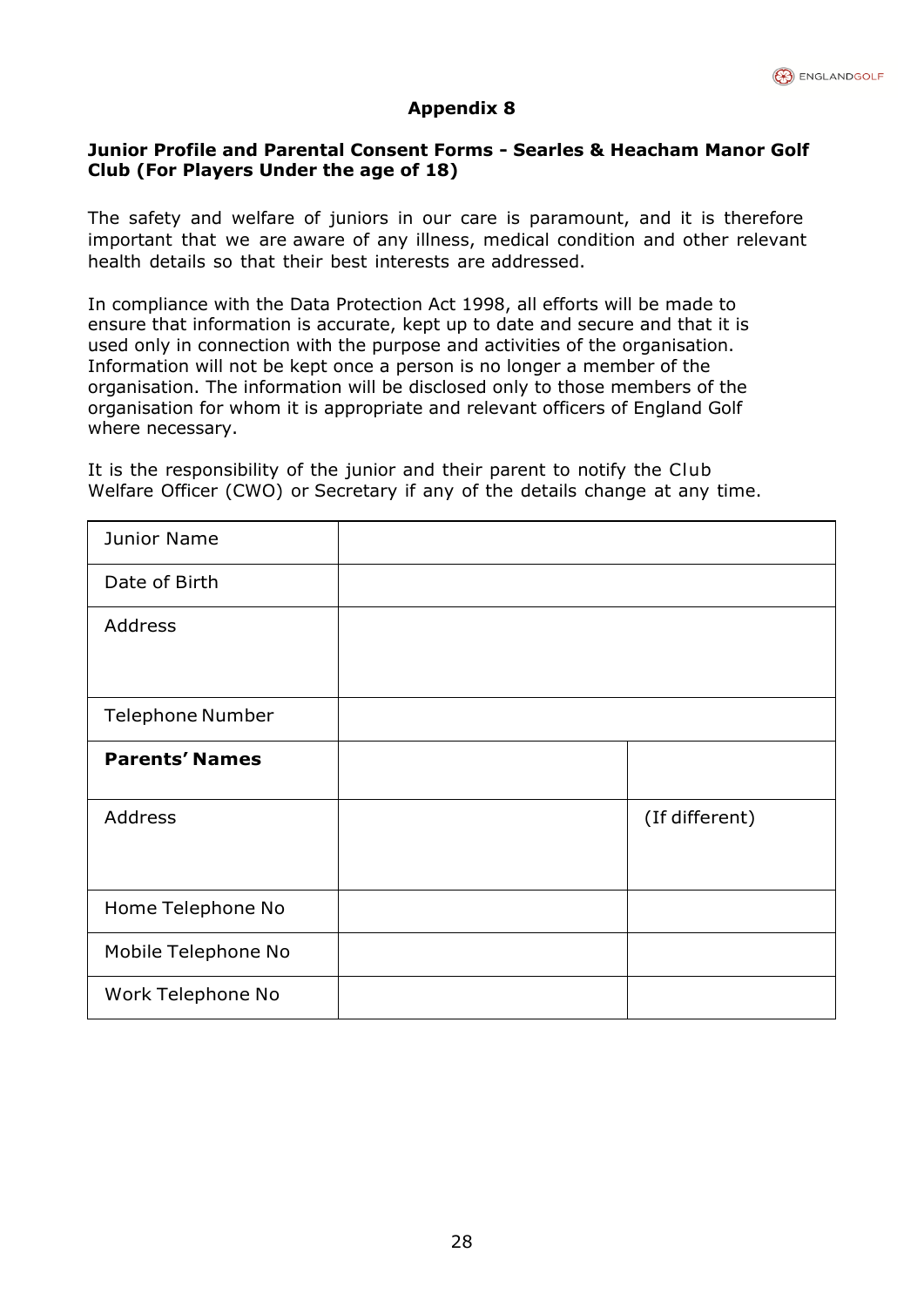

| <b>Emergency Contacts</b> |  |
|---------------------------|--|
| <b>Contact 1 Name</b>     |  |
| Relationship to child     |  |
| Home Telephone Number     |  |
| Mobile Telephone Number   |  |
| Work Telephone Number     |  |
| <b>Contact 2 Name</b>     |  |
| Relationship to child     |  |
| Home Telephone Number     |  |
| Mobile Telephone Number   |  |
| Work Telephone Number     |  |

| Please confirm details of all<br>those with Parental<br>Responsibility for the Child. |  |
|---------------------------------------------------------------------------------------|--|
|                                                                                       |  |

# **Medical Information**

| Child's Doctor's name    |  |
|--------------------------|--|
| Doctor's Surgery Address |  |
| <b>Telephone Number</b>  |  |

Does your child experience any conditions requiring medical treatment and/or medication?  $YES \Box$  NO  $\Box$ medication? **YES** □

\*If yes please give details, including medication, dose and frequency.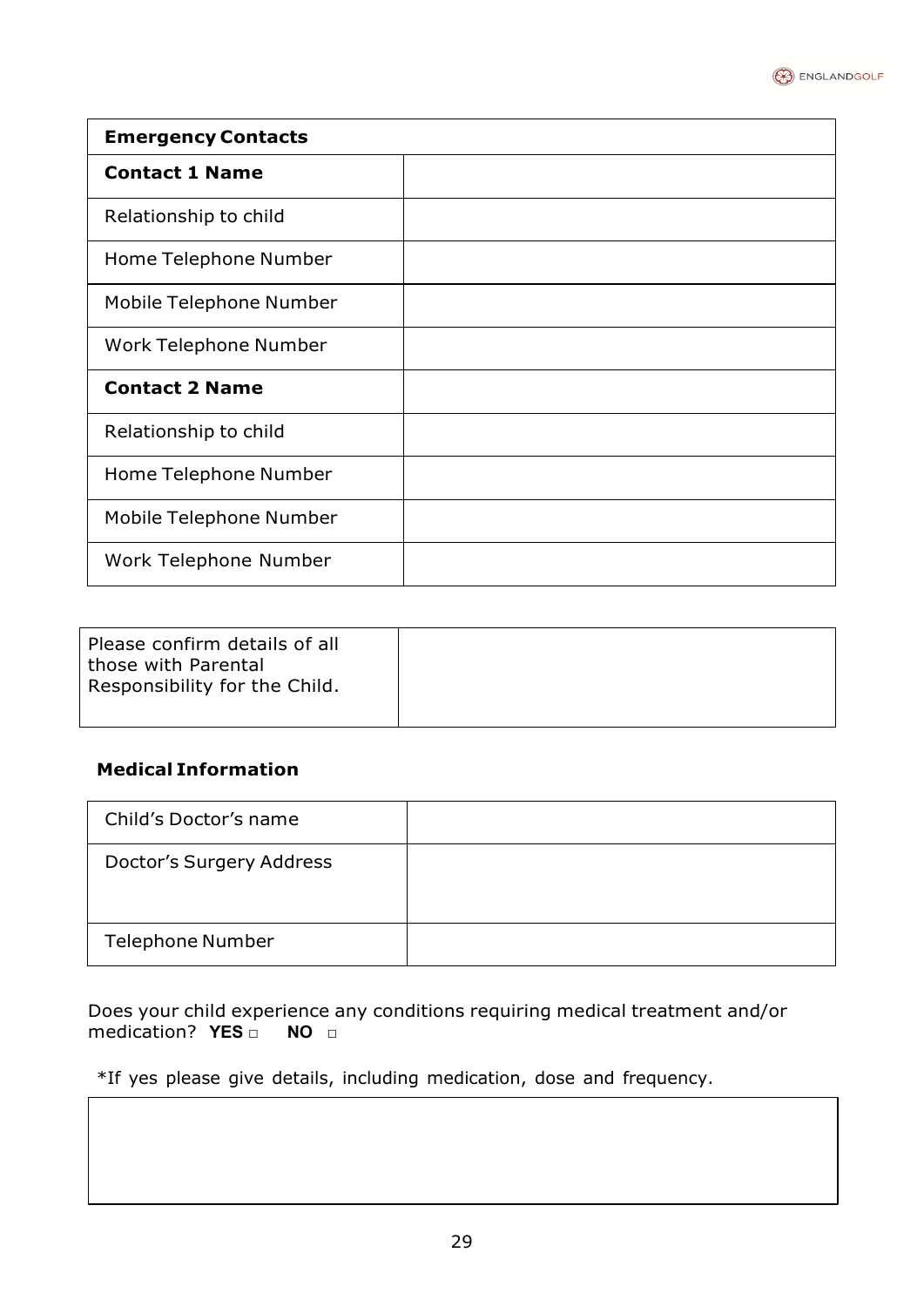

Does your child have any allergies? **YES □ NO □** \*If yes please give details.

Does your child have any specific dietary requirements? **YES □ NO □** \*If yes please give details.

What additional needs, if any, does your child have e.g. needs help to administer planned medication, assistance with lifting or access, regular snacks?

# **Disability**

The Equality Act 2010 defines a disabled person as 'anyone with a physical or mental impairment, which has a substantial and long term adverse effect on his or her ability to carry out normal day to day activities'.

Do you consider your child to have a disability? **YES □ NO □**

\*If yes what is the nature of the disability?

Does your child have any communication needs e.g. non-English speaker/ hearing impairment/ sign language user/ dyslexia? If yes, please tell us what we need to do to enable him/her them to communicate with us fully.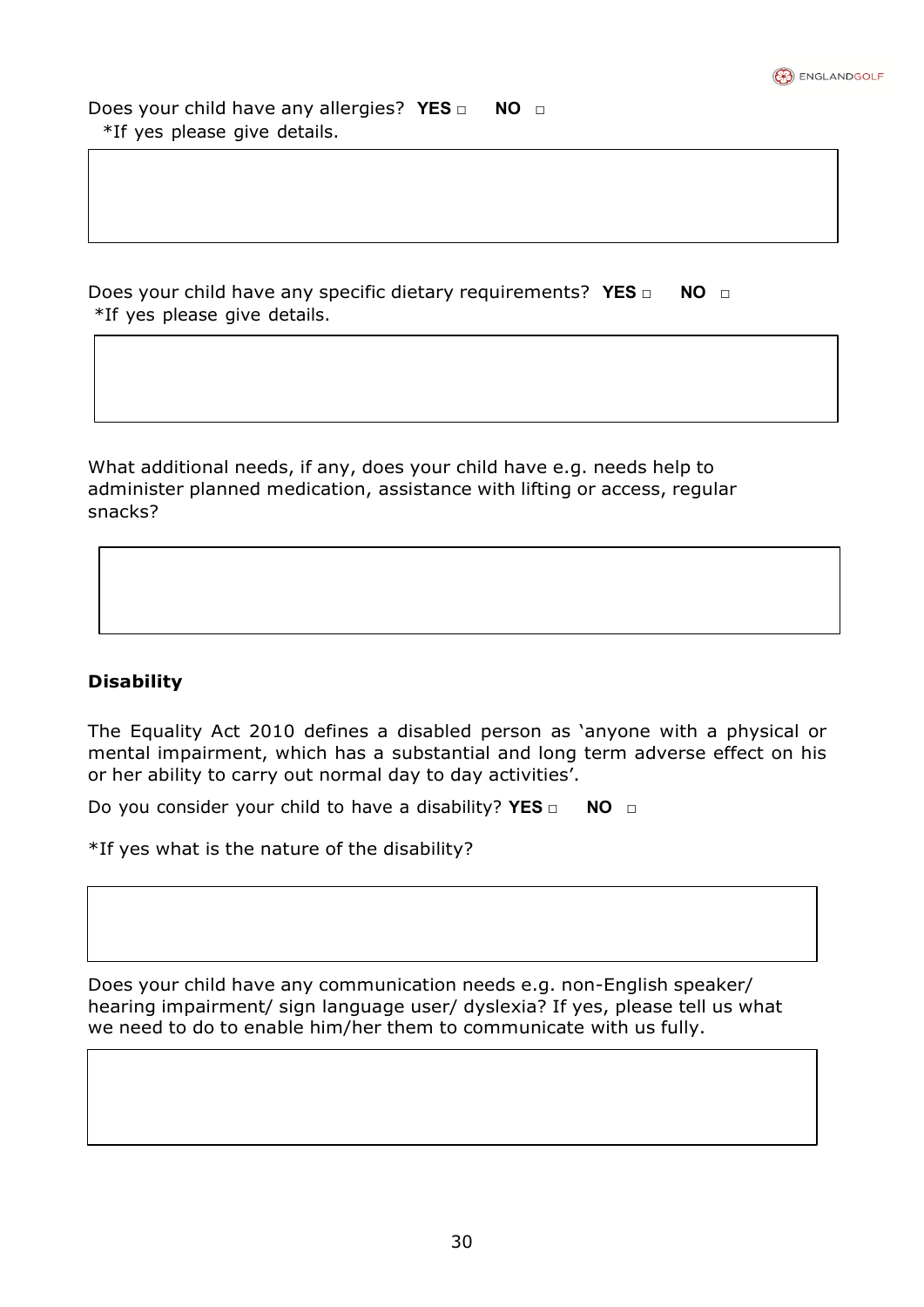

# **Consent from Parent/Legal Carer:**

I confirm to the best of my knowledge that my child does not suffer from any medical condition other than those detailed above.

- I agree to notify the Club of any changes to this information.
- I give my consent that in an emergency situation, the club may act in my place (loco parentis), if the need arises for the administration of emergency first aid and/or other medical treatment which, in the opinion of a qualified medical practitioner, may be necessary. I also understand that in such an occurrence all reasonable steps will be taken to contact me or the alternative adult named in this form.  $\Gamma$
- The attached signature will denote that my child has my permission to be on the golf club's premises.
- I acknowledge that the club is not responsible for providing adult supervision for my child, except for formal junior golfing coaching, matches or competition.
- I agree to my child being transported by club representatives to and from venues when he/she is representing the club.

(Please tick the boxes if agreed)

By signing this document I confirm that I have legal responsibility for

……………………………………………………… ; I am entitled to give this consent and I am aware of how the information I have provided may be used.

| <b>Signed - Parent/Carer</b> |  |
|------------------------------|--|
| <b>Print name</b>            |  |
| <b>Date</b>                  |  |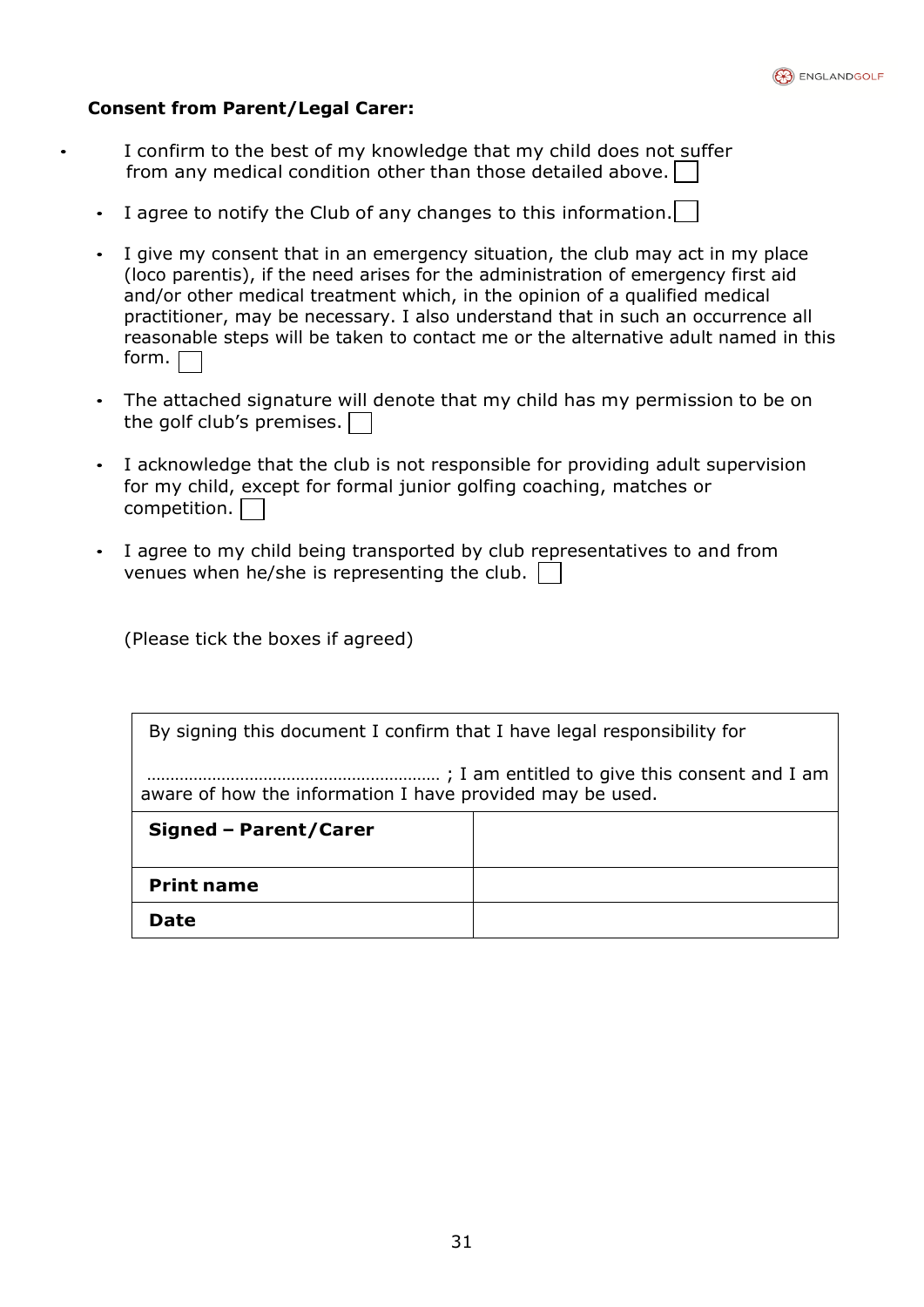

# **Photography Consent**

This form is to be signed by the legal carer of a child under the age of 18, together with the child. Please note that if you have more than one child registered you will need to complete separate forms for each.

Searles & Heacham Manor Golf Club recognises the need to ensure the welfare and safety of all children in golf. As part of our commitment to ensure their safety we will not permit photographs, video images or other images of your child to be taken (except where some incidental inclusion may not be possible to avoid) or used without your consent.

Searles & Heacham Manor Golf Club will ensure that any image of a child where consent has not been obtained will not be published.

Searles & Heacham Manor Golf Club will follow the guidance for the use of images of children as detailed within the Club's Safeguarding Children and Young Peoples Policy.

Searles & Heacham Manor Golf Club will take steps to ensure these images are used solely for the purposes for which they are intended i.e. the promotion and celebration of the activities of the club.

If you become aware that these images are being used inappropriately you should inform the Club Welfare Officer immediately.

The photographs may be available on the website https://www.searles.co.uk/golf for the golf season 2019. If at any time either the parent/ carer or the child wishes the data to be removed from the website, 7 days' notice must be given to the Club Welfare Officer after which the data will be removed.

# **To be completed by parent/carer**

I \_\_\_\_\_\_\_\_\_\_\_\_\_\_\_\_\_\_\_\_\_\_ (Parent full name) consent to Searles Leisure Group photographing or videoing \_\_\_\_\_\_\_\_\_\_\_\_\_\_\_\_\_\_ (name of child) under the stated rules and conditions, and I confirm I have legal parental responsibility for this child and am entitled to give this consent.

Signature \_\_\_\_\_\_\_\_\_\_\_\_\_\_\_\_\_\_\_\_\_\_\_\_ Date \_\_\_\_\_\_\_\_\_\_\_\_\_\_\_\_\_\_\_\_

# **To be completed by child**

I Child full name) consent to Searles Leisure Group

photographing or videoing myself under the stated rules and conditions.

Signature \_\_\_\_\_\_\_\_\_\_\_\_\_\_\_\_\_\_\_\_\_\_\_\_ Date \_\_\_\_\_\_\_\_\_\_\_\_\_\_\_\_\_\_\_\_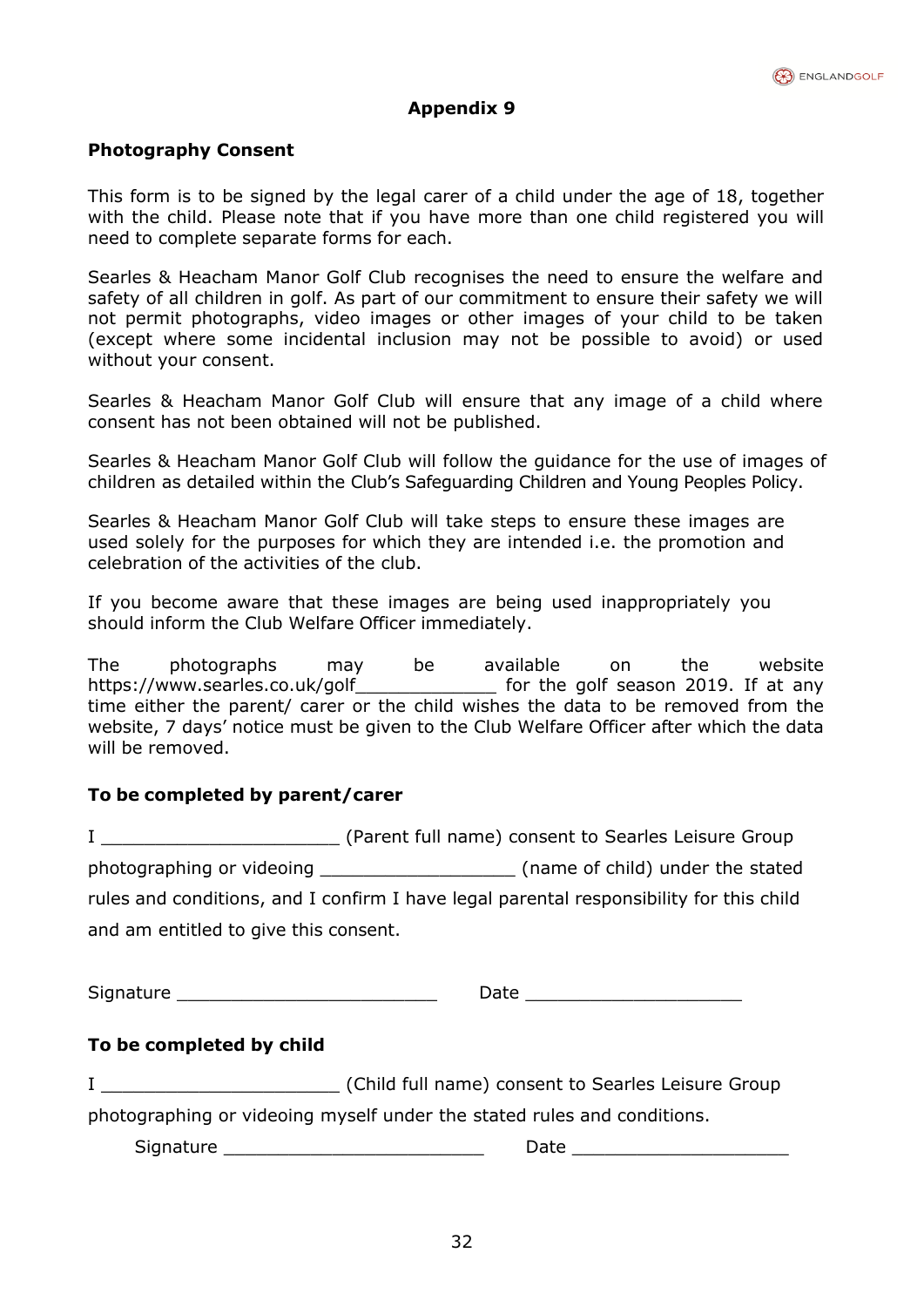

# **Guidance for parents**

Searles & Heacham Manor Golf Club is delighted to welcome you and your child to what we hope is the first of many events that you will be taking part in.

The positive effect of your support, as a parent, can't be overstated. Your behavior has a real influence on the way your child experiences golf.

First things first – why is your child showing an interest in the sport? Is it to learn a new game? To hang out with their friends? Because they did it in school and liked it? Or because you play?

Make sure they're playing for their own reasons, not yours.

To enable us to provide the best possible experience for you and your child, we kindly request that you read through the following guidance and complete the attached forms.

- Take an interest in your child's activity and progress and be supportive.
- Familiarise yourself with the Searles & Heacham Manor Golf Club Safeguarding Policy (attached).
- Familiarise yourself with
	- a. Codes of Conduct for parents, coaches, children and young people.
	- b. Transport Policy.
	- c. Changing Room Policy.
	- d. Photography, Videoing and the use of Social Media Policies.
- Complete the attached Parental Consent Form which will enable event organisers to cater for any particular needs that your child may have (e.g. medical conditions and medications, allergies, learning difficulties etc.), as well as contact you in the unlikely event of an emergency.
- Go through the attached Code of Conduct **with** your child and return a signed copy to the club/event organiser.
- Be punctual when dropping off and picking up your child from coaching/ events. It is important to communicate with the club if collecting your child after an event/coaching session may cause a problem.
- Introduce yourself to the adults involved in the supervision of your child.
- When leaving your child, make sure they have the necessary provisions for the day, including the ability to meet the requirements of changing weather conditions. Please ensure that your mobile is switched on when you are away from the club, so that you can be contacted in an emergency.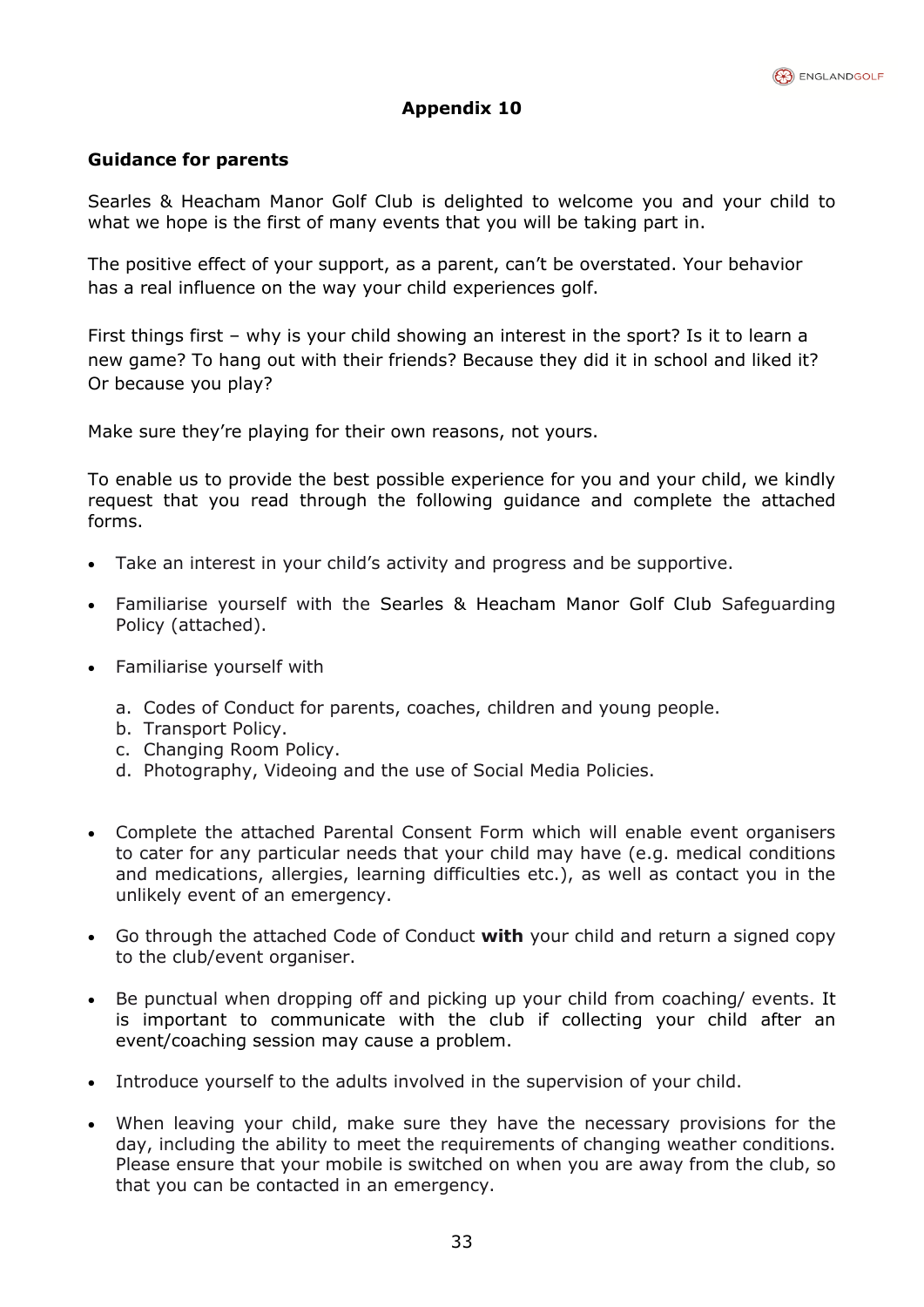- Encourage your child to take part and support club activities such as coaching & competitions.
- Help your child to arrange golf with other juniors away from club organised activities so they have someone to play golf with.

As a parent/carer you are encouraged to:

- Discuss any concerns regarding the organisation of activities or the behaviour of adults towards your child with the Club Welfare Officer, who will treat any concerns you or your child may have in the strictest confidence
- England Golf Lead Safeguarding Officer is also available for advice: 01526 351851

**Club Welfare Officer** Bev Edwards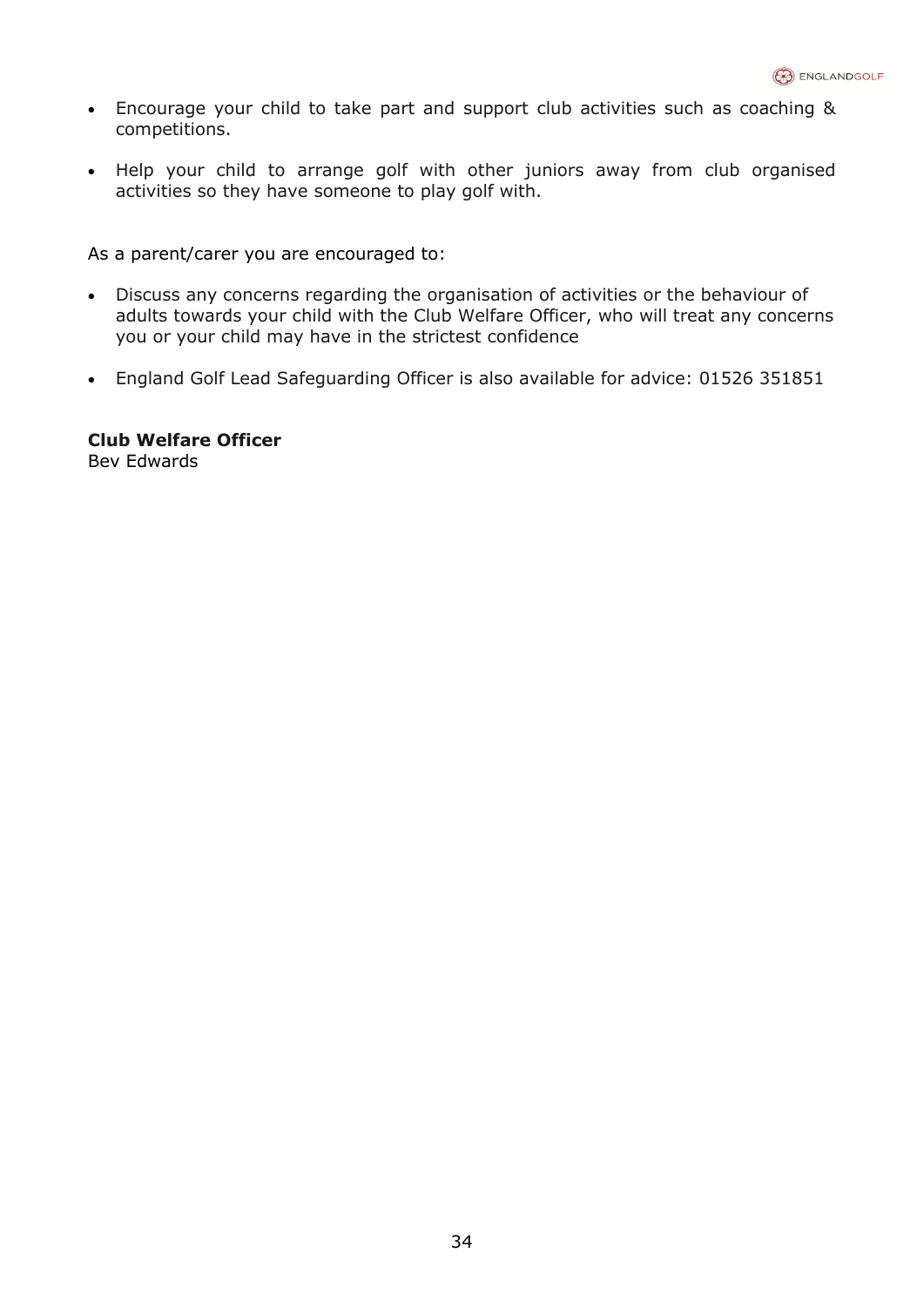

# **Junior Coaching Session Participant Form**

# **Junior Profile and Parental Consent Forms – Searles & Heacham Manor Golf Club**

The safety and welfare of juniors in our care is paramount, and it is therefore important that we are aware of any illness, medical condition and other relevant health details so that their best interests are addressed.

## **Please complete this form with our assurance that the information will be treated as confidential**

| Junior Name             |  |
|-------------------------|--|
| Date of Birth           |  |
| Address                 |  |
| <b>Telephone Number</b> |  |

| <b>Emergency Contacts</b> |  |
|---------------------------|--|
| <b>Contact 1 Name</b>     |  |
| Relationship to child     |  |
| Home Telephone Number     |  |
| Mobile Telephone Number   |  |
| Work Telephone Number     |  |
| <b>Email Address</b>      |  |

# **Medical Information**

Does your child experience any conditions requiring medical treatment and/or medication? **YES □ NO □**

\*If yes please give details, including medication, dose and frequency.

Does your child have any allergies? **YES □ NO □** \*If yes please give details.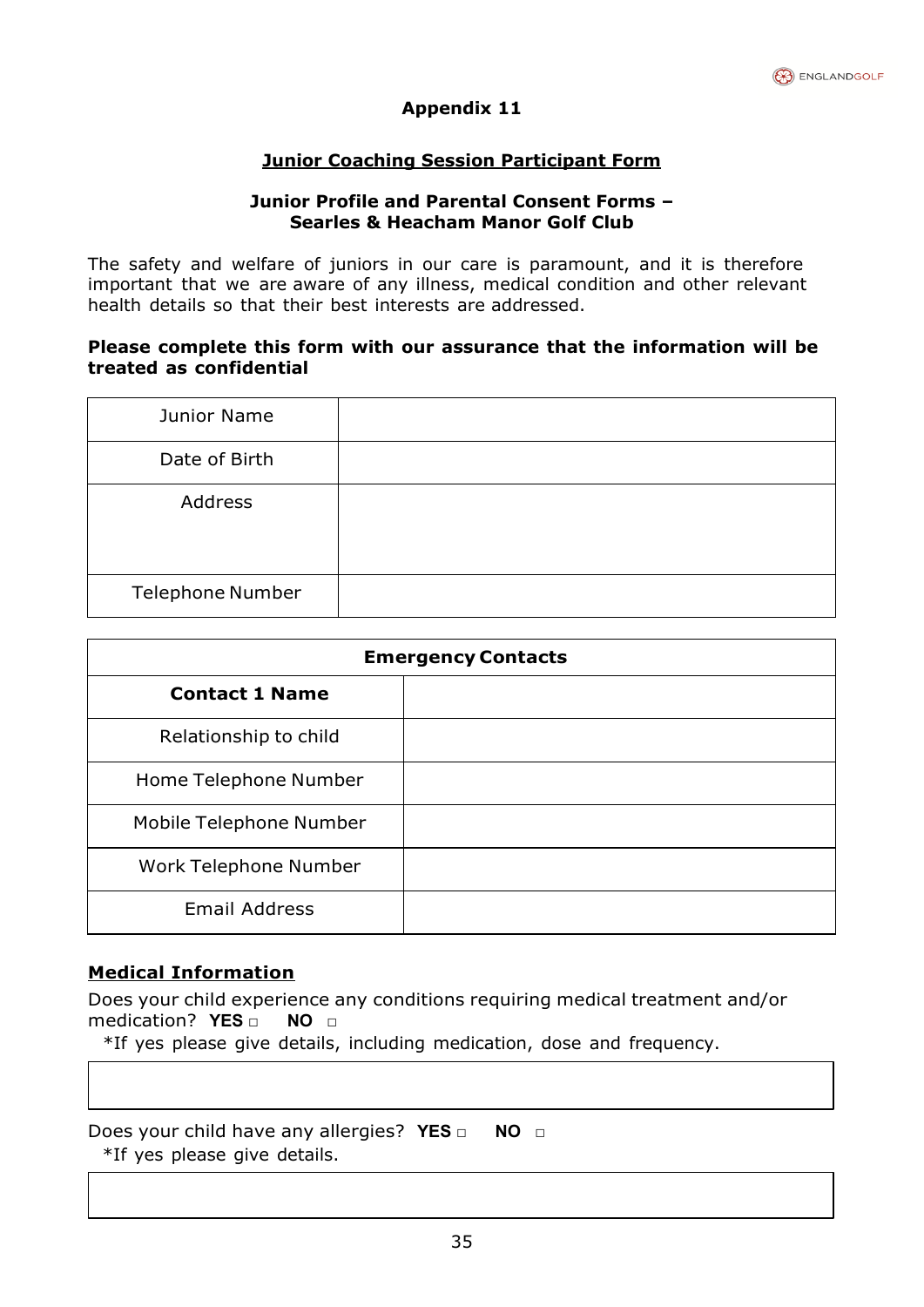

Does your child have any specific dietary requirements? **YES □ NO □** \*If yes please give details.

What additional needs, if any, does your child have e.g. needs help to administer planned medication, assistance with lifting or access, regular snacks?

- **I confirm to the best of my knowledge that my child does not suffer from any medical condition other than those detailed above.**
- **I agree to notify the County/Club of any changes.**
- I, ………………………………………………, being parent/guardian of the above named child, hereby give permission for the NGB/County/club responsible person to give the immediately necessary authority on my behalf for any medical or surgical treatment recommended by competent medical authorities, where it would be contrary to my child's interest, in the doctor's medical opinion, for any delay to be incurred by seeking my personal consent.
- **PHOTOGRAPHY/FILMING -** There may be filming and photography at some lessons which may be used in publicity materials e.g. leaflets, newsletters or on official websites.

**I give permission for the young person named above to be filmed or photographed during activities as described above.**

- **Please tick the box if you wish to opt-in to receive emails from Searles for golf events, lessons or social activities.**
- **The attached signature will denote that my child has my permission to be on the golf club's premises.**
- **I acknowledge that the club is not responsible for providing adult supervision for my child except for formal junior golf coaching, matches or competition.**

# **(Please tick all boxes you agree with)**

| Signed - Parent/Guardian |  |
|--------------------------|--|
| <b>Print name</b>        |  |
| Date                     |  |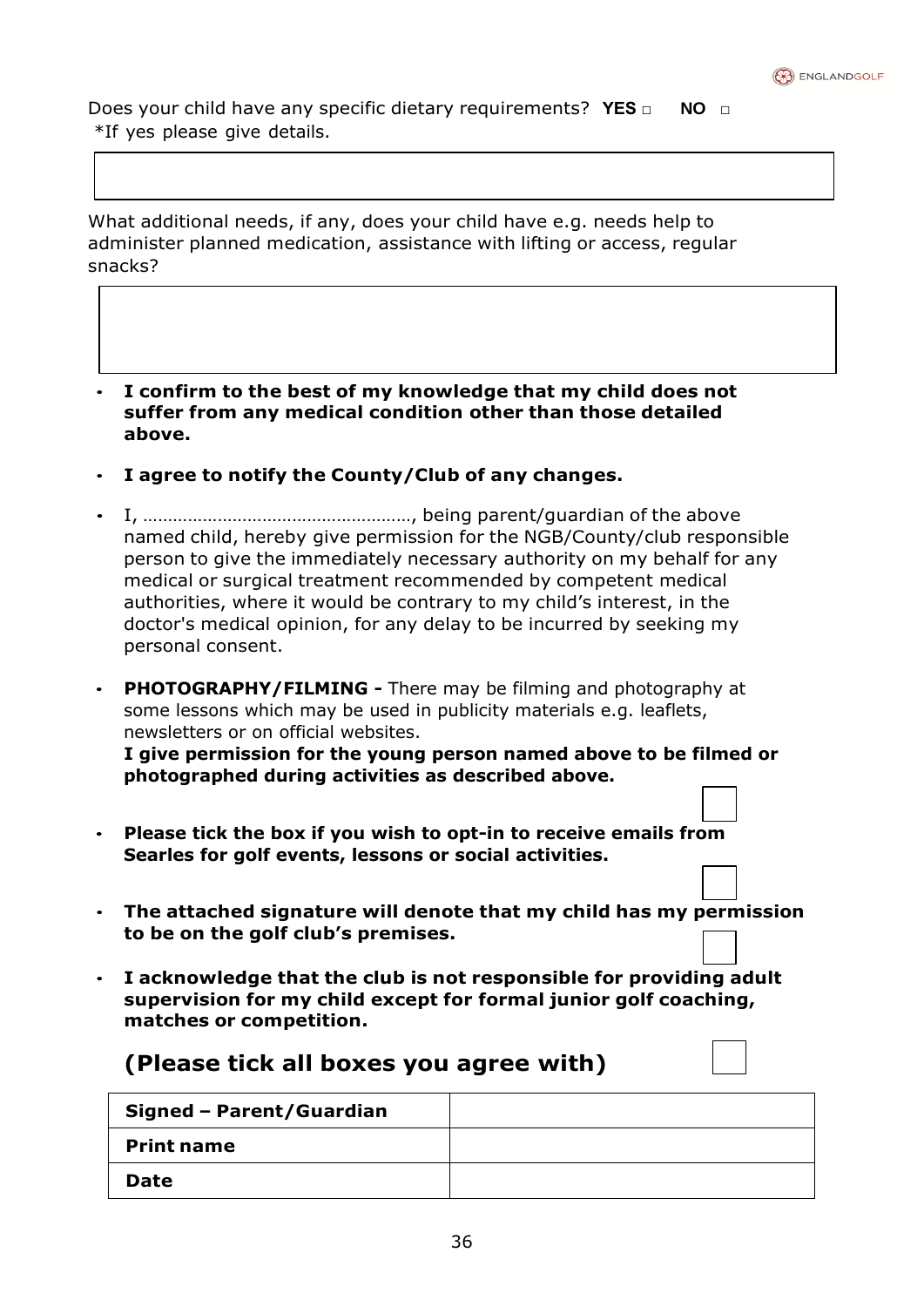

# **Incident Report Form - Searles & Heacham Manor Golf Club**

| Recorder's Name: |               |
|------------------|---------------|
| Address:         |               |
|                  |               |
| Post Code:       | Telephone No: |

| Child's Name: |               |
|---------------|---------------|
| Address:      |               |
|               |               |
| Post Code:    | Telephone No: |

| Complainant's Name: |               |
|---------------------|---------------|
| Address:            |               |
| Post Code:          | Telephone No: |

| Details of the allegations: [include: date; time; location; and nature of the incident.] |  |  |  |
|------------------------------------------------------------------------------------------|--|--|--|
|                                                                                          |  |  |  |
|                                                                                          |  |  |  |
| Additional information: [include: witnesses; corroborative statements; etc.]             |  |  |  |
|                                                                                          |  |  |  |
|                                                                                          |  |  |  |
|                                                                                          |  |  |  |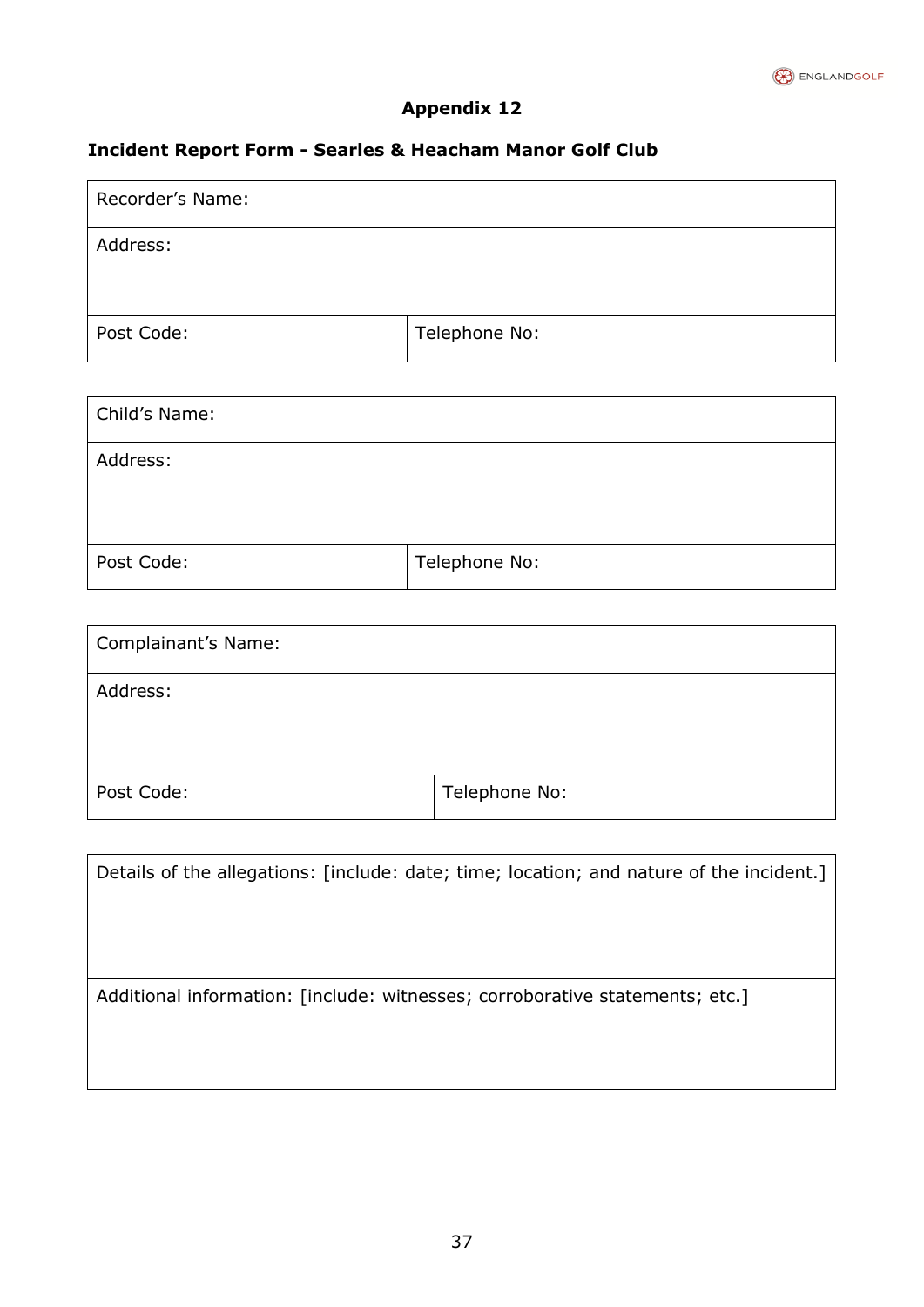#### **B** ENGLANDGOLF

| England Golf Governance department notified (01526 351851)                                                                                                                                                                                                                                                                                                                                                         |       |  |  |
|--------------------------------------------------------------------------------------------------------------------------------------------------------------------------------------------------------------------------------------------------------------------------------------------------------------------------------------------------------------------------------------------------------------------|-------|--|--|
| Case Number (if allocated):                                                                                                                                                                                                                                                                                                                                                                                        |       |  |  |
| Name of person spoken to:                                                                                                                                                                                                                                                                                                                                                                                          |       |  |  |
| Date:                                                                                                                                                                                                                                                                                                                                                                                                              | Time: |  |  |
| Action taken:                                                                                                                                                                                                                                                                                                                                                                                                      |       |  |  |
|                                                                                                                                                                                                                                                                                                                                                                                                                    |       |  |  |
| Date:                                                                                                                                                                                                                                                                                                                                                                                                              | Time: |  |  |
| Signature of Recorder:                                                                                                                                                                                                                                                                                                                                                                                             |       |  |  |
| Signature of Complainant:                                                                                                                                                                                                                                                                                                                                                                                          |       |  |  |
| Data protection:                                                                                                                                                                                                                                                                                                                                                                                                   |       |  |  |
| Searles & Heacham Manor Golf Club and England Golf Governance Department may use the<br>information in this form (together with other information they obtain as a result of any<br>and the Charles to be a through the collection of the state of the state of the collection of the collection of the collection of the collection of the collection of the collection of the collection of the collection of th |       |  |  |

investigation) to investigate the alleged incident and to take whatever action is deemed appropriate, in accordance with their Children and Young People Safeguarding Policy and Procedures.

Strict confidentiality will be maintained and information will only be shared on a "need to know" basis in the interests of safeguarding and in accordance with the company's data protection policy. This may involve disclosing certain information to a number of organisations and individuals including relevant clubs and County bodies, individuals that are the subject of an investigation and/or Statutory agencies such as the Police and Children's Social Care.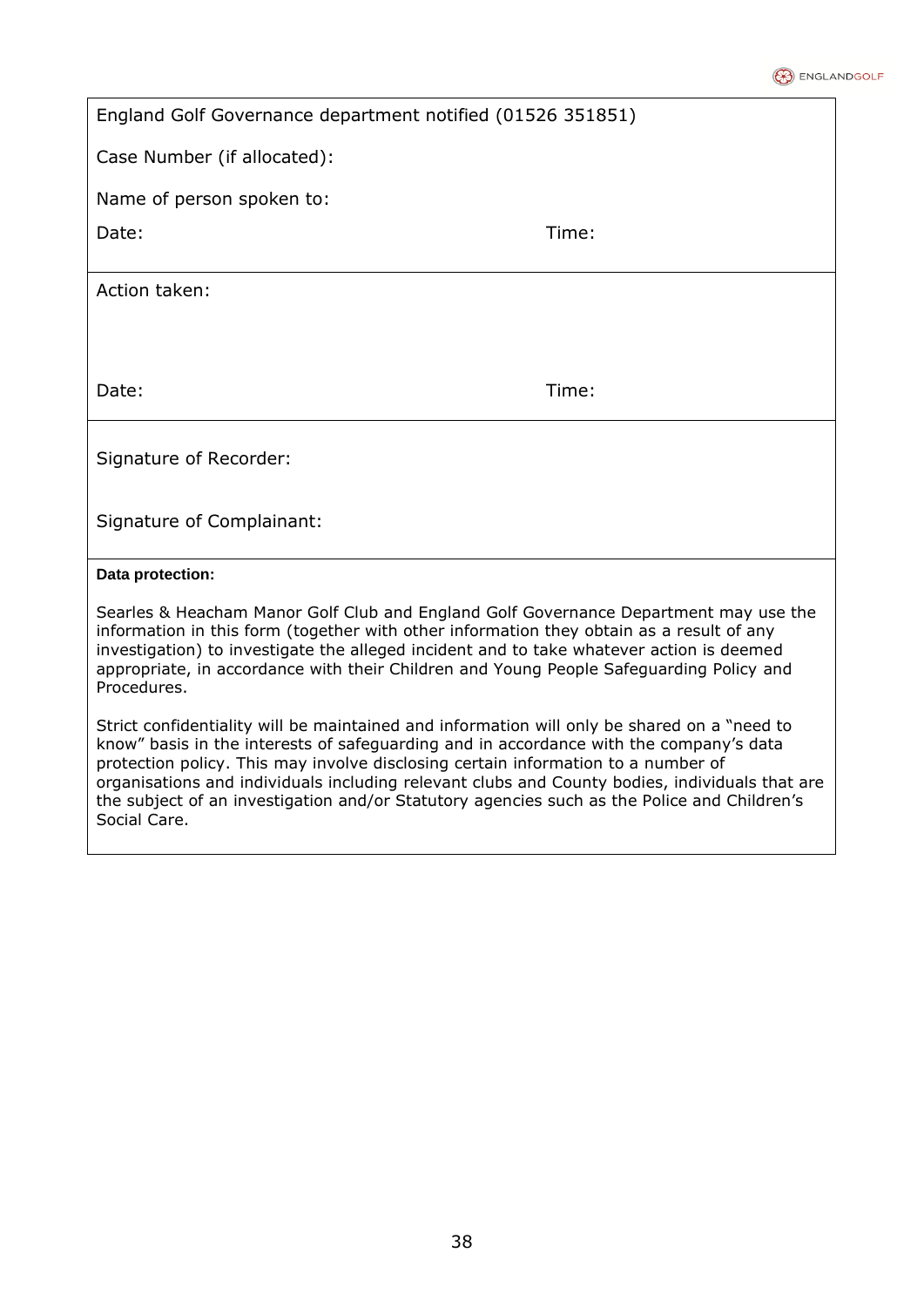

# Accident Report Form - Searles & Heacham Manor Golf Club

| <b>Accident Report Form - Searles Leisure Group</b>                                             |  | <b>QR53</b>                                                                                         |  |
|-------------------------------------------------------------------------------------------------|--|-----------------------------------------------------------------------------------------------------|--|
|                                                                                                 |  |                                                                                                     |  |
| Name: Name:                                                                                     |  |                                                                                                     |  |
|                                                                                                 |  |                                                                                                     |  |
|                                                                                                 |  | $\textit{\textbf{Postcode:}}\textit{\underline{\hspace{1.5cm}}}\textit{\underline{\hspace{1.5cm}}}$ |  |
|                                                                                                 |  |                                                                                                     |  |
| How did the accident happen? Give cause if possible:                                            |  |                                                                                                     |  |
|                                                                                                 |  |                                                                                                     |  |
| Injury's:                                                                                       |  |                                                                                                     |  |
| ,我们也不能在这里的人,我们也不能在这里的人,我们也不能在这里的人,我们也不能在这里的人,我们也不能在这里的人,我们也不能在这里的人,我们也不能在这里的人,我们也<br>Aid Given: |  |                                                                                                     |  |
|                                                                                                 |  |                                                                                                     |  |
|                                                                                                 |  |                                                                                                     |  |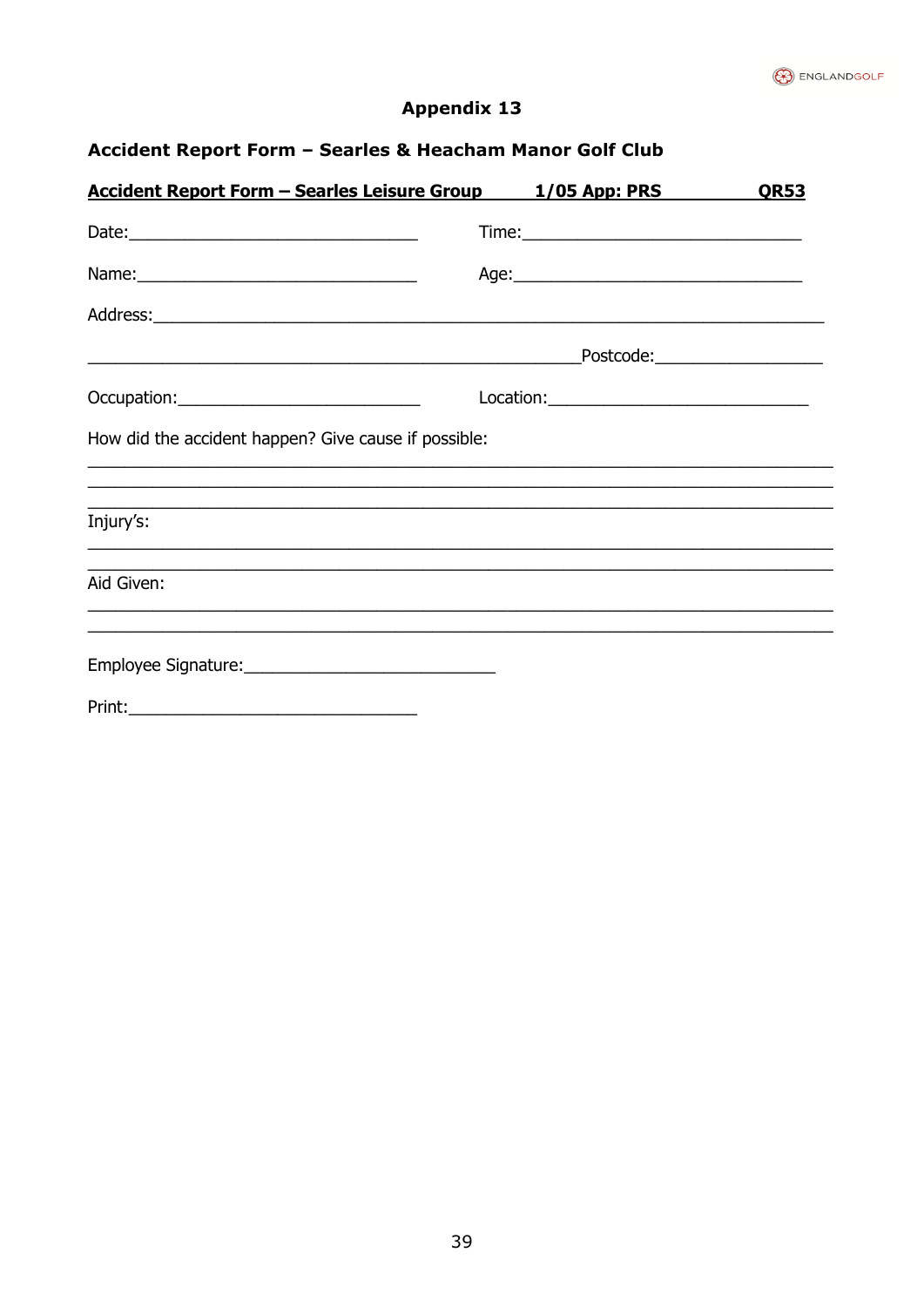

# **Managing Young People on Away Trips –** Searles & Heacham Manor Golf Club

The following provides good practice guidance for taking teams on an away fixture for a day (not overnight)

- appoint a team manager with clear roles and responsibilities
- appoint a designated safeguarding lead contact (not the team manager) who is appropriately trained and competent for the role and responsibilities
- establish well in advance where the fixture is
- ensure you have sufficient staff to manage and look after the Young People
- obtain written permission from the parents/carers or carers for participation, transporting and supervising. An up to date photograph of each child must be attached to the child's consent form (for use in the event of any child going missing)
- ensure that a welfare plan has been written and communicated to staff, participants and carers
- ensure all staff responsible for the young people have been DBS checked to the appropriate level and staff have had appropriate safeguarding training
- ensure that a risk assessment has been conducted
- ensure that there is a contact available e.g a staff member who is not travelling away, who will act as the key contact point if required.

#### **Accommodation**

Whatever the accommodation, the team manager should ensure that the children are safe. Discuss your code of conduct and discipline policy with the staff at the accommodation. All children must know which rooms staff are in and how to contact them if required.

If rooms are equipped with satellite TV, inappropriate programmes may be available. It may be possible to have these programmes disconnected.

If rooms have fridges, all alcohol must be removed.

Check the accommodation policy for extras on bills, breakages and lost keys. All accommodation must be clean and with access to sufficient toilet and bathing facilities. It is not acceptable:

- For children to share a bed
- For male and female children to share a room
- For staff to share a room with children

Checks must be made to ensure that the needs of children with disabilities are met. For wheelchair users, it is important to check access to the building, room and bathroom facilities

#### **Overnight Stays**

Those responsible for organising overnight stays should establish the purpose of the trip, confirm the dates, location, and duration. You should also conduct a risk assessment, identify suitable venues and facilities for both fixtures and accommodation and consider the following:

- Purpose of the trip.
- Who will be going, children? Staff?
- How much will it cost? How much spending money is required?
- What insurance cover is required?
- Supervision of children, both playing and non-playing time.
- Catering for all food requirements.
- Communication with parents (see above)
- Ensure a list of the team and staff is left, with contact number and address of the accommodation
- Ensure that there are emergency contact numbers for all the team and staff.
- An itinerary giving as much detail as possible.
- Emergency procedures and telephone contacts.
- Codes of contact for both staff and children.
- Welfare and child protection procedures.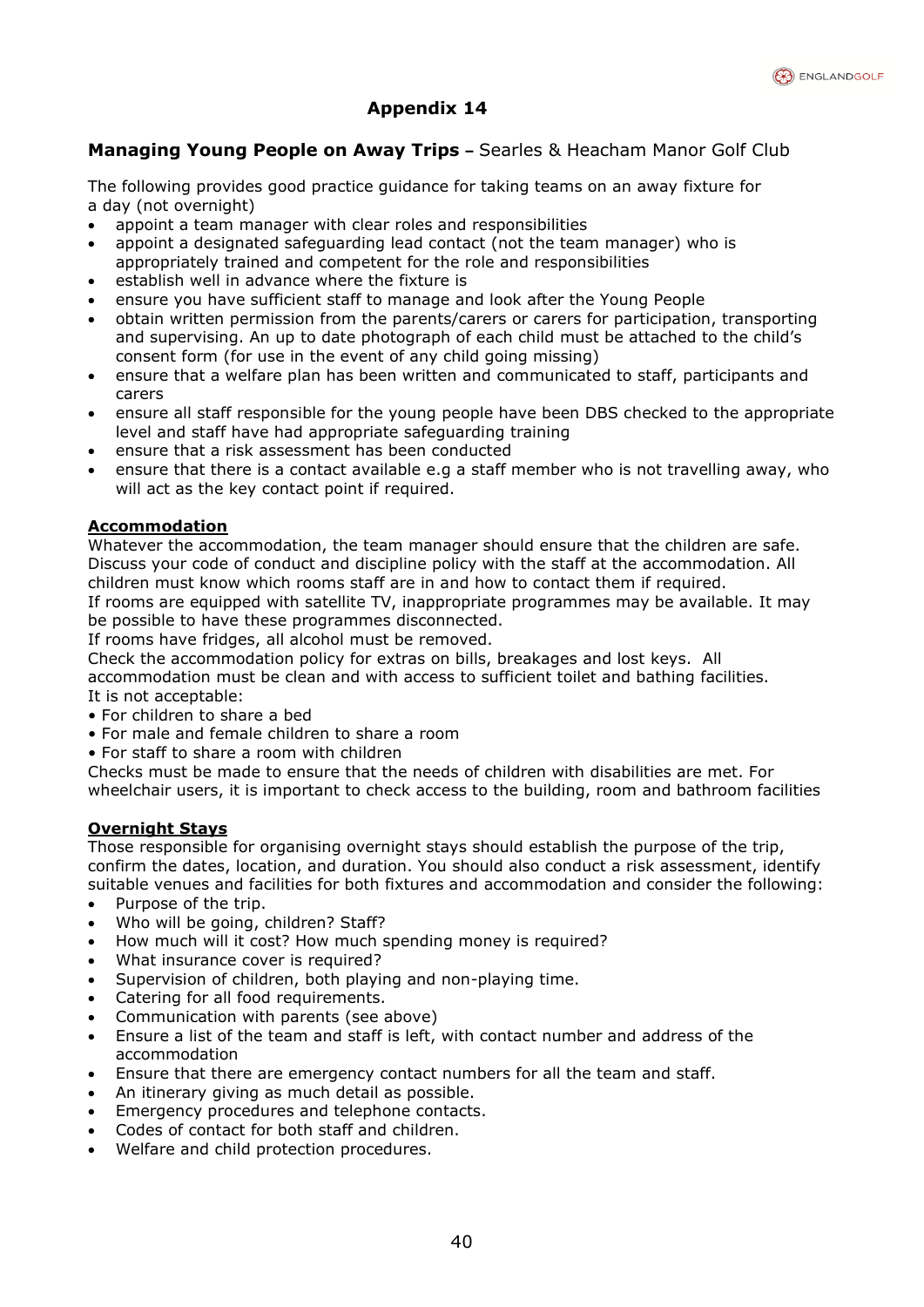

#### **Social Media Guidance -** Searles & Heacham Manor Golf Club

This guidance gives procedures that will support and underpin the use of social networking and other online services within Searles & Heacham Manor Golf Club. It is important that all members, staff, volunteers, coaches, officials/referees, board members, or anyone working on behalf of Searles & Heacham Manor Golf Club are aware of this policy and agree to the following terms.

#### **Advice for Individual**

- Do not accept children as contacts on social networking sites if you hold a position of trust with children/young people.
- Where contact through social networking sites is used for professional reasons, restrict the communication to professional content and obtain written consent from parents prior to establishing contact.
- Include a third party in any communications to children, e.g. copy parents into communications.
- Use the privacy settings on the various sites to ensure that your content will only be viewed by appropriate people.
- Ensure that any content you place on a social networking site is age-appropriate. Do not use the site to criticise or abuse others.
- Know where to direct junior members and their parents for information.
- Know how to report concerns.
- Know how to keep data safe and secure. This should include the personal contact data of individuals, such as mobile numbers, email addresses and social networking profiles.

#### **Advice for Children**

- Consider carefully who you invite to be your friend online and make sure they are who you actually think they are.
- There are websites that offer advice about protecting yourself online, such as [www.ceop.gov.uk](http://www.ceop.gov.uk/) and [www.childnet.com](http://www.childnet.com/)
- Make sure you use privacy settings so that only friends can view your profile.
- Remember that anything you post on websites may be shared with people you don't know.
- Never post comments, photos, videos, etc., that may upset someone, that are untrue or that are hurtful. Think about whether you may regret posting the content at a later date.
- If you are worried or upset about something that's been posted about you, or by texts you receive from other juniors or adults involved with the club, raise this with your Club Welfare Officer. Alternatively contact your National Governing Body Lead Safeguarding Officer [\(Tel: 01526](tel:01526) 351851). Do not suffer alone. You will be listened to and your concerns will be taken seriously.
- If you want to talk to someone anonymously, call Childline on 0800 1111, or contact them on the web at [www.childline.org.uk](http://www.childline.org.uk/) . You can also call the NSPCC on 0808 800 5000.

#### **Advice for Parents**

- Make yourself knowledgeable about social networking platforms and how they work.
- Go on the internet with your child and agree what sites are acceptable to visit. Regularly check that they are staying within the agreed limits.
- Encourage your child to talk to you about what they have been doing on the internet.
- Make sure they feel able to speak to you if they ever feel uncomfortable, upset or threatened by anything they see online.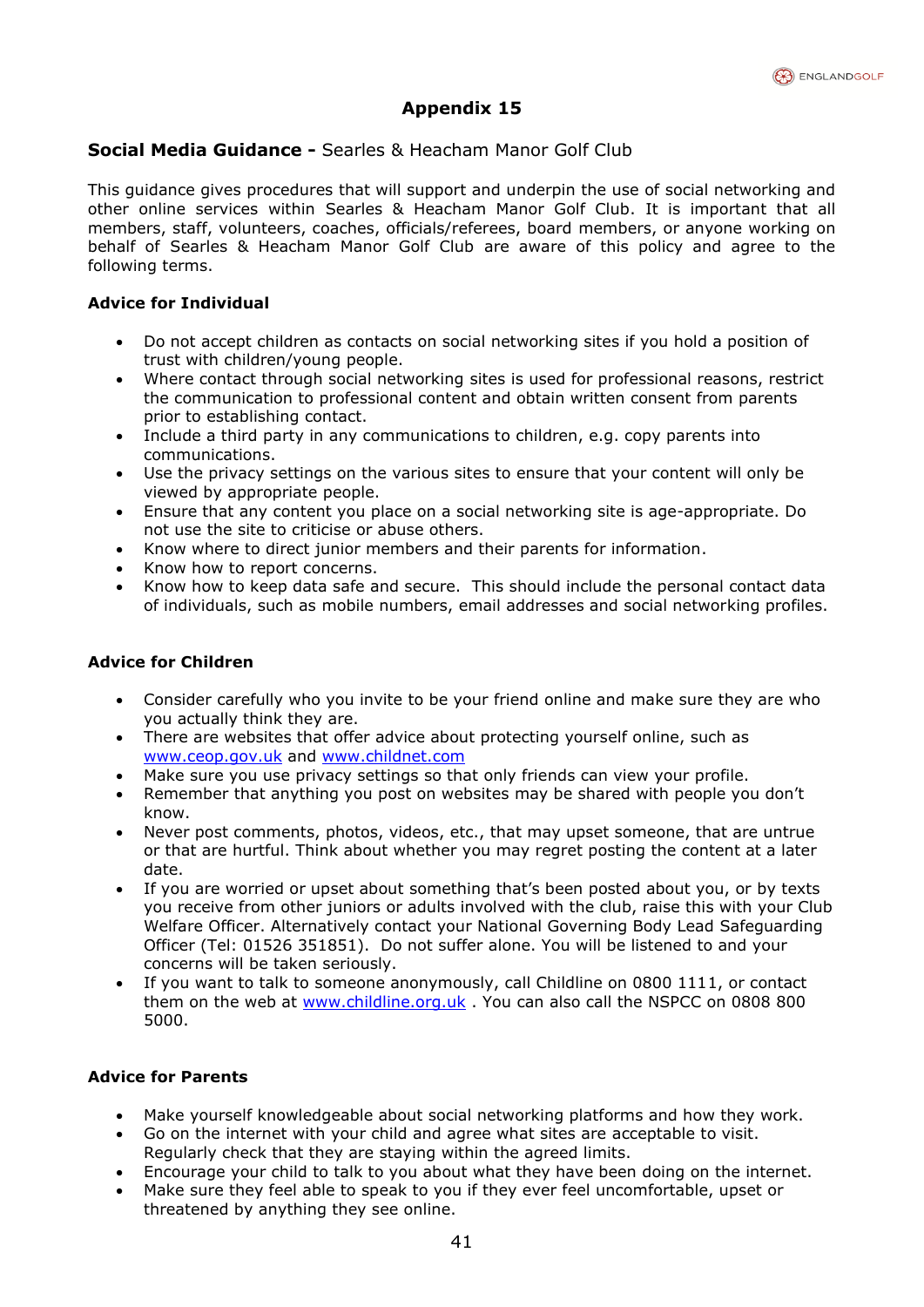- Encourage children to look out for each other when they're online. Explain that it's all part of staying safe and having fun together.
- Explain to children that it's not safe to reveal personal information, such as their name, address or phone number on the internet. Encourage them to use a cool nickname rather than their own name.
- Attachments and links in emails can contain viruses and may expose children and young people to inappropriate material. Teach children to only open attachments or click on links from people they know.

#### **Further Advice for Parents of Young Golfers**

- If you are concerned about any texts, social networking posts or any other use of communication technology by members of the golf club, volunteers or members of staff, raise this with the Club Welfare Officer. They will look into the matter and take appropriate action. Alternatively contact England Golf Lead Safeguarding Officer Tel 01526 351851.
- In addition to reporting concerns to England Golf (National Governing Body), you should immediately report possible online abuse to the Child Exploitation and Online Protection Centre (CEOP) or the police. Law enforcement agencies and the internet service provider may need to take urgent steps to locate a child and/or remove the content from the internet. Where a young person may be in immediate danger, dial 999.
- Do not post/send negative or critical comments or messages about other children in the club, staff or volunteers. If you have concerns about a person, these should be raised using appropriate channels within the club and not using social media.
- If you wish to speak to an external organisation for advice, you can contact the NSPCC helpline on 0808 800 5000.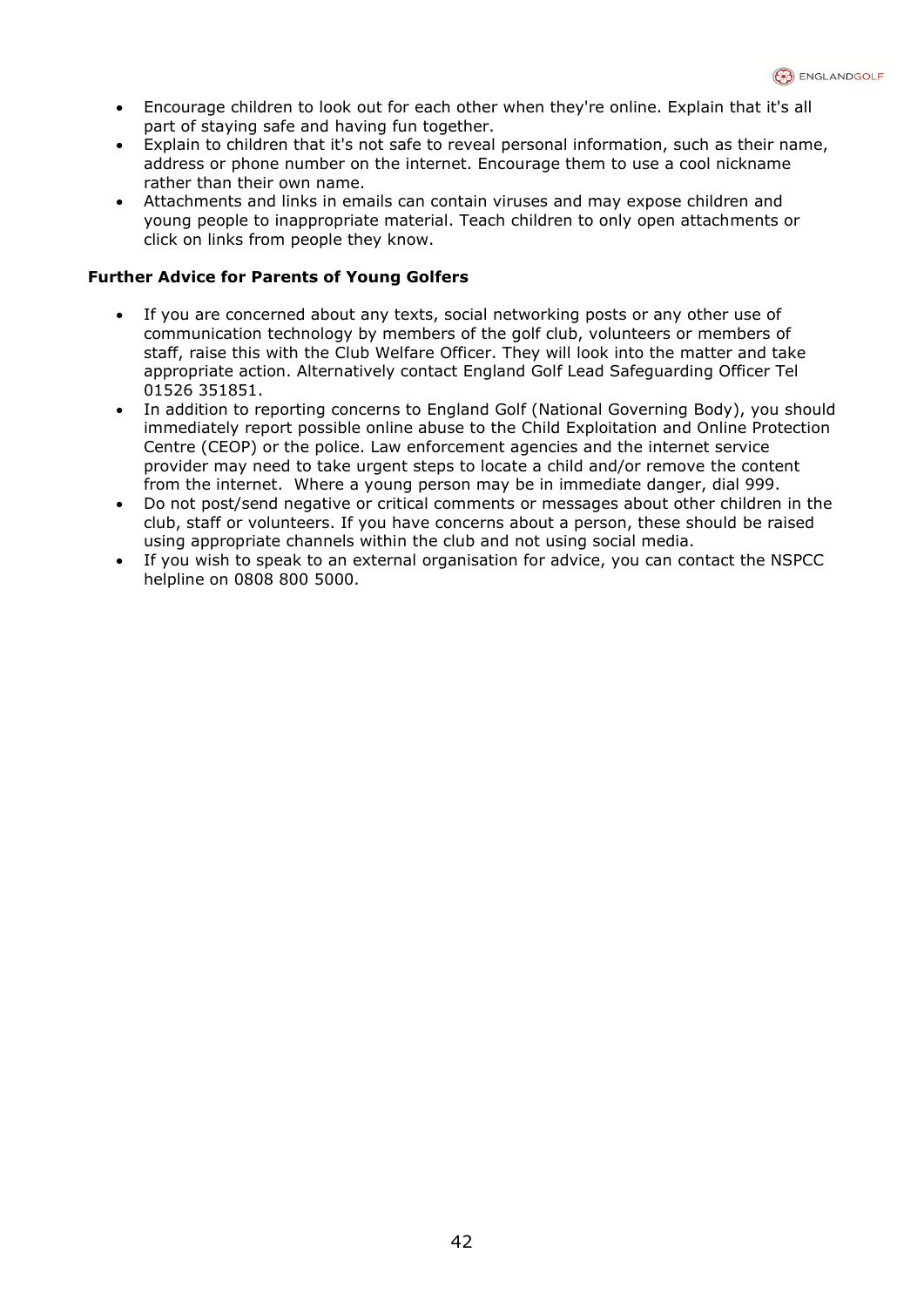

# **Whistleblowing Policy - Searles & Heacham Manor Golf Club**

Safeguarding children, young people and adults at risk requires everyone to be committed to the highest possible standards of openness, integrity and accountability.

As a club, we are committed to encouraging and maintaining a culture where people feel able to raise a genuine safeguarding concern and are confident that it will be taken seriously.

You may be the first to recognise that something is wrong but feel that you cannot express your concerns as this may be disloyal to your colleagues or you may that you will be the victim of harassment or victimisation as a result.

Children, Young People and Adults at risk need someone like you to safeguard their welfare.

# **What is whistle blowing?**

In the context of safeguarding, "whistle blowing" is when someone raises a concern about the well-being of a child or an adult at risk.

A whistle blower may be:

- a player;
- a volunteer;
- a coach:
- other member of staff;
- an official:
- a parent;
- a member of the public.

#### **Reasons for whistle blowing:**

Those involved in sport must acknowledge their individual responsibilities and bring matters of concern to the attention of the relevant people and/or agencies. Although this can be difficult it is particularly important where the welfare of children may be at risk.

Each individual has a responsibility for raising concerns about unacceptable practice or behaviour:

- To protect or reduce risk to others
- To prevent a problem from becoming worse or more widespread
- To prevent becoming implicated yourself

#### **What prevents those individuals from whistle blowing:**

- Starting a chain of events that they have no control of
- Disrupting work or training
- Fear of getting it wrong or making a mistake
- Fear of repercussions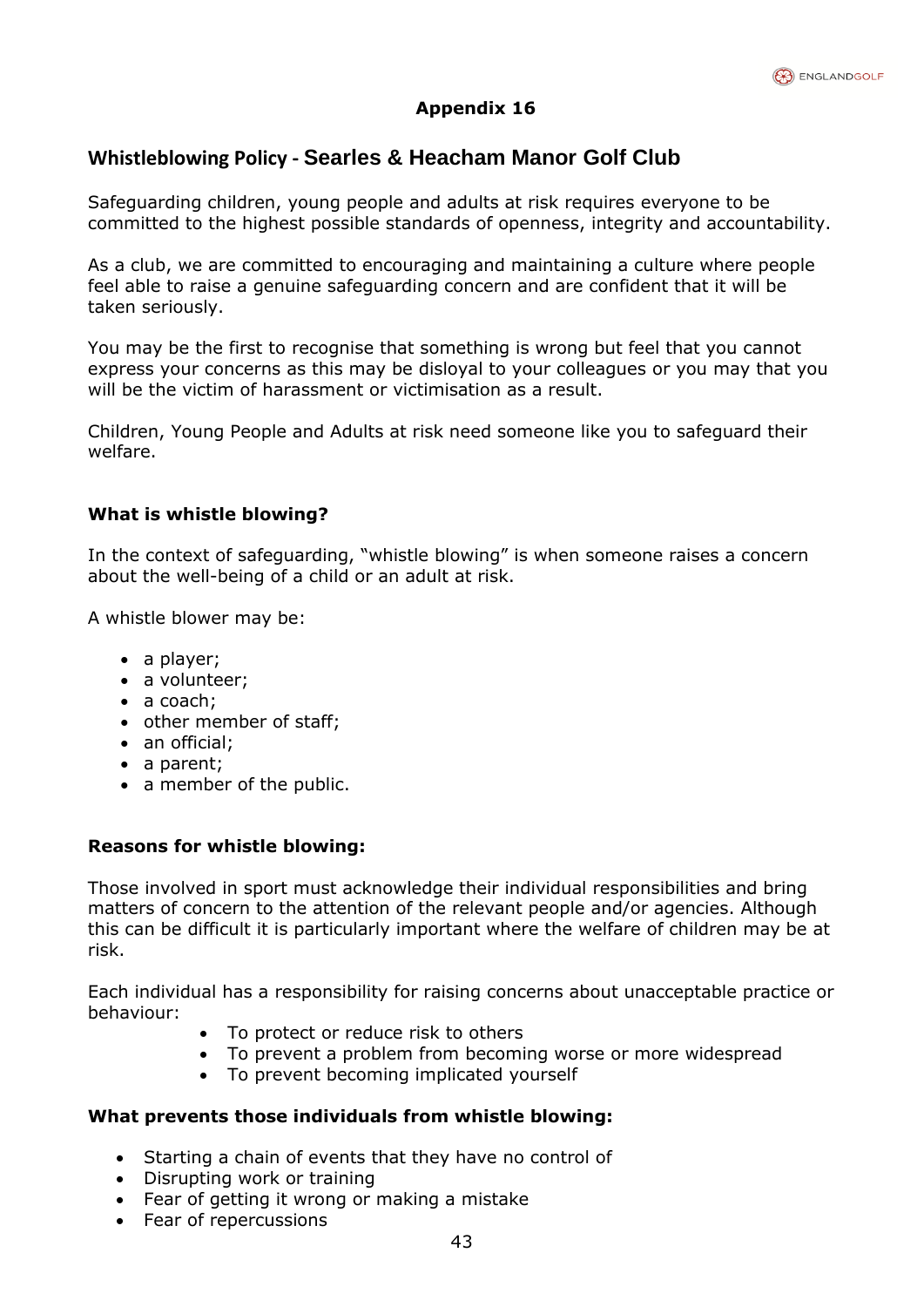- Fear of damaging careers
- Fear of not being believed.

If a child or an adult at risk is in immediate danger or risk of harm, the police should be contacted by calling 999.

Where a child or an adult at risk is not in immediate danger the first person you should report your suspicion or allegation to is your Club Welfare Officer. If for any reason you cannot, or do not wish to report the matter to your Club Welfare Officer please contact the England Golf Lead Safeguarding Officer on 01526 351 851 or email [compliance@englandgolf.org](mailto:compliance@englandgolf.org)

Alternatively you can contact the Local Authority Designated Officer (LADO) or the NSPCC on 0808 800 5000.

# **Information to include when raising a concern**

The whistle blower should provide as much information as possible regarding the incident or circumstance which has given rise to the concern, including:

- their name and contact details (unless they wish to remain anonymous);
- names of individuals involved;
- date, time and location of incident/circumstance; and
- whether any witnesses were present.

Searles & Heacham Manor Golf Club assures that all involved will be treated fairly and that all concerns will be properly considered. In cases where suspicions prove to be unfounded, no action will be taken against those who report their concerns, provided they acted in good faith and without malicious intent.

#### **What happens next?**

• You should be given information on the nature and progress of any enquiries – this may vary depending on the nature and result of the investigations.

- All concerns will be treated in confidence. During the process of investigating the matter, every effort will be made to keep the identity of those raising the concern to the minimum number of individuals practicable.
- Your Club has a responsibility to protect you from harassment or victimisation
- No action will be taken against you if the concern proves to be unfounded and was raised in good faith
- Malicious allegations may be considered a disciplinary offence

The Public Interest Disclosure Act 1998 protects whistle blowers from victimisation, discipline or dismissal where they raise genuine concerns of misconduct or malpractice.

If the whistle blower does not believe that the concern has been dealt with appropriately and wishes to speak to someone outside the club or the England Golf Governance Department the NSPCC Whistleblowing advice line should be contacted on 0800 028 0285 or by emailing [help@nspcc.org.uk.](mailto:help@nspcc.org.uk)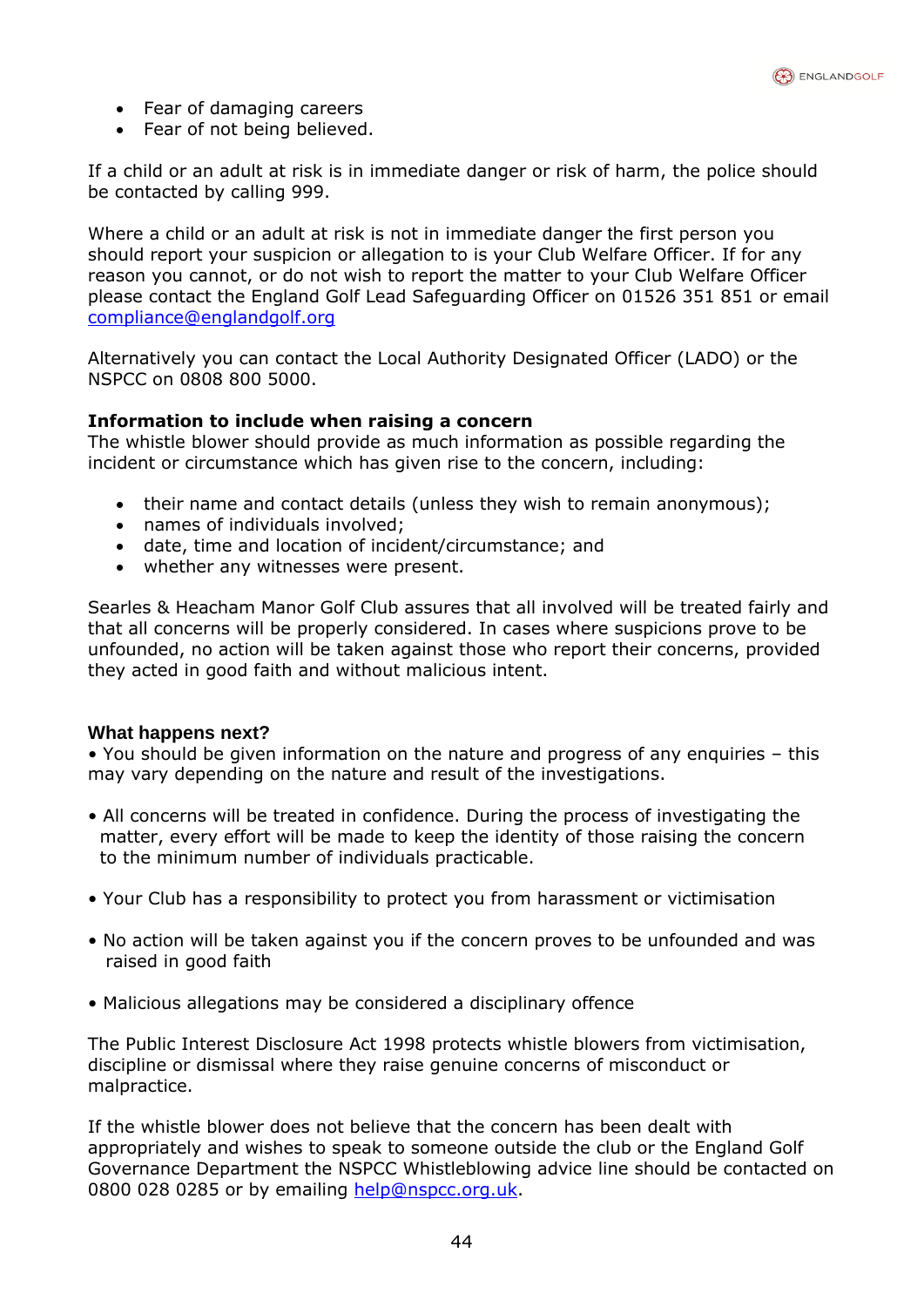



**MAY 18**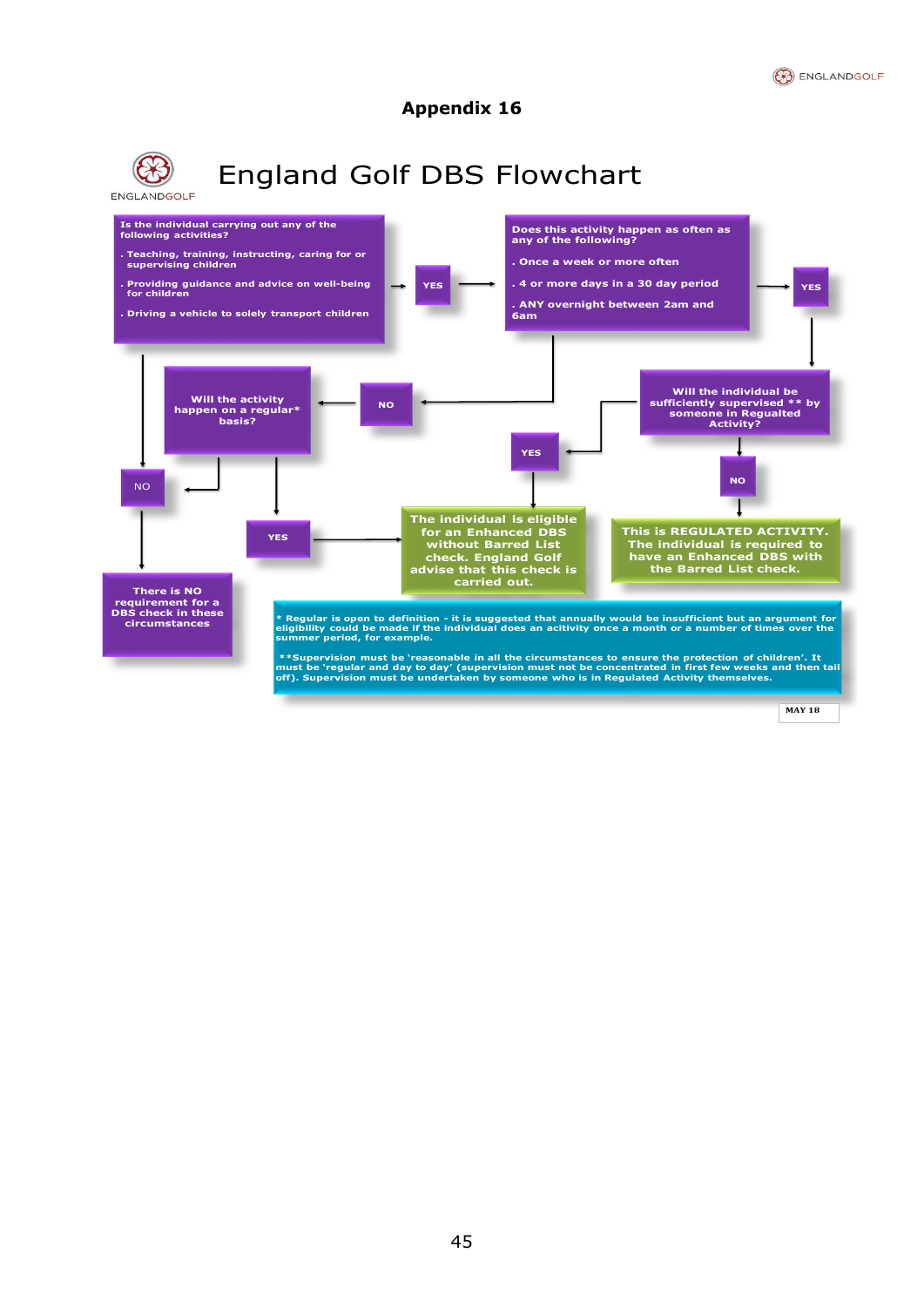# **CATEGORIES OF CHILD ABUSE**

#### **Abuse can happen on any occasion or in any place where children and young people are present.**

Child abuse is any form of physical, emotional or sexual mistreatment or lack of care that leads to injury or harm. Children may be abused in a family or in an institutional or community setting by those known to them or, more rarely, by a stranger. Children can be abused by adults, either male or female, or by other children.

Safeguarding is defined as:

- Protecting children from maltreatment;
- Preventing impairment of children's health or development;
- Ensuring that children are growing up in circumstances consistent with the provision of safe and effective care; and
- Taking action to enable all children to have the best life chances.

Child Protection is the activity that is undertaken to protect specific children who are suffering, or are likely to suffer significant harm.

There are 4 main types of abuse: neglect, physical abuse, sexual abuse and emotional abuse. Children and young people can also be harmed through poor practice and bullying within a sport setting.

**Neglect** is when adults consistently or repeatedly fail to meet a child's basic physical and/or psychological needs which could result in the serious impairment of the child's health or development e.g. failure to provide adequate food, shelter and clothing; failing to protect a child from physical harm or danger; or the failure to ensure access to appropriate medical care or treatment. It may also include refusal to give love, affection and attention.

Examples in sport could include a coach or supervisor repeatedly failing to ensure children are safe, exposing them to undue cold, heat or extreme weather conditions without ensuring adequate clothing or hydration; exposing them to unnecessary risk of injury e.g. by ignoring safe practice guidelines, failing to ensure the use of safety equipment, or by requiring young people to participate when injured or unwell.

**Physical abuse** is when someone physically hurts or injures children by hitting, shaking, throwing, poisoning, burning, biting, scalding, suffocating, drowning or otherwise causing harm. Physical harm may also be caused when a parent or carer feigns the symptoms of, or deliberately causes, ill health to a child whom they are looking after.

Examples in sport may be when the nature and intensity of training or competition exceeds the capacity of the child's immature and growing body; where coaches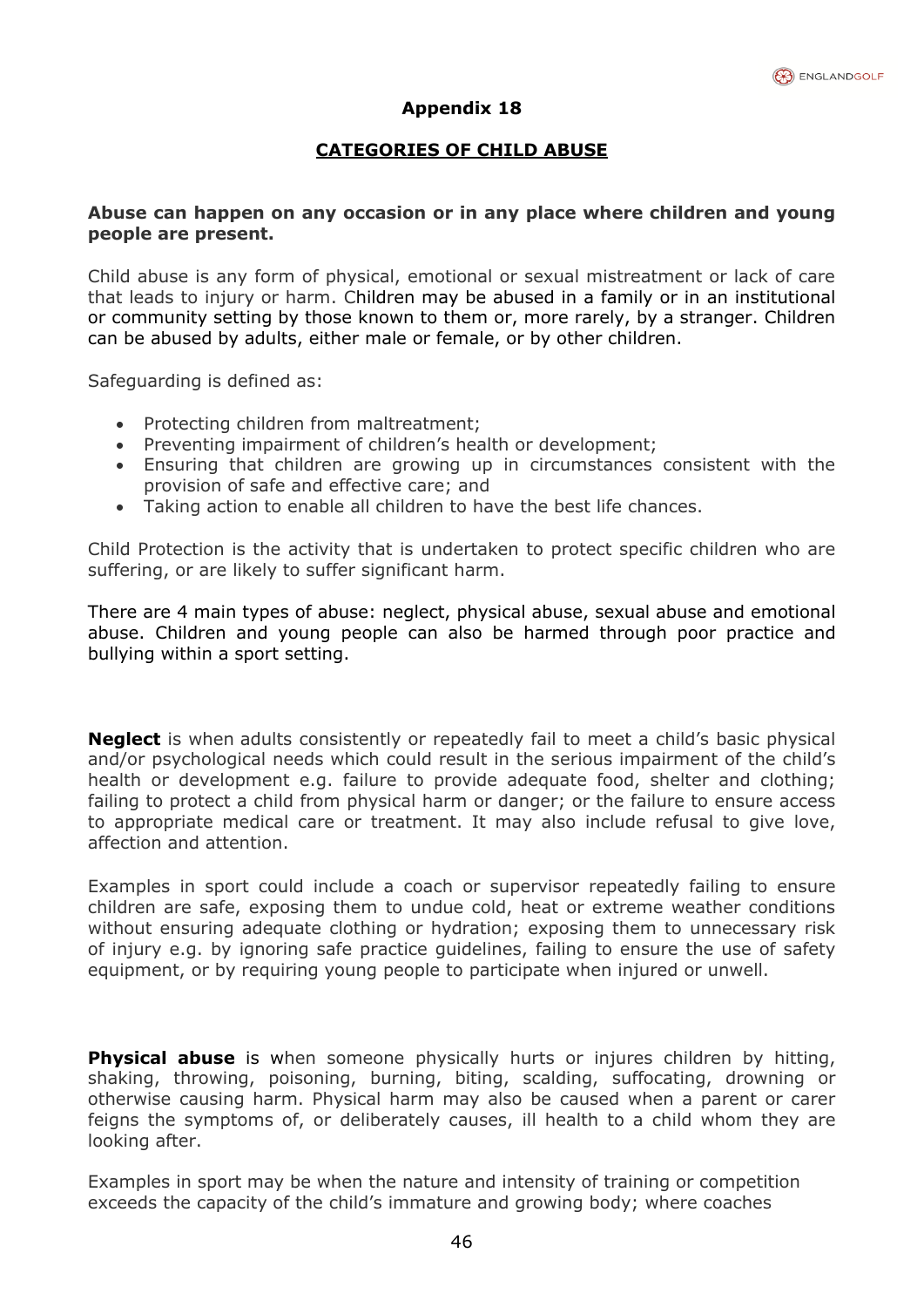encourage the use of drugs or harmful substances to enhance performance or delay puberty; if athletes are required to participate when injured; or when sanctions used by coaches imposed involve inflicting pain.

**Sexual abuse** is where children and young people are abused by adults (both male and female) or other children who use them to meet their own sexual needs. This could include full sexual intercourse, masturbation, oral sex, anal intercourse, kissing and sexual fondling. Showing children pornographic material (books, videos, pictures) or taking pornographic images of them are also forms of sexual abuse.

Sexual abusers groom children, protective adults and clubs/organisations in order to create opportunities to abuse and reduce the likelihood of being reported.

Examples in sport may include coaching techniques involving physical contact with children creating situations where sexual abuse can be disguised and may therefore go unnoticed. The power and authority of, or dependence on, the coach if misused, may also lead to abusive situations developing. Contacts made within sport and pursued e.g. through texts, Facebook or Twitter have been used to groom children for abuse.

**Child Sexual Exploitation** is a form of child sexual abuse. It occurs where an individual or group takes advantage of an imbalance of power to coerce, manipulate or deceive a child or young person under the age of 18 into sexual activity (a) in exchange for something the victim needs or wants, and/or (b) for the financial advantage or increased status of the perpetrator or facilitator. The victim may have been sexually exploited even if the sexual activity appears consensual. Child sexual exploitation does not always involve physical contact; it can also occur through the use of technology.

**Emotional abuse** is the persistent emotional ill-treatment of a child so as to cause severe and persistent adverse effects on the child's emotional development. It may involve conveying to children that they are worthless or unloved, inadequate, or valued only insofar as they meet the needs of another person.

It may feature age or developmentally inappropriate expectations being imposed on children or even the over protection of a child. It may involve causing children to feel frightened or in danger by being constantly shouted at, threatened or taunted which may make the child very nervous and withdrawn. Some level of emotional abuse is involved in all types of ill-treatment of a child.

Examples in sport may include children who are subjected to constant criticism, name-calling, sarcasm, bullying, racism or pressure to perform to unrealistically high expectations; or when their value or worth is dependent on sporting success or achievement.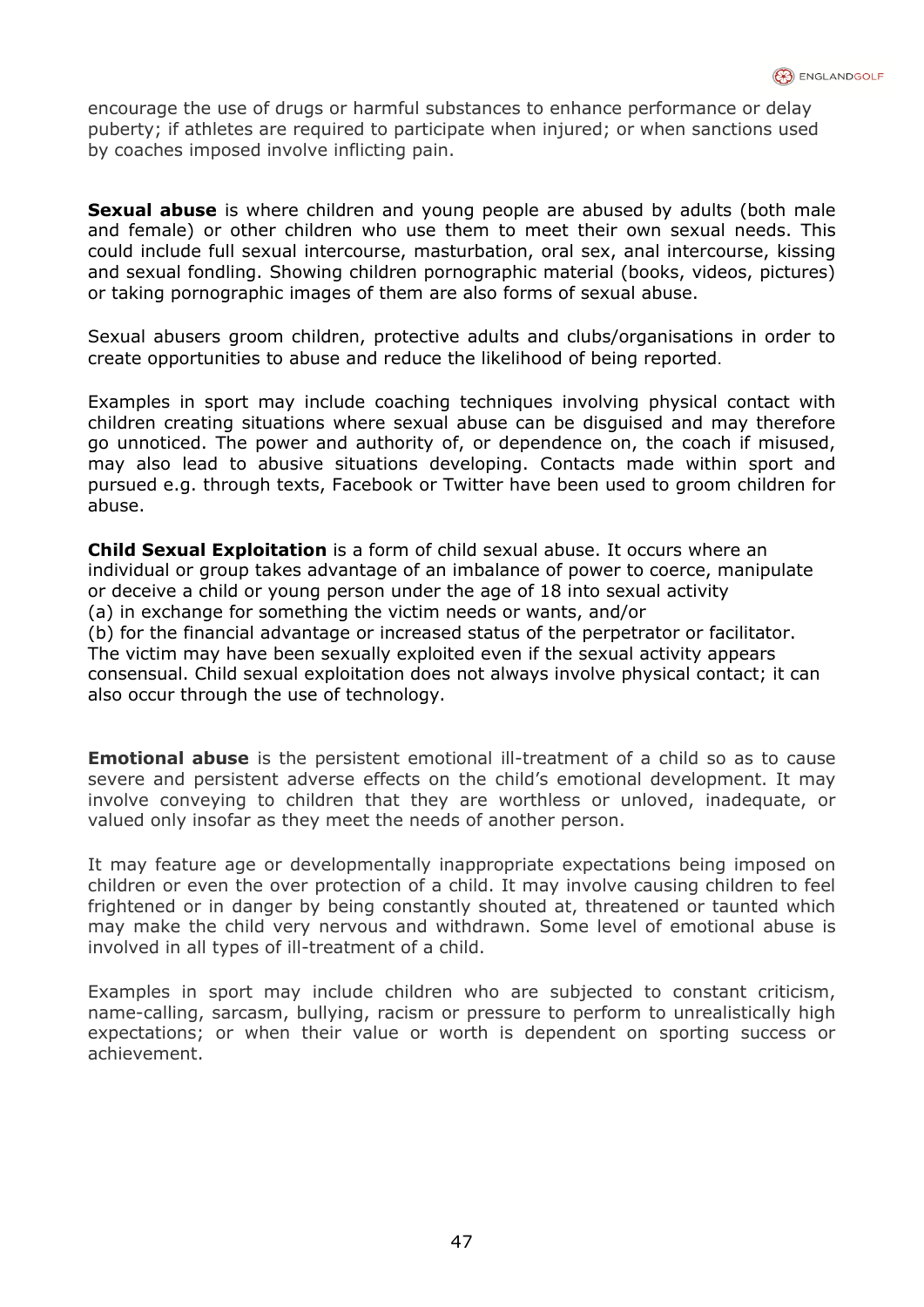



 $\mathbf{r}$ **Searles & Heacham Manor Golf Club Welfare officer**

# **Golf should be fun! You should feel safe and enjoy your sport**

Is something worrying you? Do you need someone to talk to?

# **Speak to your club welfare officer**



**Club Welfare Officers Name: Bev Edwards**

 **Email address: bplayford@searles.co.uk**

**Telephone Number: 01485 536021**

ou can speak to someone at

ChildLine 0800 1111 | NSPCC 0808 800 5000 | England Golf 01526 351851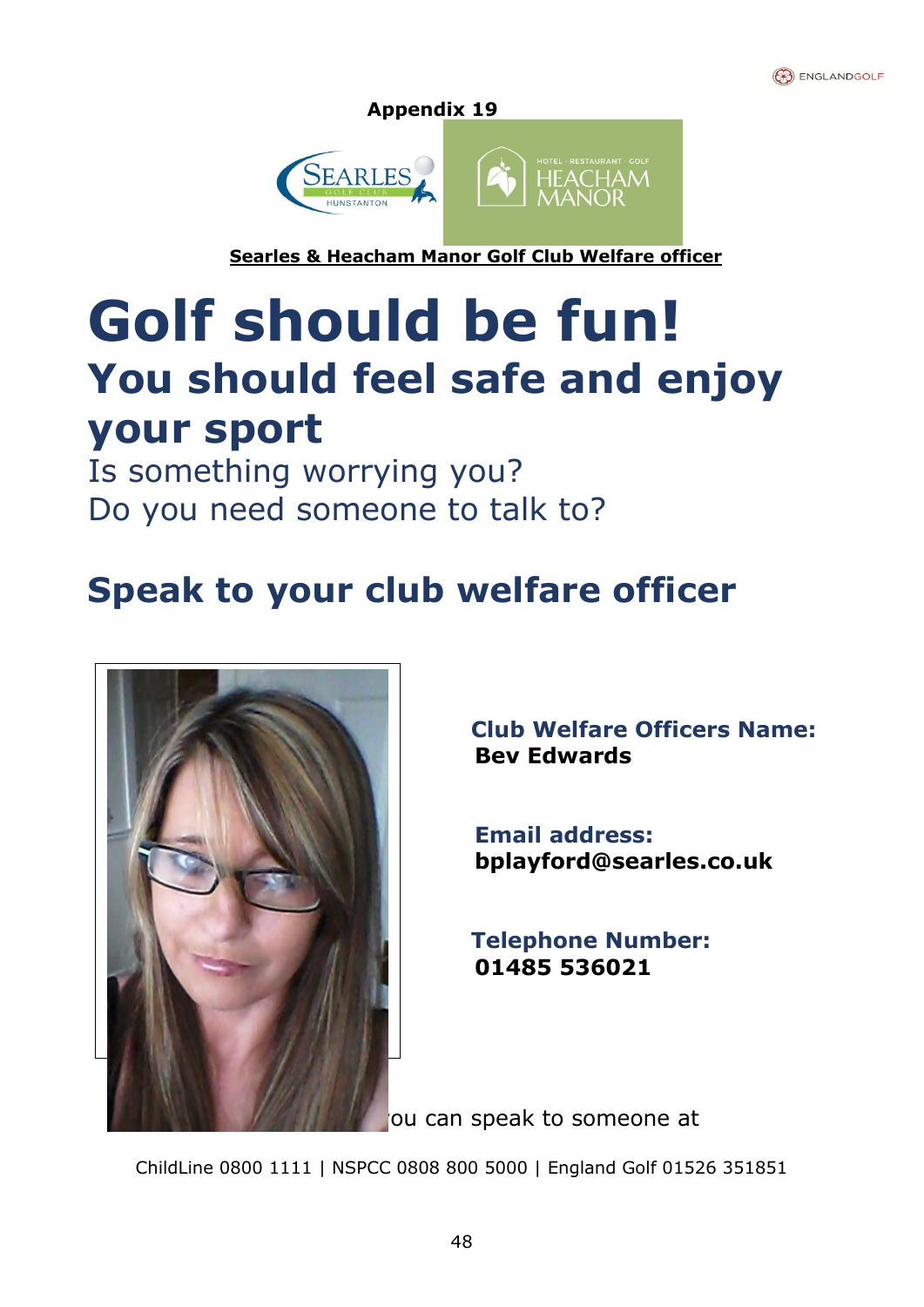

 $\mathbf{r}$ 

# **Appendix 20**



Searles & Heacham Manor Golf Club

The purpose of this document is to make all Club members aware of their safeguarding responsibility, identify particular areas of the Safeguarding Policy that they should be aware of and give some guidance on reporting procedures if a concern is identified. A club may choose to display this on a notice board or give a copy to all new/existing members.

# **Safeguarding Children and Young People – A Short Guide for Club Members**

Searles & Heacham Manor Golf Club is committed to ensure that the sport of golf is one within which children and young people involved can thrive and flourish in a safe environment and that all children, young people and adults at risk have a fun, safe and positive experience when playing golf.

Searles & Heacham Manor Golf Club is an affiliated member of England Golf and follows the England Golf Safeguarding Children and Young People Policy and procedures.

You might be thinking "**What has safeguarding got to do with me?"**

Government guidance makes it clear that 'Safeguarding is everyone's responsibility'.

Anyone who has a negative experience of sport at a young age is less likely to become a regular long-term participant. It's important for the future of your club and the sport as a whole that children and young people have an enjoyable experience.

# **All club members have a part to play in making that happen.**

All adults should contribute to the club meeting its overall duty of care, be aware of our club's safeguarding policy, and know what to do if they are concerned about a young person.

Searles & Heacham Manor Golf Club asks our members to

• **Familiarise yourself with the Searles & Heacham Manor Golf Club Safeguarding Policy.**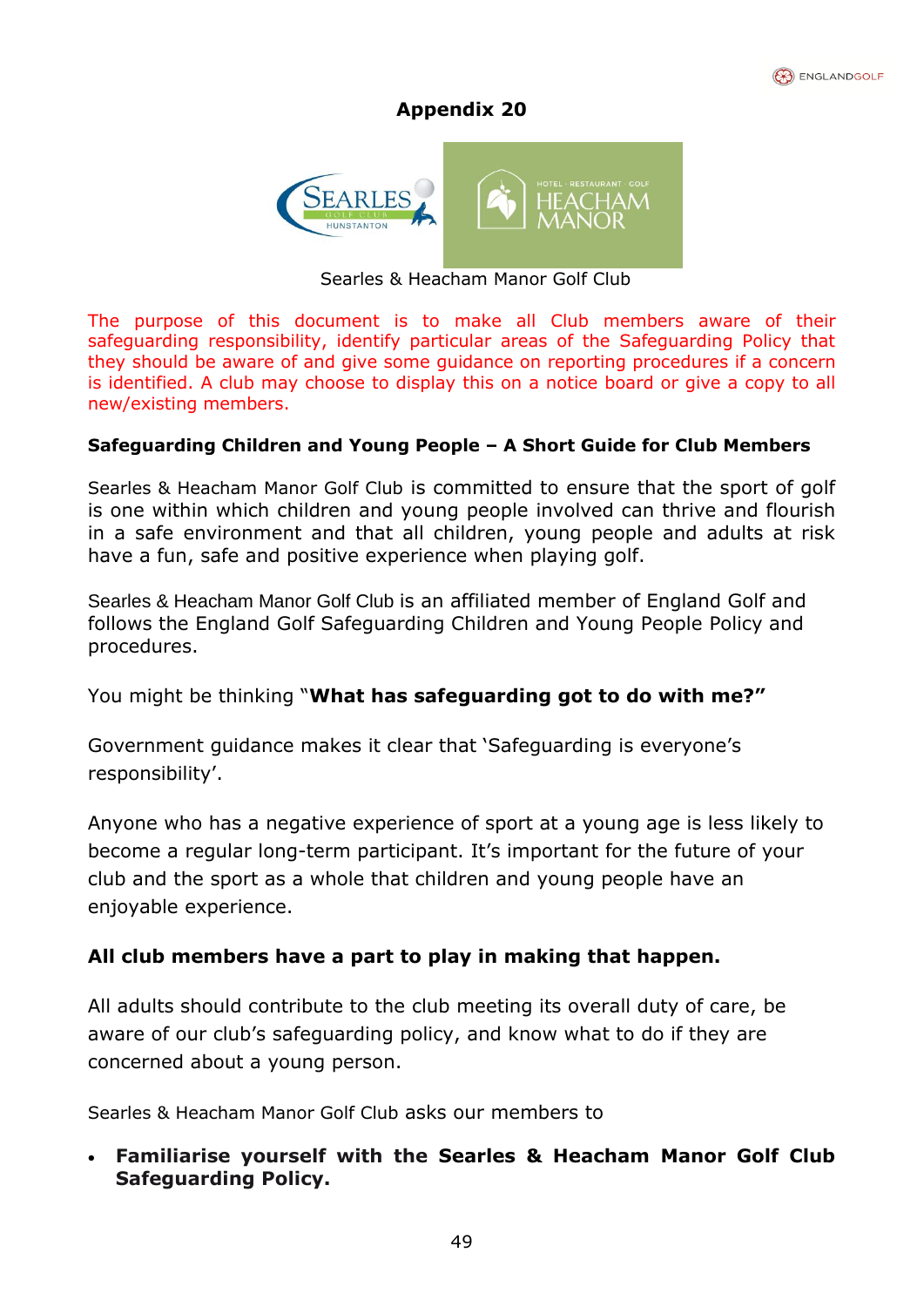The full copy of the Searles & Heacham Manor Golf Club Safeguarding Children and Young People Policy is available on our website www.searles.co.uk/golf

• In particular familiarise yourself with:

### **1. Searles & Heacham Manor Golf Club Codes of Conduct**

*Adults should always be aware that age related differences exist and conduct themselves in a manner that both recognises this and prioritises the welfare of children and young people.*

#### **2. Anti-Bullying Policy**

*Searles & Heacham Manor Golf Club believe that every effort must be made to eradicate bullying in all its forms. The Club will not tolerate bullying in any of its forms during club matches, competitions, coaching or at any other time while at the club.*

#### **3. Transport Policy**

*The club believes it is primarily the responsibility of parents/carers to transport their child/children to and from events.*

#### **4. Changing Room Policy**

*The changing rooms are used by all members & visitors. Wherever possible adults will avoid changing or showering at the same time as children, but parents will be made aware that with limited changing room space there will be occasions when adults and children may need to share the facilities. Where a parent/carer does not consent to their child accessing the changing rooms, it is their responsibility to either supervise the child while in the changing rooms or ensure that they do not use them.* 

# **5. Photography, Videoing and the use of Social Media Policies**

*Think very carefully before contacting a young person via mobile phone, e-mail or social media.*

*Do not accept children as contacts on social networking sites if you hold a position of trust with children/young people.*

*In general stick to group communications, copy the communication to a parent and only communicate about organisational matters.*

#### **What should I do if I'm concerned about a child or young person?**

A concern may involve the behavior of an adult towards a child at the club, or something that has happened to the child outside the club.

Children and young people may confide in adults they trust, in a place where they feel comfortable.

An allegation may range from verbal bullying, to inappropriate contact online, to neglect or emotional abuse, to physical or sexual abuse.

If you are concerned about a child, it is not your responsibility to investigate further, but it is your responsibility to act on your concerns and share them.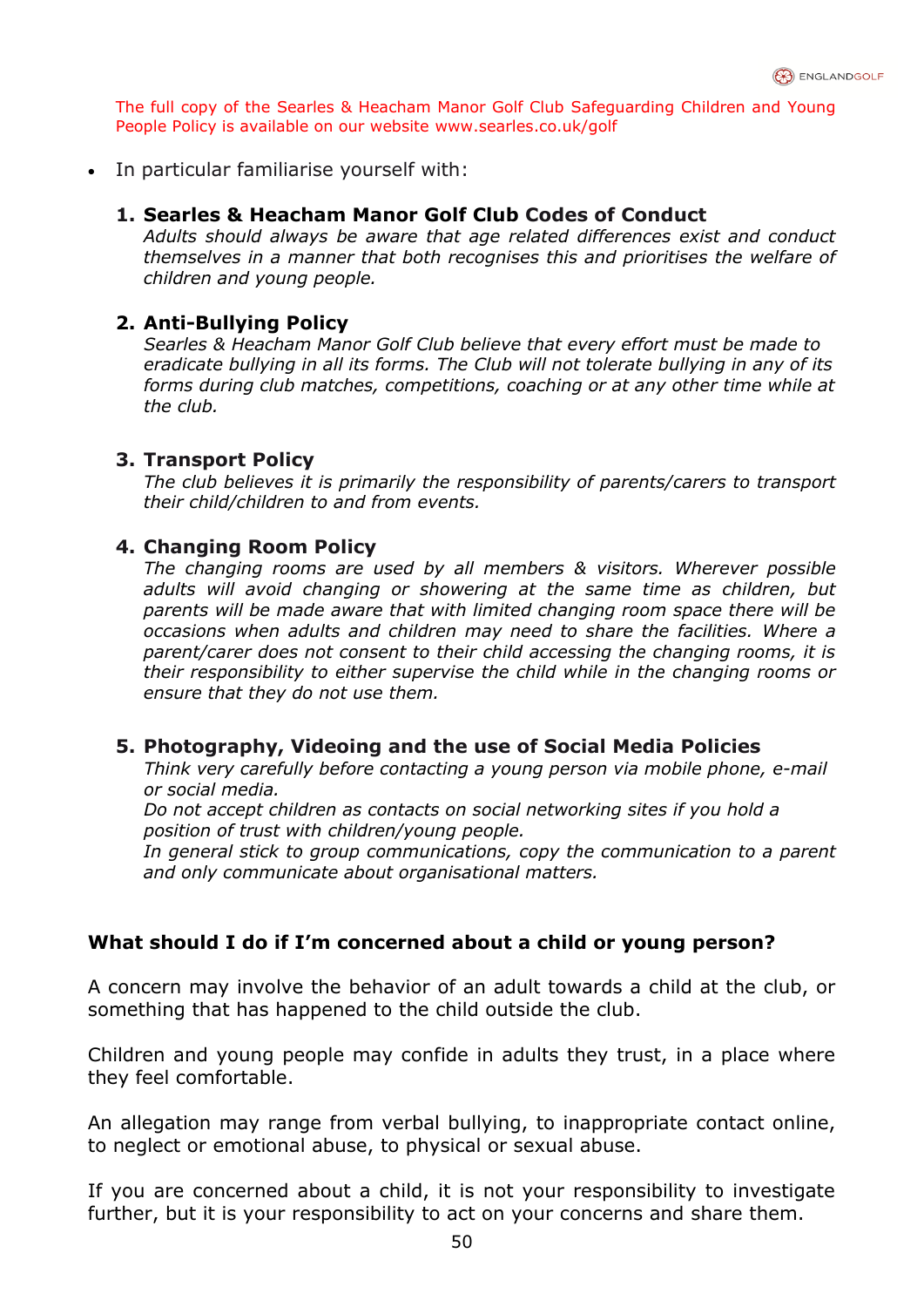

Pass the information to Searles & Heacham Manor Golf Club Welfare Officer who will follow the club's Safeguarding procedures.

Name: Bev Edwards Email Address: [bplayford@searles.co.uk](mailto:bplayford@searles.co.uk) Telephone Number: 01485 536021

If you believe the child is at immediate risk of harm, call the Police.

Other useful contacts:

NSPCC 24-hour helpline Tel: 0808 800 5000 | England Golf Lead Safeguarding Officer 01526 351851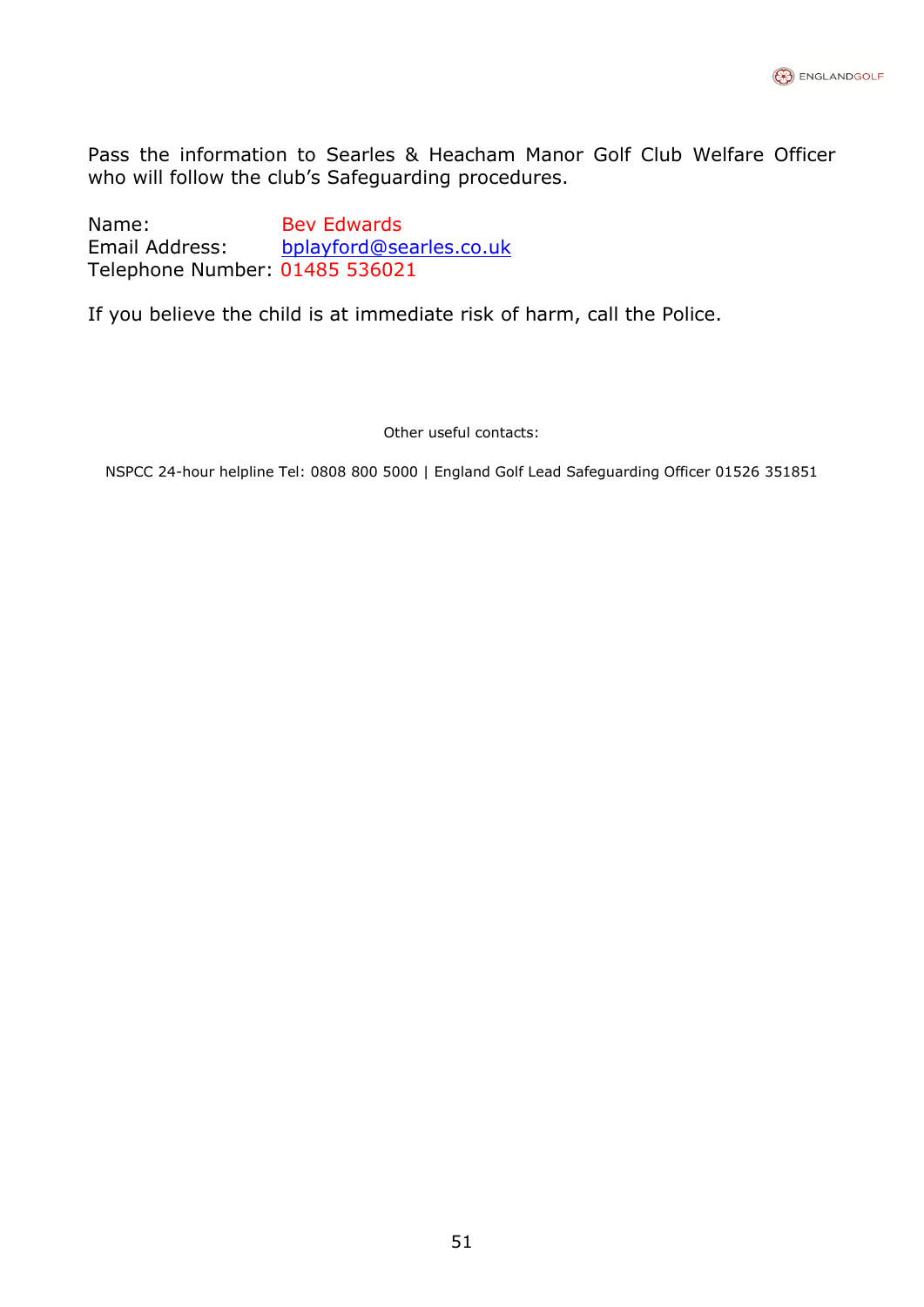

## **PHOTOGRAPHY POLICY - Searles & Heacham Manor Golf Club**

Whilst Searles & Heacham Manor Golf Club does not seek to prohibit those with a legitimate interest in filming or photographing children participating in sporting activities it recognises that such activity should take place within an appropriate policy framework.

This policy applies at any Searles & Heacham Manor Golf Club event at which children under the age of 18 are participating.

#### **POLICY**

The Searles & Heacham Manor Golf Club policy is as follows;

The welfare of children taking part in golf is paramount.

Children and their parents/carers and/or the Searles & Heacham Manor Golf Club should have control over the images taken of children at Searles & Heacham Manor Golf Club events.

The golfing activity should not be misused purely for the purpose of obtaining images of children.

Images should not be sexual or exploitative in nature or open to misinterpretation and misuse.

The identity of children in a published image should be protected so as not to make the children vulnerable. (If the name of an individual golfer is published with their photograph to celebrate an achievement other personal contact details should never accompany the picture).

#### **PROCEDURE**

#### **Official/professional photographers and those using 'professional' equipment**

Searles & Heacham Manor Golf Clubs require that anyone wishing to take photographic or video images, at any Searles & Heacham Manor Golf Club event at which children under the age of 18 are participating, in an official or professional capacity or using 'professional' camera or video equipment registers their details with the Searles & Heacham Manor Golf Club Championship Office. This must be done before carrying out any such activity on the golf course (including the practice ground) or surrounding area or in the clubhouse.

Once registered an identification label will be issued as confirmation of registration. Anyone found using photographic or video equipment without an appropriate identification label will be questioned.

Searles & Heacham Manor Golf Club reserves the right to refuse to grant permission to take photographic or video images if it sees fit.

Photographers must obtain consent from parents to take and use their child's image.

#### **Parents/carers/family members of competitors**

Parents, carers and family members taking occasional informal photographs with mobile devices of their own child, ward or family member at a Searles & Heacham Manor Golf Club event do not need to register their details with Searles & Heacham Manor Golf Club.

If such photographs include other children (eg at a prize presentation) they should not be publicly displayed or published on social media unless the prior permission of the parents/carers of all the children in the photographs has been obtained.

#### **CONCERNS**

If competitors or parents have any concerns they should raise them by contacting Searles & Heacham Manor Golf Club Championship Office immediately.

Searles & Heacham Manor Golf Club will notify the relevant authorities should it have any doubts as to the authenticity of any individual taking photographs.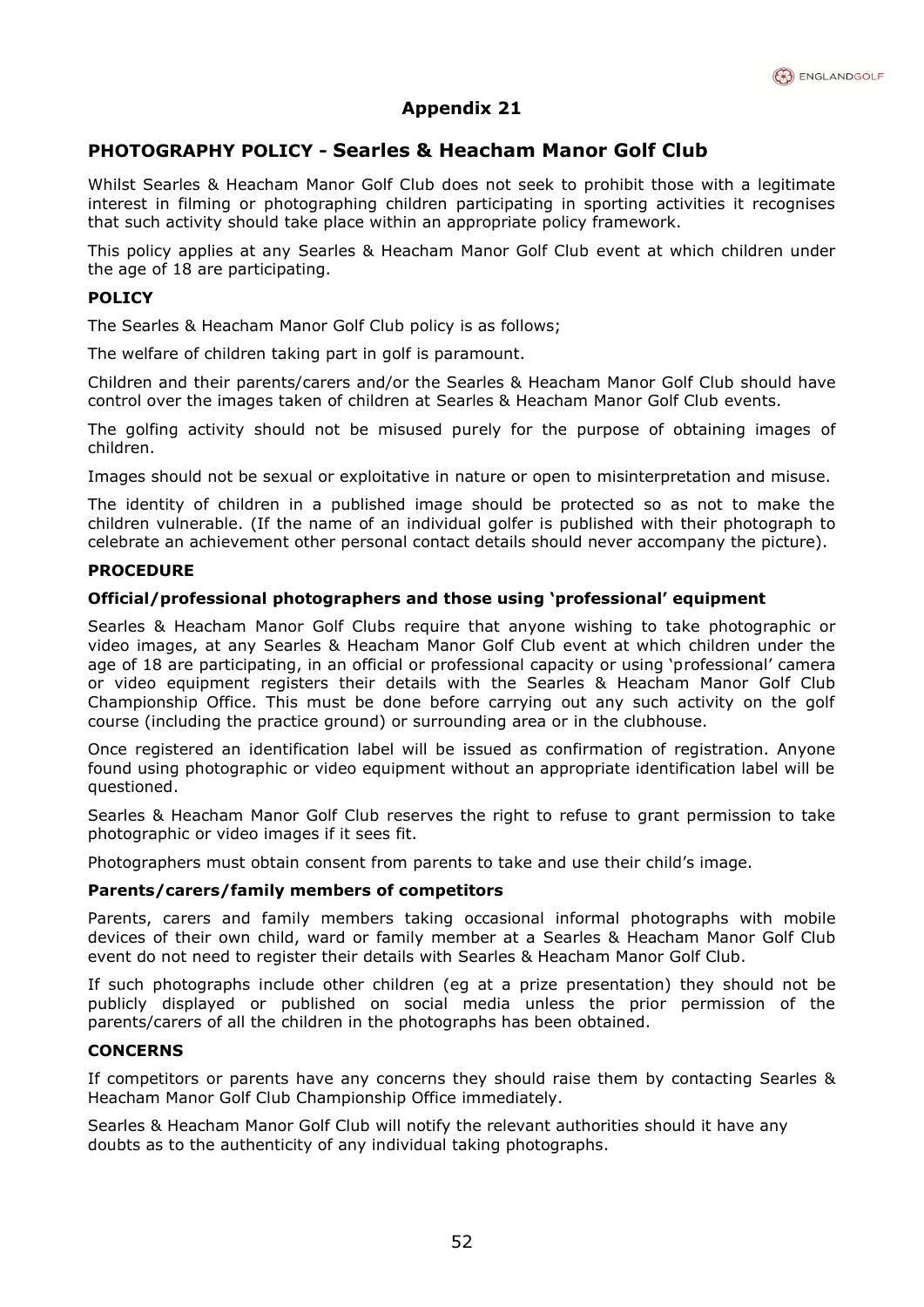

# **ANTI-BULLYING POLICY - Searles & Heacham Manor Golf Club**

## **Searles & Heacham Manor Golf Club will:**

- recognise its duty of care and responsibility to safeguard all participants from harm
- promote and implement this anti-bullying policy in addition to our safeguarding policy and procedures
- seek to ensure that bullying behaviour is not accepted or condoned
- require all members of Searles & Heacham Manor Golf Club to be given information about, and sign up to, this policy
- take action to investigate and respond to any alleged incidents of bullying
- encourage and facilitate children and young people to play an active part in developing and adopting a code of conduct to address bullying
- ensure that staff, volunteers and coaches are given access to information, guidance and/or training on bullying.

#### **Each participant, coach, volunteer or official will:**

- respect every child's need for, and rights to, a play environment where safety, security, praise, recognition and opportunity for taking responsibility are available
- respect the feelings and views of others
- recognise that everyone is important and that our differences make each of us special and should be valued
- show appreciation of others by acknowledging individual qualities, contributions and progress

be committed to the early identification of bullying, and prompt and collective action to deal with it

- ensure safety by having rules and practices carefully explained and displayed for all to see
- report incidents of bullying they see by doing nothing you are condoning bullying.

#### **Bullying**

- all forms of bullying will be addressed
- everybody in Searles & Heacham Manor Golf Club has a responsibility to work together to stop bullying
- bullying can include online as well as offline behaviour
- bullying can include:
	- physical pushing, kicking, hitting, pinching etc.
	- name calling, sarcasm, spreading rumours, persistent teasing and emotional torment through ridicule, humiliation or the continual ignoring of individuals
	- posting of derogatory or abusive comments, videos or images on social network sites
	- racial taunts, graffiti, gestures, sectarianism sexual comments, suggestions or behaviour
	- unwanted physical contact
- children with a disability, from ethnic minorities, young people who are gay or lesbian, or those with learning difficulties are more vulnerable to this form of abuse and are more likely to be targeted.

#### **Support to the child**

• children should know who will listen to and support them